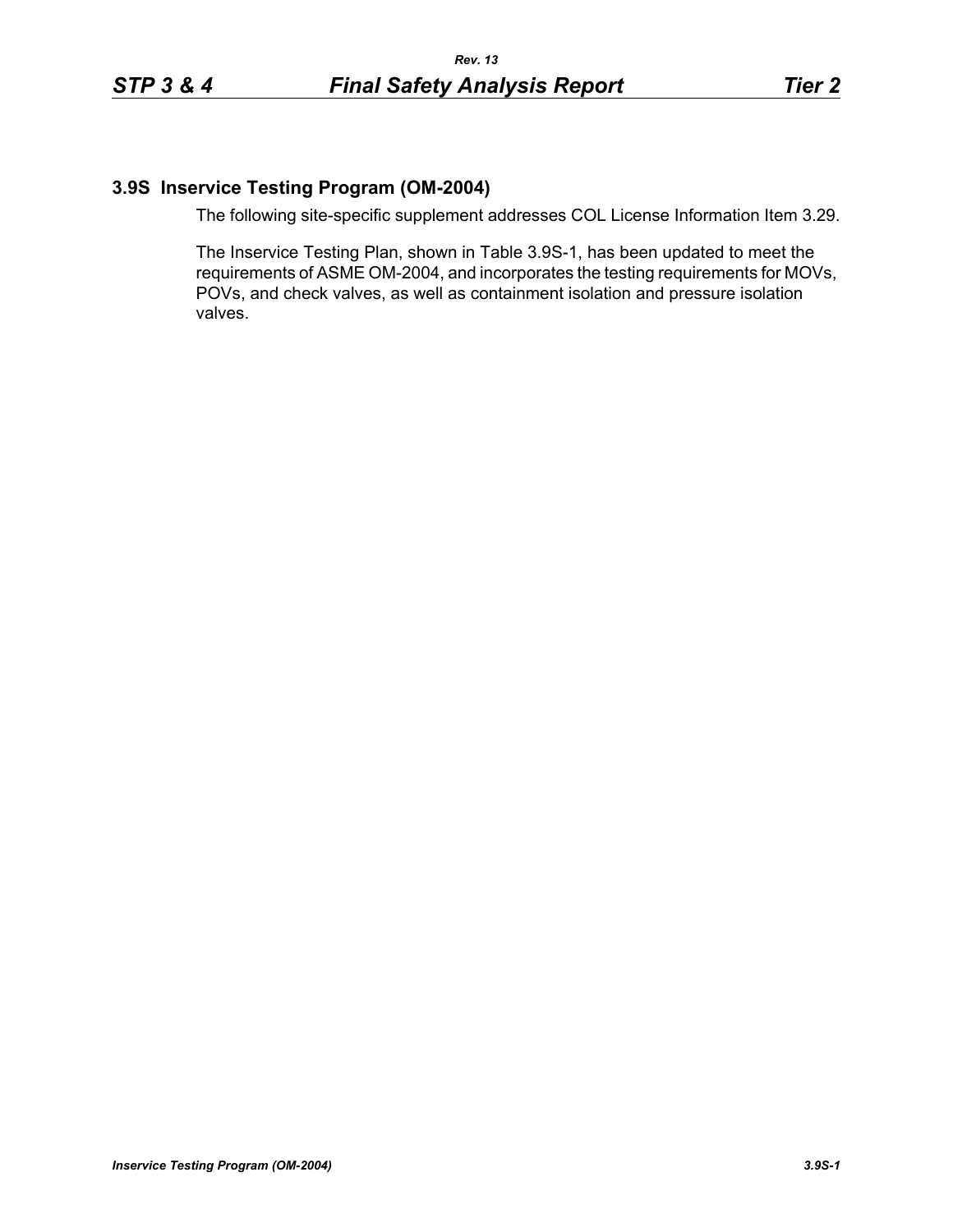| <b>MPL</b>      | <b>System</b>                             | <b>Pumps</b> | <b>Valves</b> |
|-----------------|-------------------------------------------|--------------|---------------|
| <b>B21</b>      | Nuclear Boiler                            |              | <b>YES</b>    |
| <b>B31</b>      | <b>Reactor Recirculation</b>              |              | <b>YES</b>    |
| C <sub>12</sub> | <b>Control Rod Drive</b>                  |              | <b>YES</b>    |
| C41             | <b>Standby Liquid Control</b>             | <b>YES</b>   | <b>YES</b>    |
| C <sub>51</sub> | Neutron Monitoring (ATIP)                 |              | <b>YES</b>    |
| D <sub>23</sub> | <b>Containment Atmospheric Monitoring</b> |              | <b>YES</b>    |
| E11             | <b>Residual Heat Removal</b>              | <b>YES</b>   | <b>YES</b>    |
| E22             | High Pressure Core Flooder                | <b>YES</b>   | <b>YES</b>    |
| E31             | Leak Detection & Isolation                |              | <b>YES</b>    |
| E51             | <b>Reactor Core Isolation Cooling</b>     | <b>YES</b>   | <b>YES</b>    |
| G31             | Reactor Water Cleanup                     |              | <b>YES</b>    |
| G41             | Fuel Pool Cooling & Cleanup               |              | <b>YES</b>    |
| G51             | <b>Suppression Pool Cleanup</b>           |              | <b>YES</b>    |
| K17             | Radwaste                                  |              | <b>YES</b>    |
| P <sub>11</sub> | Makeup Water (Purified)                   |              | <b>YES</b>    |
| P21             | <b>Reactor Building Cooling Water</b>     | <b>YES</b>   | <b>YES</b>    |
| P <sub>24</sub> | <b>HVAC Normal Cooling Water</b>          |              | <b>YES</b>    |
| P <sub>25</sub> | <b>HVAC Emergency Cooling Water</b>       | <b>YES</b>   | <b>YES</b>    |
| P41             | <b>Reactor Service Water</b>              | <b>YES</b>   | <b>YES</b>    |
| P <sub>51</sub> | Service Air                               |              | <b>YES</b>    |
| P <sub>52</sub> | <b>Instrument Air</b>                     |              | <b>YES</b>    |
| P <sub>54</sub> | High Pressure Nitrogen Gas Supply         |              | <b>YES</b>    |
| P81             | <b>Breathing Air System</b>               |              | <b>YES</b>    |
| T <sub>22</sub> | <b>Standby Gas Treatment</b>              |              | <b>YES</b>    |
| T31             | Atmospheric Control                       |              | <b>YES</b>    |
| U41             | Heating, Ventilating and Air Conditioning |              | <b>YES</b>    |
| Y52             | Oil Storage and Transfer                  | <b>YES</b>   | <b>YES</b>    |

|  |  | Table 3.9S-1 Inservice Testing Program Plan (OM-2004) |  |  |  |
|--|--|-------------------------------------------------------|--|--|--|
|--|--|-------------------------------------------------------|--|--|--|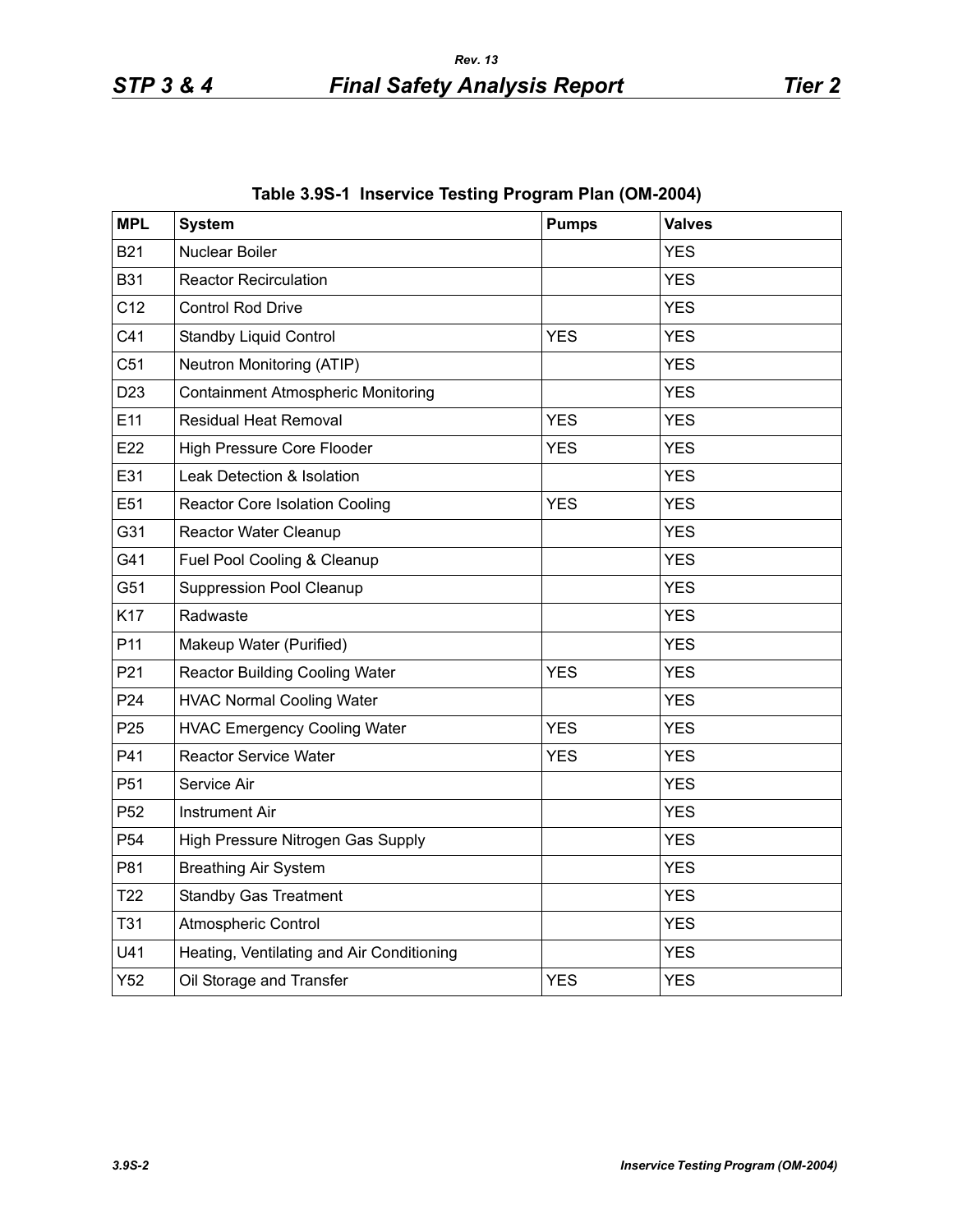| <b>System Pumps</b><br>C41-C001 |                | Description (h) (i)                                | <b>Class</b><br>(a) | Code<br>Category<br>(j) | <b>Type</b>                                     | <b>Test</b><br>Para<br>(b) | <b>Test</b><br>Freq<br>(f) | <b>Biennial</b><br>Comprehensive<br><b>Tests</b> | Tier 2 Fig.<br>(g)       |
|---------------------------------|----------------|----------------------------------------------------|---------------------|-------------------------|-------------------------------------------------|----------------------------|----------------------------|--------------------------------------------------|--------------------------|
|                                 |                |                                                    |                     |                         |                                                 |                            |                            |                                                  |                          |
|                                 | $\overline{2}$ | Standby Liquid Control System Pump                 | $\overline{2}$      | B                       | Positive Displacement<br>Pump                   | Q                          | 3 mo                       | P, Q, Vd or Vv                                   | $9.3 - 1$                |
| E11-C001                        | 3              | Residual Heat Removal System Pump                  | $\overline{2}$      | Α                       | Vertical Centrifugal<br>Pump                    | $\Delta P$ , Q, Vv         | 3 mo                       | $\Delta P$ , Q, Vv                               | $5.4 - 10$ (Sh. 3, 4, 6) |
| E11-C002                        | 3              | Residual Heat Removal System Fill<br>pump (i1)     | $\overline{2}$      | A                       | Vertical Centrifugal<br>Pump                    | $\Delta P$ , Vv            | E10                        | $\Delta P$ , Vv                                  | $5.4 - 10$ (Sh. 3, 4, 6) |
| E22-C001                        | 2              | High Pressure Core Flooder pump                    | $\overline{2}$      | B                       | Vertical Centrifugal<br>Pump                    | $\Delta P$ or Q            | 3 mo                       | ΔP, Q, Vd or Vv                                  | $6.3 - 7$ (Sh. 2)        |
| E51-C001<br>$\mathbf{1}$        |                | Reactor Core Isolation Cooling pump                | $\overline{2}$      | B                       | Horizontal Centrifugal<br>Pump (Variable Speed) | $\Delta P$ or Q, N 3 mo    |                            | N, ΔP, Q, Vd or Vv                               | $5.4-8$ (Sh. 1)          |
| P21-C001                        | 6              | Reactor Building Cooling Water pump                | 3                   | A                       | Horizontal Centrifugal<br>Pump                  | $\Delta P$ , Q, Vv         | E10                        | $\Delta P$ , Q, Vv                               | $9.2 - 1$ (Sh.1,4,7)     |
| P25-C001                        | 6              | <b>HVAC Emergency Cooling Water</b><br>System pump | 3                   | A                       | Horizontal Centrifugal<br>Pump                  | $\Delta P$ , Q, Vv         | E10                        | $\Delta P$ , Q, Vv                               | $9.2-3$ (Sh. 1, 2, 3)    |
| P41-C001                        | 6              | Reactor Service Water System pump                  | 3                   | A                       | Horizontal Centrifugal<br>Pump                  | $\Delta P$ , Q, Vv         | E10                        | $\Delta P$ , Q, Vv                               | $9.2 - 7$ (Sh. 1, 2, 3)  |
| Y52-C001                        | 6              | Standby D/G Fuel Oil Transfer Pump                 | 3                   | B                       | Vertical Centrifugal<br>Pump                    | $\Delta P$ or Q            | 3 mo                       | ΔP, Q, Vd or Vv                                  | $9.5 - 6$                |

*Final Safety Analysis Report* 

3.9S-3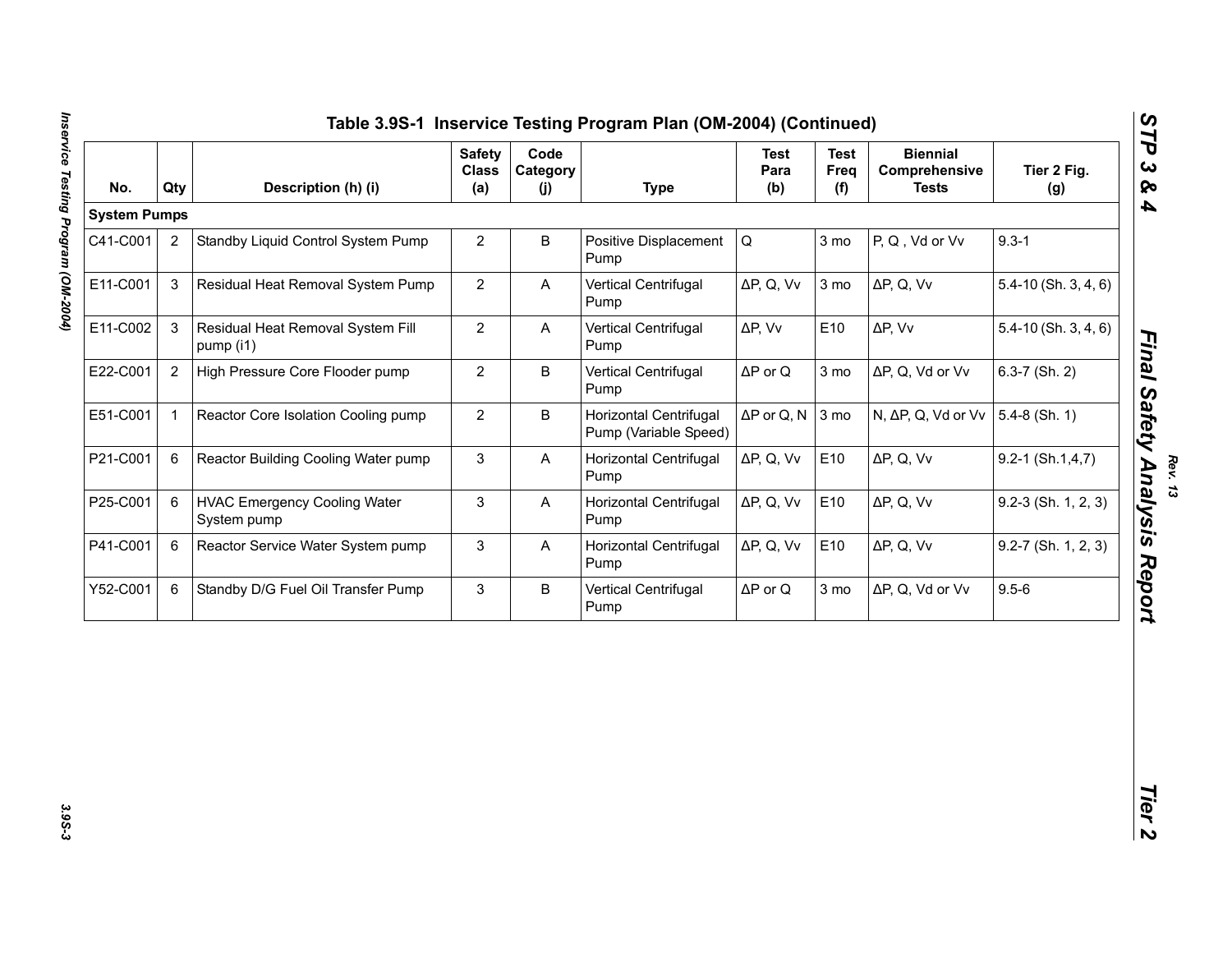| No.  | Qty                   | Description (h) (k)                                                  | Valve<br>Type (I) | <b>Safety</b><br>Class(a) | Code Cat.<br>(c) | Valve<br>Func. (d) | <b>Test</b><br>Para<br>(e) | <b>Test</b><br>Freq<br>(f) | Tier <sub>2</sub><br>Fig. $(g)$ |
|------|-----------------------|----------------------------------------------------------------------|-------------------|---------------------------|------------------|--------------------|----------------------------|----------------------------|---------------------------------|
|      |                       | <b>B21 Nuclear Boiler System Valves</b>                              |                   |                           |                  |                    |                            |                            |                                 |
| F001 | $\mathbf{2}^{\prime}$ | Feedwater line motor-operated valve (MOV)                            | <b>MOV</b>        | $\overline{2}$            | $\sf B$          | $\mathsf{P}$       | P                          | <b>RO</b>                  | 5.1-3 sh. 4                     |
| F002 | $\overline{2}$        | Upstream (First) FW line check valve (k3) (h3.1)                     | <b>CV</b>         | $\overline{2}$            | A, C             | A                  | L, S                       | RO, RO                     | 5.1-3 sh. 4                     |
| F003 | $\overline{2}$        | FW line outboard check valve-air-operated (AO) (k1)<br>$(k2)$ (h1.1) | AOV/CV            | $\mathbf{1}$              | A, C             | I, A               | L, P, S                    | RO,<br>RO,RO               | 5.1-3 sh. 4                     |
| F004 | $\overline{2}$        | FW line inboard check valve (k1) (h1.1)                              | ${\sf CV}$        | $\mathbf{1}$              | A, C             | I, A               | L, S                       | RO, RO                     | 5.1-3 sh. 4                     |
| F005 | $\overline{2}$        | FW line inboard maintenance valve                                    | <b>MN</b>         | $\mathbf{1}$              | $\mathsf B$      | P                  |                            | E1                         | 5.1-3 sh. 4                     |
| F006 | $\overline{2}$        | RWCU (or CUW) System injection line check valve (k3)<br>(h1.2)       | <b>CV</b>         | $\overline{2}$            | A, C             | A                  | L, S                       | RO, RO                     | 5.1-3 sh. 4                     |
| F007 | $\overline{2}$        | RWCU (or CUW) System injection line MOV                              | <b>MOV</b>        | $\overline{2}$            | $\overline{B}$   | $\overline{P}$     |                            | E1                         | 5.1-3 sh. 4                     |
| F008 | $\overline{4}$        | Inboard main Steam isolation valve. (MSIV) (k1) (k2)<br>(h1.3)       | <b>AOV</b>        | $\mathbf{1}$              | A                | I, A               | L, P, S                    | RO, RO,<br>3 <sub>mo</sub> | 5.1-3 sh. 3                     |
| F009 | $\overline{4}$        | Outboard Main Steam isolation valve (MSIV) (k1) (k2)<br>(h1.3)       | AOV               | $\mathbf{1}$              | A                | I, A               | L, P, S                    | RO, RO,<br>3 <sub>mo</sub> | 5.1-3 sh. 3                     |
| F010 | 18                    | Safety/Relief Valve (SRV) (h1.4) (h2.1) (k2)                         | AOV               | $\mathbf{1}$              | A, C             | A                  | R, P, S                    | 5yr, RO,<br><b>RO</b>      | 5.1-3 Sh. 2                     |
| F011 | $\mathbf 1$           | MSL bypass/drain line inboard isolation valve (k1) (k2)              | <b>MOV</b>        | $\mathbf{1}$              | A                | I, A               | L, P, S                    | RO, RO,<br>3 <sub>mo</sub> | 5.1-3 sh. 3                     |
| F012 | $\mathbf{1}$          | MSL bypass/drain line outboard isolation valve (k1) (k2)             | <b>MOV</b>        | $\mathbf{1}$              | A                | I, A               | L, P, S                    | RO, RO,<br>3 <sub>mo</sub> | 5.1-3 sh. 3                     |
| F013 | 1                     | MSL warmup line valve                                                | <b>MOV</b>        | $\overline{2}$            | B                | P                  |                            | E1                         | 5.1-3 sh. 3                     |
| F016 | $\mathbf{1}$          | MSL downstream drain line header valve                               | <b>MOV</b>        | $\overline{2}$            | $\sf B$          | P                  |                            | E1                         | 5.1-3 sh. 3                     |
| F017 | $\mathbf{1}$          | MSL downstream drain line header bypass (k2)                         | <b>AOV</b>        | $\overline{2}$            | $\sf B$          | A                  | P, S                       | RO, 3mo                    | 5.1-3 sh. 3                     |
| F018 | 1                     | RPV non-condensable gas removal line                                 | <b>MOV</b>        | $\mathbf{1}$              | $\sf B$          | P                  |                            | E1                         | 5.1-3 sh. 2                     |
| F019 | $\mathbf{1}$          | RPV head vent inboard shutoff valve (h1.5)                           | <b>MOV</b>        | $\mathbf{1}$              | $\overline{B}$   | $\mathsf{A}$       | P, S                       | RO, RO                     | 5.1-3 sh. 2                     |
| F020 | $\mathbf{1}$          | RPV head vent outboard shutoff valve (h1.5)                          | <b>MOV</b>        | $\mathbf{1}$              | $\sf B$          | A                  | Ρ,                         | RO, RO                     | 5.1-3 sh. 2                     |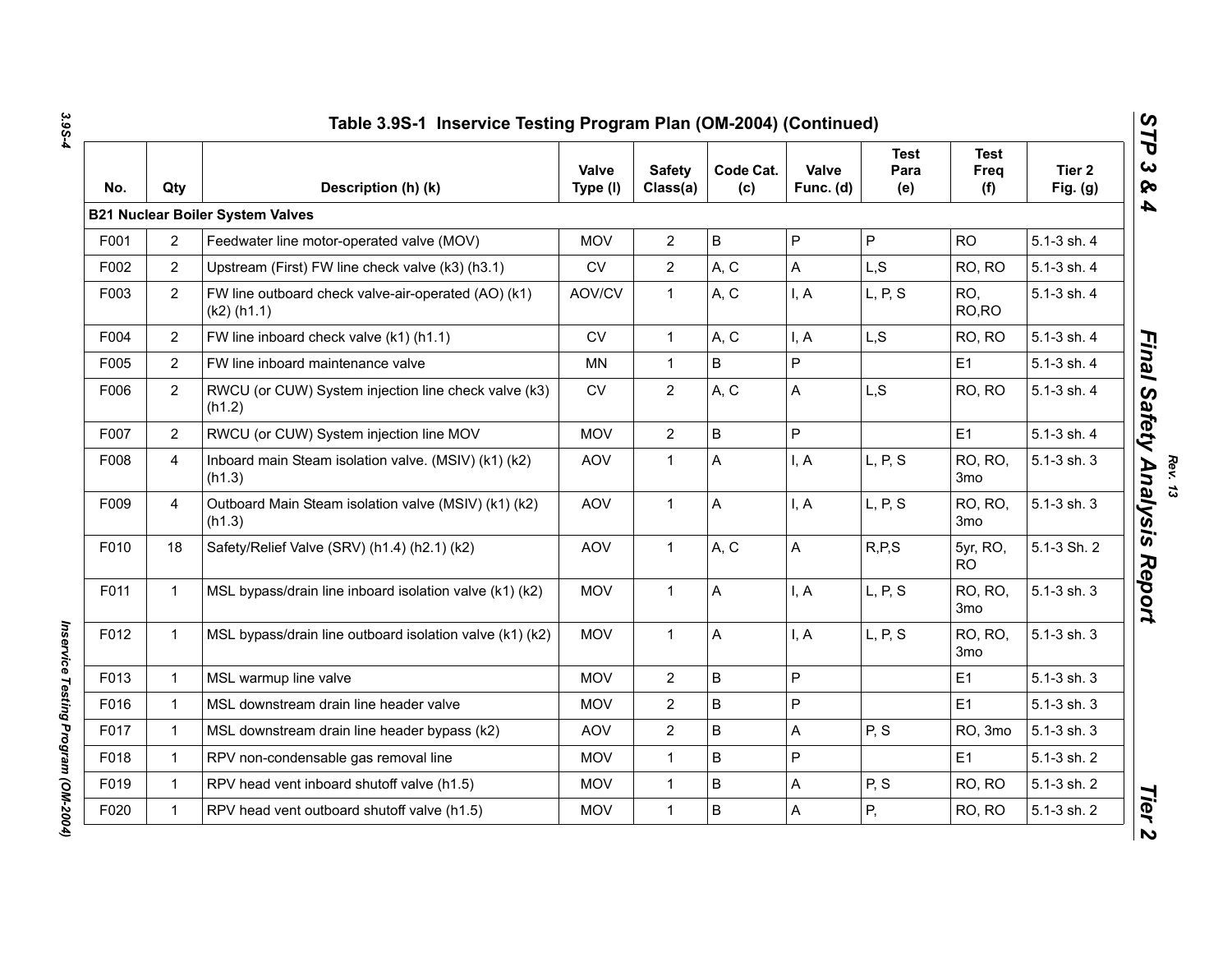| No.  | Qty            | Description (h) (k)                                                                  | <b>Valve</b><br>Type (I) | <b>Safety</b><br>Class(a) | Code Cat.<br>(c) | Valve<br>Func. (d) | <b>Test</b><br>Para<br>(e) | <b>Test</b><br>Freq<br>(f) | Tier 2<br>Fig. $(g)$ |
|------|----------------|--------------------------------------------------------------------------------------|--------------------------|---------------------------|------------------|--------------------|----------------------------|----------------------------|----------------------|
| F021 | 18             | SRV discharge line vacuum breaker (h1.6)                                             | VB.                      | 3                         | $\mathsf C$      | Α                  | R, S                       | RO, RO                     | 5.1-3 sh. 2          |
| F022 | 18             | SRV discharge line vacuum breaker (h1.6)                                             | <b>VB</b>                | $\mathbf{3}$              | $\mathsf{C}$     | A                  | R, S                       | RO, RO                     | 5.1-3 sh.2           |
| F024 | 4              | Inboard MSIV nitrogen supply line check valve (h1.7)                                 | <b>CV</b>                | 3                         | $\mathsf{C}$     | A                  | $\mathsf{s}$               | <b>RO</b>                  | 5.1-3 sh. 3          |
| F025 | 4              | Outboard MSIV air supply line check valve (h1.7)                                     | ${\sf CV}$               | 3                         | $\mathsf C$      | A                  | $\mathsf S$                | <b>RO</b>                  | 5.1-3 sh. 3          |
| F026 | 8              | SRV ADS pneumatic supply line check valve (k3) (h1.7)                                | <b>CV</b>                | 3                         | A, C             | A                  | L, S                       | RO, RO                     | 5.1-3 sh. 2          |
| F029 | 18             | SRV pneumatic supply check valve (h1.7)                                              | <b>CV</b>                | 3                         | $\mathsf C$      | A                  | $\mathsf{s}$               | <b>RO</b>                  | 5.1-3 sh. 2          |
| F031 | $\overline{2}$ | Inboard valve on the outboard FW line check valve test<br>line                       | <b>MN</b>                | $\overline{2}$            | B                | P                  |                            | E1                         | 5.1-3 sh. 4          |
| F033 | 4              | Inboard shutoff valve on the outboard MSIV test line                                 | <b>MN</b>                | 2                         | B                | P                  |                            | E1                         | 5.1-3 sh. 3          |
| F035 | $\mathbf{1}$   | Inboard test line valve for the MSL bypass/drain valve                               | <b>MN</b>                | $\overline{2}$            | B                | P                  |                            | E1                         | 5.1-3 sh. 3          |
| F039 | $\overline{2}$ | Inboard test line valve for the inboard FW line check<br>valve                       | <b>MN</b>                | $\overline{2}$            | B                | P                  |                            | E1                         | 5.1-3 sh. 4          |
| F040 | $\overline{2}$ | Outboard test line valve for the FW line check valve                                 | <b>MN</b>                | $\overline{2}$            | B                | P                  |                            | E1                         | 5.1-3 sh. 4          |
| F500 | $\overline{2}$ | Inboard test line valve for the first FW line check valve                            | <b>MN</b>                | $\overline{2}$            | B                | P                  |                            | E1                         | 5.1-3 sh. 4          |
| F503 | $\overline{2}$ | Outboard drain line valve for the FW line check valve                                | <b>MN</b>                | $\overline{2}$            | B                | P                  |                            | E1                         | 5.1-3 sh. 4          |
| F508 | 4              | Inboard MSIV accumulator A001 drain valve                                            | <b>MN</b>                | 3                         | B                | P                  |                            | E1                         | 5.1-3 sh. 3          |
| F509 | 4              | Outboard MSIV accumulator A002 drain valve                                           | <b>MN</b>                | 3                         | B                | P                  |                            | E1                         | 5.1-3 sh. 3          |
| F510 | 8              | SRV ADS accumulator A003 drain valve                                                 | <b>MN</b>                | 3                         | B                | P                  |                            | E1                         | 5.1-3 sh. 2          |
| F511 | 18             | SRV accumulator A004 drain valve                                                     | <b>MN</b>                | 3                         | B                | P                  |                            | E1                         | 5.1-3 sh. 2          |
| F700 | $\overline{4}$ | Manual Isolation valve-RPV water level instrument<br>reference leg line              | <b>MN</b>                | $\overline{2}$            | B                | P                  |                            | E1                         | 5.1-3 sh. 5,6        |
| F701 | $\overline{4}$ | Excess flow check valve-RPV water level instrument<br>reference leg line (k4) (h3.2) | ${\sf CV}$               | $\overline{2}$            | A, C             | I, A               | $\mathbf S$                | <b>RO</b>                  | 5.1-3 sh. 5,6        |
| F702 | $\overline{4}$ | Manual isolation valve-RPV narrow range water level<br>instrument sensing line       | <b>MN</b>                | $\overline{2}$            | B                | P                  |                            | E1                         | 5.1-3 sh. 5,6        |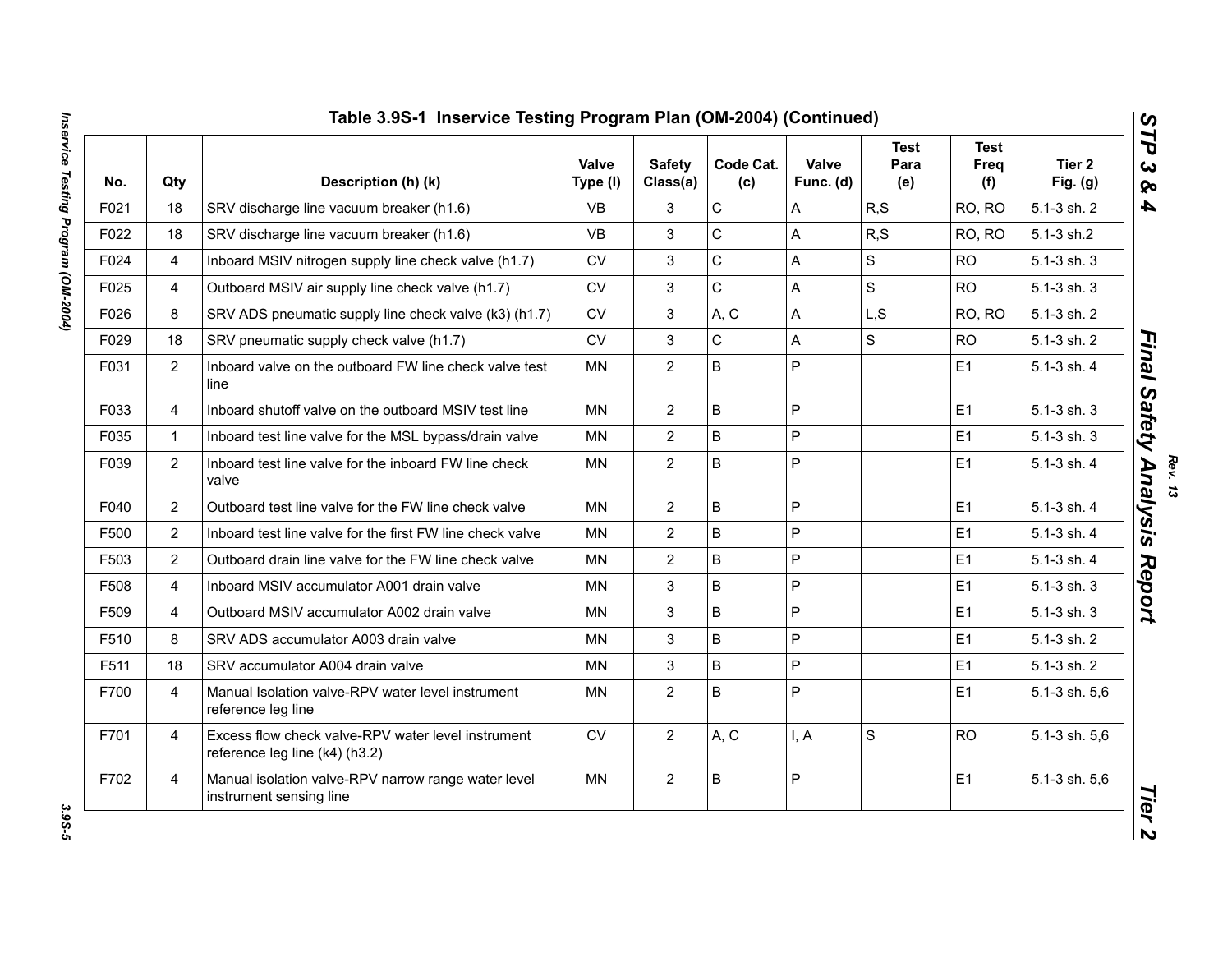| No.  | Qty            | Description (h) (k)                                                                                 | <b>Valve</b><br>Type (I) | <b>Safety</b><br>Class(a) | Code Cat.<br>(c) | Valve<br>Func. (d) | <b>Test</b><br>Para<br>(e) | <b>Test</b><br>Freq<br>(f) | Tier <sub>2</sub><br>Fig. $(g)$ |
|------|----------------|-----------------------------------------------------------------------------------------------------|--------------------------|---------------------------|------------------|--------------------|----------------------------|----------------------------|---------------------------------|
| F703 | $\overline{4}$ | Excess flow check valve-RPV narrow range water level<br>instrument sensing line (k4) (h3.2))        | <b>CV</b>                | $\overline{2}$            | A, C             | I, A               | $\mathbf S$                | <b>RO</b>                  | 5.1-3 sh. 5,6                   |
| F704 | $\overline{4}$ | Manual isolation valve-RPV wide range water level<br>instrument sensing line                        | MN                       | $\overline{2}$            | $\sf B$          | P                  |                            | E <sub>1</sub>             | 5.1-3 sh. 5,6                   |
| F705 | $\overline{4}$ | Excess flow check valve-RPV wide range water level<br>instrument sensing line (k4) (h3.2)           | CV                       | $\overline{2}$            | A, C             | I, A               | S                          | <b>RO</b>                  | 5.1-3 sh. 5,6                   |
| F706 | $\mathbf{1}$   | Root valve-Reactor well water level instrument sensing<br>line                                      | <b>MN</b>                | $\overline{2}$            | $\sf B$          | P                  |                            | E <sub>1</sub>             | 5.1-3 sh. 5                     |
| F709 | $\mathbf{1}$   | Manual isolation valve-RPV shutdown range water level<br>instrument reference leg line              | <b>MN</b>                | $\overline{2}$            | $\sf B$          | P                  |                            | E1                         | 5.1-3 sh. 2                     |
| F710 | $\mathbf{1}$   | Excess flow check valve-RPV shutdown range water<br>level instrument reference leg line (k4) (h3.2) | <b>CV</b>                | $\overline{2}$            | A, C             | I, A               | $\mathbf S$                | <b>RO</b>                  | 5.1-3 sh. 2                     |
| F711 | $\mathbf{1}$   | Manual isolation valve-RPV head seal leakage<br>instrument line                                     | <b>MN</b>                | $\overline{2}$            | B                | P                  |                            | E1                         | 5.1-3 sh. 8                     |
| F712 | $\mathbf{1}$   | Excess flow check valve to RPV head seal leakage<br>instrument line (k4) (h3.3)                     | <b>CV</b>                | $\overline{2}$            | A, C             | I, A               | S                          | <b>RO</b>                  | 5.1-3 sh. 8                     |
| F713 | $\overline{4}$ | Manual isolation valve- RPV above pump deck<br>instrument line                                      | <b>MN</b>                | $\overline{2}$            | B                | P                  |                            | E1                         | 5.1-3 sh. 7                     |
| F714 | $\overline{4}$ | Excess flow check valve-RPV above pump deck<br>instrument line (k4) (h3.2)                          | <b>CV</b>                | $\overline{2}$            | A, C             | I, A               | S                          | <b>RO</b>                  | 5.1-3 sh. 7                     |
| F715 | $\overline{4}$ | Manual isolation valve-RPV below pump deck<br>instrument line                                       | <b>MN</b>                | $\overline{2}$            | B                | P                  |                            | E1                         | 5.1-3 sh. 7                     |
| F716 | $\overline{4}$ | Excess flow check valve-RPV below pump deck<br>instrument line (k4) (h3.2)                          | <b>CV</b>                | $\overline{2}$            | A, C             | I, A               | S                          | <b>RO</b>                  | 5.1-3 sh. 7                     |
| F717 | $\overline{4}$ | Manual Isolation valve-RPV above core plate instrument<br>line                                      | <b>MN</b>                | $\overline{2}$            | B                | P                  |                            | E1                         | 5.1-3 sh. 7                     |
| F718 | $\overline{4}$ | Excess flow check valve-RPV above core plate<br>instrument line (k4) (h3.2)                         | CV                       | $\overline{2}$            | A, C             | I, A               | S                          | <b>RO</b>                  | 5.1-3 sh. 7                     |

Inservice Testing Program (OM-2004) *Inservice Testing Program (OM-2004)*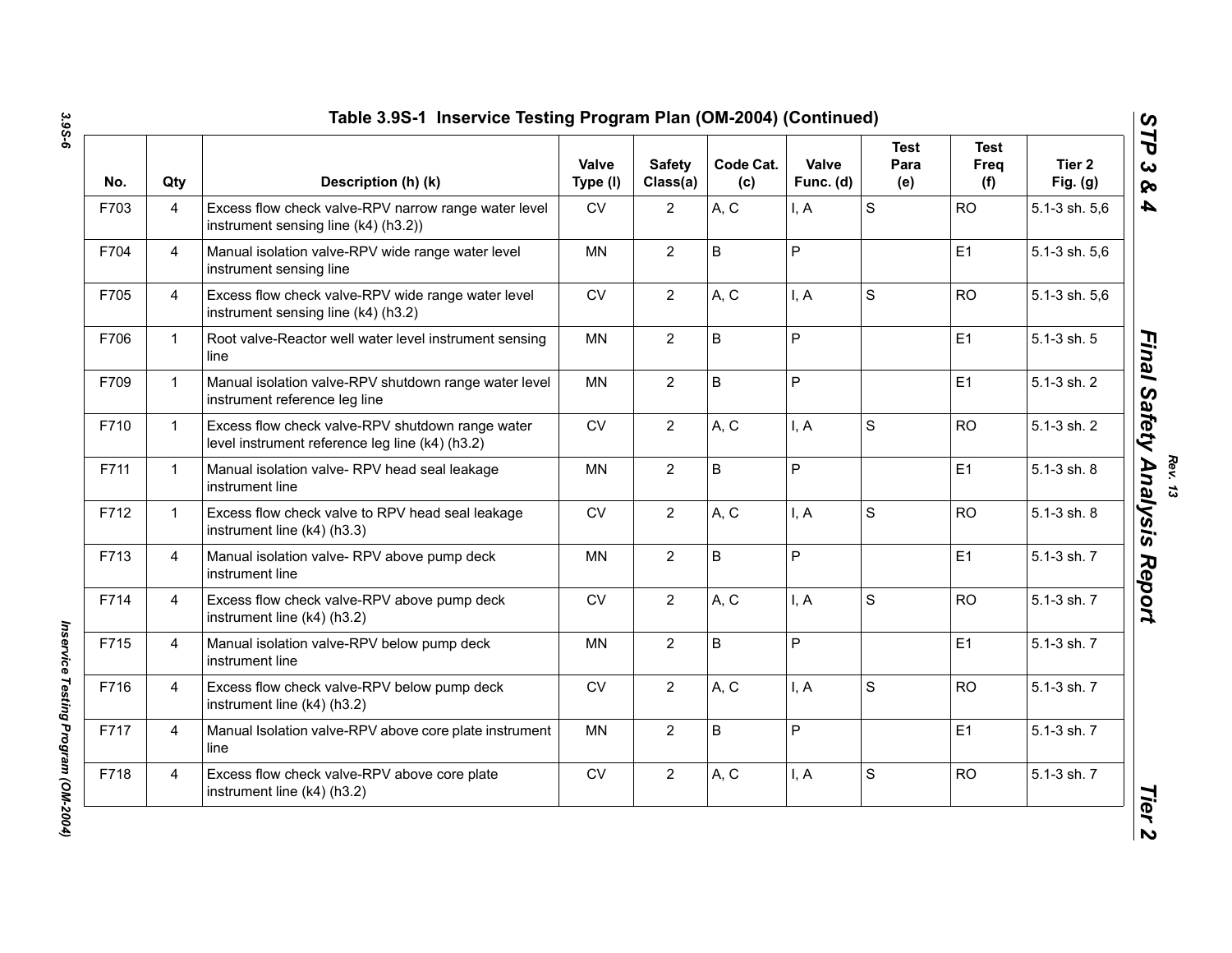|      |                | Table 3.9S-1 Inservice Testing Program Plan (OM-2004) (Continued)           |                   |                           |                  |                    |                     |                            |                                 |
|------|----------------|-----------------------------------------------------------------------------|-------------------|---------------------------|------------------|--------------------|---------------------|----------------------------|---------------------------------|
| No.  | Qty            | Description (h) (k)                                                         | Valve<br>Type (I) | <b>Safety</b><br>Class(a) | Code Cat.<br>(c) | Valve<br>Func. (d) | Test<br>Para<br>(e) | <b>Test</b><br>Freq<br>(f) | Tier <sub>2</sub><br>Fig. $(g)$ |
| F719 | $\overline{4}$ | Manual isolation valve-RPV below core plate instrument<br>line              | <b>MN</b>         | $\overline{2}$            | $\mathsf B$      | P                  |                     | E1                         | 5.1-3 sh. 7                     |
| F720 | $\overline{4}$ | Excess flow check valve-RPV below core plate<br>instrument line (k4) (h3.2) | <b>CV</b>         | $\overline{2}$            | A, C             | I, A               | S                   | <b>RO</b>                  | 5.1-3 sh. 7                     |
| F723 | $\overline{4}$ | Manual isolation valve-MSL flow restrictor instrument<br>line               | <b>MN</b>         | $\overline{2}$            | B                | $\mathsf{P}$       |                     | E1                         | 5.1-3 sh. 2                     |
| F724 | $\overline{4}$ | Excess flow check valve-MSL flow restrictor instrument<br>line (k4) (h3.2)  | <b>CV</b>         | $\overline{2}$            | A, C             | I, A               | $\mathsf S$         | <b>RO</b>                  | 5.1-3 sh. 2                     |
| F725 | $\overline{4}$ | Manual isolation valve-MSL flow restrictor instrument<br>line               | <b>MN</b>         | $\overline{2}$            | B                | $\mathsf{P}$       |                     | E1                         | 5.1-3 sh. 2                     |
| F726 | $\overline{4}$ | Excess flow check valve-MSL flow restrictor instrument<br>line (k4) (h3.2)  | <b>CV</b>         | $\overline{2}$            | A, C             | I, A               | $\mathbf S$         | <b>RO</b>                  | 5.1-3 sh. 2                     |
| F727 | 2              | MSL PX instrument line inboard root valve                                   | MN                | $\overline{2}$            | $\mathsf{B}$     | P                  |                     | E1                         | $5.1 - 3$ sh. $3$               |
|      |                | B31 Reactor Recirculation Internal Pump Valves                              |                   |                           |                  |                    |                     |                            |                                 |
| F008 | 10             | Excess flow check valve RIP pump motor purge water<br>line (k4) (h3.4)      | <b>CV</b>         | $\overline{2}$            | A, C             | I, A               | $\mathbf S$         | <b>RO</b>                  | 5.4-4 sh. 2                     |
| F010 | 10             | RIP pump motor purge water supply line valve                                | <b>MN</b>         | $\overline{2}$            | $\sf B$          | $\mathsf{P}$       |                     | E1                         | 5.4-4 sh. 1                     |
| F011 | 10             | RIP inflatable pressurized water line inboard valve                         | MN                | $\overline{2}$            | B                | $\mathsf{P}$       |                     | E <sub>1</sub>             | 5.4-4 sh. 1                     |
| F013 | 10             | RIP seal equalizing line valve                                              | MN                | $\overline{2}$            | $\sf B$          | $\overline{P}$     |                     | E <sub>1</sub>             | 5.4-4 sh. 1                     |
| F015 | 10             | Manual maintenance valve- RIP pump motor purge<br>water line                | MN                | $\overline{2}$            | B                | P                  |                     | E1                         | 5.4-4 sh. 2                     |
| F500 | 10             | RIP cooling water HX vent line inboard valve                                | <b>MN</b>         | $\overline{2}$            | $\mathsf B$      | $\mathsf{P}$       |                     | E <sub>1</sub>             | 5.4-4 sh. 1                     |
| F502 | 10             | RIP drain line inboard valve                                                | <b>MN</b>         | $\overline{2}$            | B                | $\overline{P}$     |                     | E1                         | 5.4-4 sh. 1                     |
| F505 | 10             | RIP cooling water HX shell drain line inboard valve                         | <b>MN</b>         | $\overline{2}$            | $\sf B$          | $\mathsf{P}$       |                     | E <sub>1</sub>             | 5.4-4 sh. 1                     |
|      |                | C12 Control Rod Drive System Valves                                         |                   |                           |                  |                    |                     |                            |                                 |
| F719 | 4              | Root valve charging line header pressure instrument line                    | MN                | $\overline{2}$            | B                | $\sf P$            |                     | E <sub>1</sub>             | 4.6-8 sh. 2                     |
| F720 | 4              | Root valve charging line header pressure instrument line                    | <b>MN</b>         | $\overline{2}$            | $\sf B$          | $\mathsf{P}$       |                     | E1                         | $4.6 - 8$                       |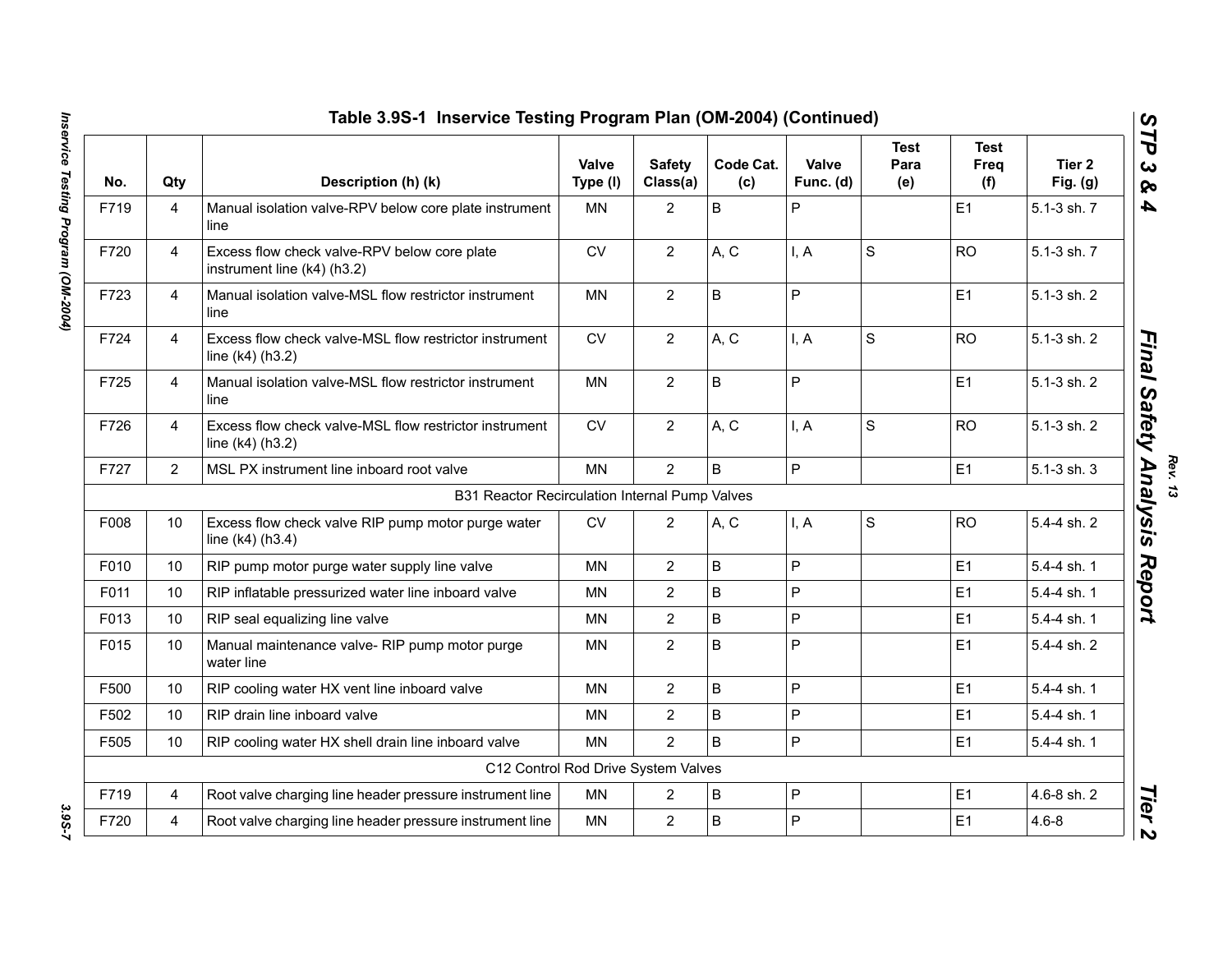| Qty            | Description (h) (k)                                                         | <b>Valve</b><br>Type (I) | <b>Safety</b><br>Class(a) | Code Cat.<br>(c) | Valve<br>Func. (d)                                                                                                                       | <b>Test</b><br>Para<br>(e) | <b>Test</b><br>Freq<br>(f) | Tier 2<br>Fig. $(g)$ |
|----------------|-----------------------------------------------------------------------------|--------------------------|---------------------------|------------------|------------------------------------------------------------------------------------------------------------------------------------------|----------------------------|----------------------------|----------------------|
|                |                                                                             |                          |                           |                  |                                                                                                                                          |                            |                            |                      |
| $\overline{2}$ | SLCS storage tank outlet line MOV (k2)                                      | <b>MOV</b>               | $\overline{2}$            | B                | A                                                                                                                                        | P, S                       | RO, 3mo                    | $9.3 - 1$            |
| $\overline{2}$ | SLCS pump suction line maintenance valve                                    | ΜN                       | $\overline{2}$            | B                | P                                                                                                                                        |                            | E1                         | $9.3 - 1$            |
| $\overline{2}$ | SLCS pump discharge line relief valve                                       | <b>RV</b>                | $\overline{2}$            | C                | A                                                                                                                                        | $\mathsf{R}$               | 10yr                       | $9.3 - 1$            |
| $\overline{2}$ | SLCS pump discharge line check valve                                        | <b>CV</b>                | $\overline{2}$            | C                | A                                                                                                                                        | $\mathsf{S}$               | 3 <sub>mo</sub>            | $9.3 - 1$            |
| $\overline{2}$ | SLCS pump discharge line maintenance valve                                  | MN                       | $\overline{2}$            | B                | P                                                                                                                                        |                            | E1                         | $9.3 - 1$            |
| $\overline{2}$ | SLCS pump injection valve MOV                                               | <b>MOV</b>               | $\overline{2}$            | A                | I, A                                                                                                                                     | L, P, S                    | 2yr, 2yr,<br>3mo           | $9.3 - 1$            |
| $\mathbf{1}$   | SLCS injection line outboard check valve (h5)                               | <b>CV</b>                | $\overline{2}$            | A, C             | I, A                                                                                                                                     | L, S                       | 2yr, 2yr                   | $9.3 - 1$            |
| $\mathbf{1}$   | SLCS injection line inboard check valve (h5)                                | CV                       | $\overline{2}$            | A, C             | I, A                                                                                                                                     | L, S                       | 2yr, 2yr                   | $9.3 - 1$            |
| $\mathbf{1}$   | SLCS storage tank sample line inboard shutoff valve                         | <b>MN</b>                | $\overline{2}$            | B                | P                                                                                                                                        |                            | E <sub>1</sub>             | $9.3 - 1$            |
| $\mathbf{1}$   | SLCS injection line test/vent line inboard valve                            | <b>MN</b>                | $\overline{2}$            | B                | P                                                                                                                                        |                            | E1                         | $9.3 - 1$            |
| $\mathbf{1}$   | SLCS pump suction line drain line                                           | MN                       | $\overline{2}$            | B                | P                                                                                                                                        |                            | E <sub>1</sub>             | $9.3 - 1$            |
| $\overline{2}$ | SLCS pump discharge line drain line valve                                   | MN                       | $\overline{2}$            | B                | P                                                                                                                                        |                            | E <sub>1</sub>             | $9.3 - 1$            |
|                |                                                                             |                          |                           |                  |                                                                                                                                          |                            |                            |                      |
|                | Isolation valve assembly:                                                   |                          |                           |                  |                                                                                                                                          |                            |                            |                      |
| 3              | ATIP ball valve (k1)                                                        | <b>MOV</b>               | 2                         | A                | I, A                                                                                                                                     | L, P, S                    | 2yr, RO,<br>E <sub>2</sub> | 7.6-1 sh. 3          |
| $\mathbf{1}$   | Purge Isolation Globe Valve (k1)                                            | SOV                      | $\overline{2}$            | Α                | I, A                                                                                                                                     | L, P, S                    | 2yr, RO,<br>E <sub>2</sub> | 7.6-1 sh. 3          |
|                |                                                                             |                          |                           |                  |                                                                                                                                          |                            |                            |                      |
| $\overline{2}$ | CAMS drywell pressure instrument line outboard<br>isolation valve (k4) (k2) | SOV                      | $\overline{2}$            | A                | I, A                                                                                                                                     | P, S                       | RO, 3mo                    | 7.6-7 sh. 2          |
| $\overline{2}$ | CAMS drywell sample line outboard containment<br>isolation valve (k4) (k2)  | <b>MOV</b>               | $\overline{2}$            | Α                | I, A                                                                                                                                     | P, S                       | RO, 3mo                    | 7.6-7 sh. 2          |
|                |                                                                             |                          |                           |                  | C41 Standby Liquid Control System Valves<br>C51 Neutron Monitoring System Valves<br>D23 Containment Atmospheric Monitoring System Valves |                            |                            |                      |

*Rev. 13*<br>Final Safety Analvsis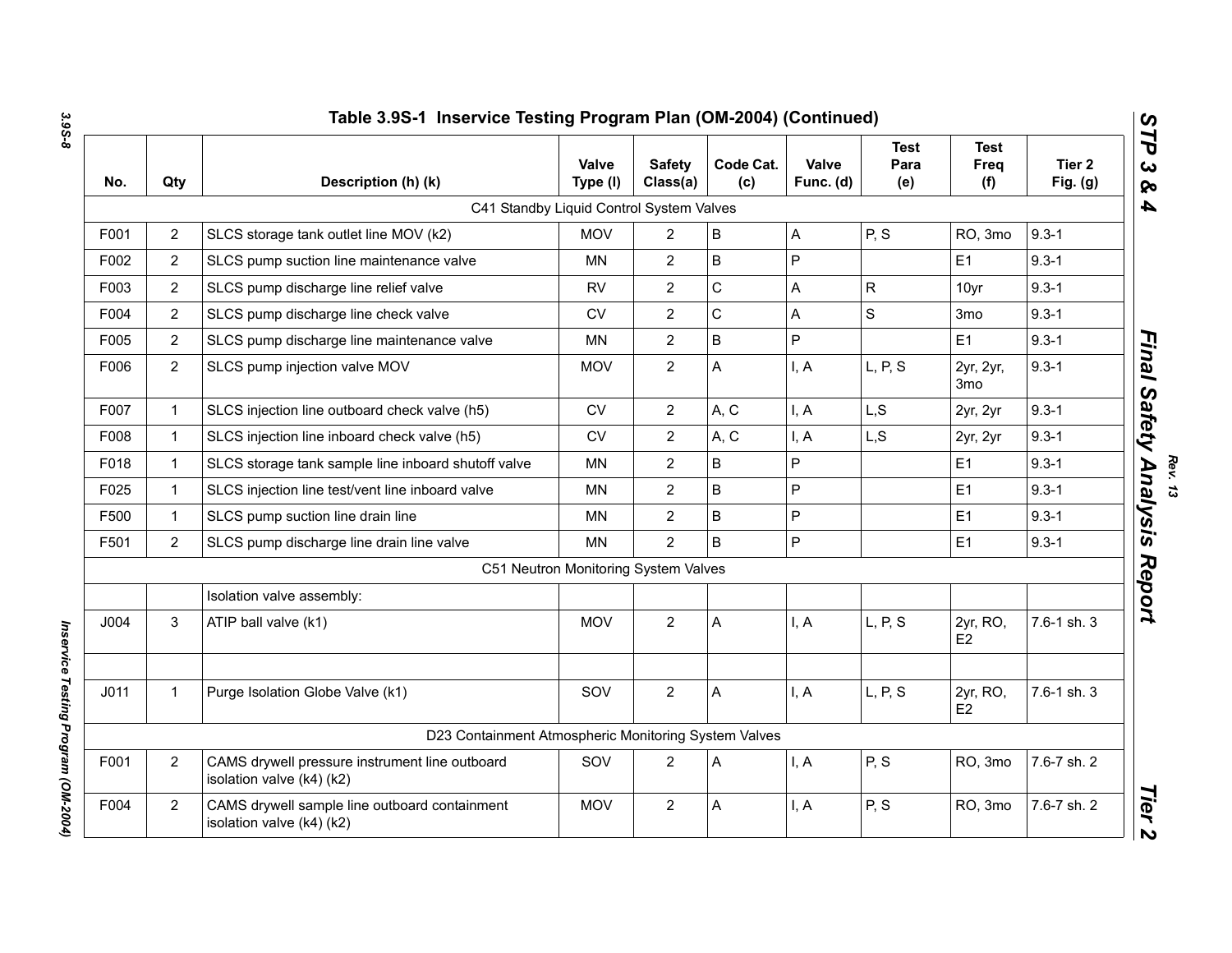| No.  | Qty            | Description (h) (k)                                                        | Valve<br>Type (I) | <b>Safety</b><br>Class(a) | Code Cat.<br>(c) | Valve<br>Func. (d) | <b>Test</b><br>Para<br>(e) | <b>Test</b><br>Freq<br>(f) | Tier <sub>2</sub><br>Fig. $(g)$ |
|------|----------------|----------------------------------------------------------------------------|-------------------|---------------------------|------------------|--------------------|----------------------------|----------------------------|---------------------------------|
| F005 | $\overline{2}$ | CAMS drywell return line outboard containment isolation<br>valve (k4) (k2) | <b>MOV</b>        | $\overline{2}$            | A                | I, A               | P, S                       | RO, 3mo                    | 7.6-7 sh. 2                     |
| F006 | $\overline{2}$ | CAMS wetwell sample line outboard containment<br>isolation valve (k4) (k2) | <b>MOV</b>        | $\overline{2}$            | Α                | I, A               | P, S                       | RO, 3mo                    | 7.6-7 sh. 2                     |
| F007 | $\overline{2}$ | CAMS wetwell return line outboard containment<br>isolation valve (k4) (k2) | <b>MOV</b>        | $\overline{2}$            | A                | I, A               | P, S                       | RO, 3mo                    | 7.6-7 sh. 2                     |
| F008 | $\overline{2}$ | CAMS rack drain line outboard containment isolation<br>valve (k4) (k2)     | <b>MOV</b>        | $\overline{2}$            | A                | I, A               | P, S                       | RO, 3mo                    | 7.6-7 sh. 2                     |
| F009 | $\overline{2}$ | CAMS drywell pressure instrument line outboard<br>isolation valve (k4)     | <b>MN</b>         | $\overline{2}$            | A                | I, P               |                            | E <sub>1</sub>             | 7.6-7 sh. 2                     |
| F010 | $\overline{2}$ | CAMS drywell sample line outboard valve (k4)                               | <b>MN</b>         | $\overline{2}$            | A                | I, P               |                            | E <sub>1</sub>             | 7.6-7 sh. 2                     |
| F011 | 2              | CAMS drywell return line outboard valve (k4)                               | <b>MN</b>         | $\overline{2}$            | A                | I, P               |                            | E <sub>1</sub>             | 7.6-7 sh. 2                     |
| F012 | $\overline{2}$ | CAMS wetwell sample line outboard valve (k4)                               | <b>MN</b>         | $\overline{2}$            | A                | I, P               |                            | E1                         | 7.6-7 sh. 2                     |
| F013 | $\overline{2}$ | CAMS wetwell return line outboard valve (k4)                               | <b>MN</b>         | $\overline{2}$            | A                | I, P               |                            | E1                         | 7.6-7 sh. 2                     |
| F014 | $\overline{2}$ | CAMS rack drain line outboard containment isolation<br>valve (k4)          | <b>MN</b>         | $\overline{2}$            | A                | I, P               |                            | E1                         | 7.6-7 sh. 2                     |
|      |                | E11 Residual Heat Removal System Valves                                    |                   |                           |                  |                    |                            |                            |                                 |
| F001 | 3              | Suppression pool suction valve (k4) (k2)                                   | <b>MOV</b>        | $\overline{2}$            | Α                | I, A               | P, S                       | RO, 3mo                    | $5.4 - 10$<br>sh.3,4,6          |
| F002 | 3              | RHR pump discharge line check valve                                        | ${\sf CV}$        | $\overline{2}$            | $\mathsf C$      | A                  | $\mathbf S$                | 3 <sub>mo</sub>            | $5.4 - 10$<br>sh.3,4,6          |
| F003 | 3              | RHR pump discharge line maintenance valve                                  | <b>MN</b>         | $\overline{2}$            | B                | P                  |                            | E1                         | $5.4 - 10$<br>sh.3,4,6          |
| F004 | 3              | Heat Exchanger flow control valve                                          | <b>MOV</b>        | $\overline{2}$            | B                | A                  | P, S                       | 2yr, 3mo                   | $5.4 - 10$<br>sh.3,4,6          |
| F005 | $\mathbf{1}$   | RPV injection valve, Loop A (h6) (k3) (k2)                                 | <b>MOV</b>        | $\overline{2}$            | Α                | A                  | L, P, S                    | RO,<br>RO,CS               | 5.4-10 sh. 3                    |

3.95-9

**Rev. 13**<br>Rev. 13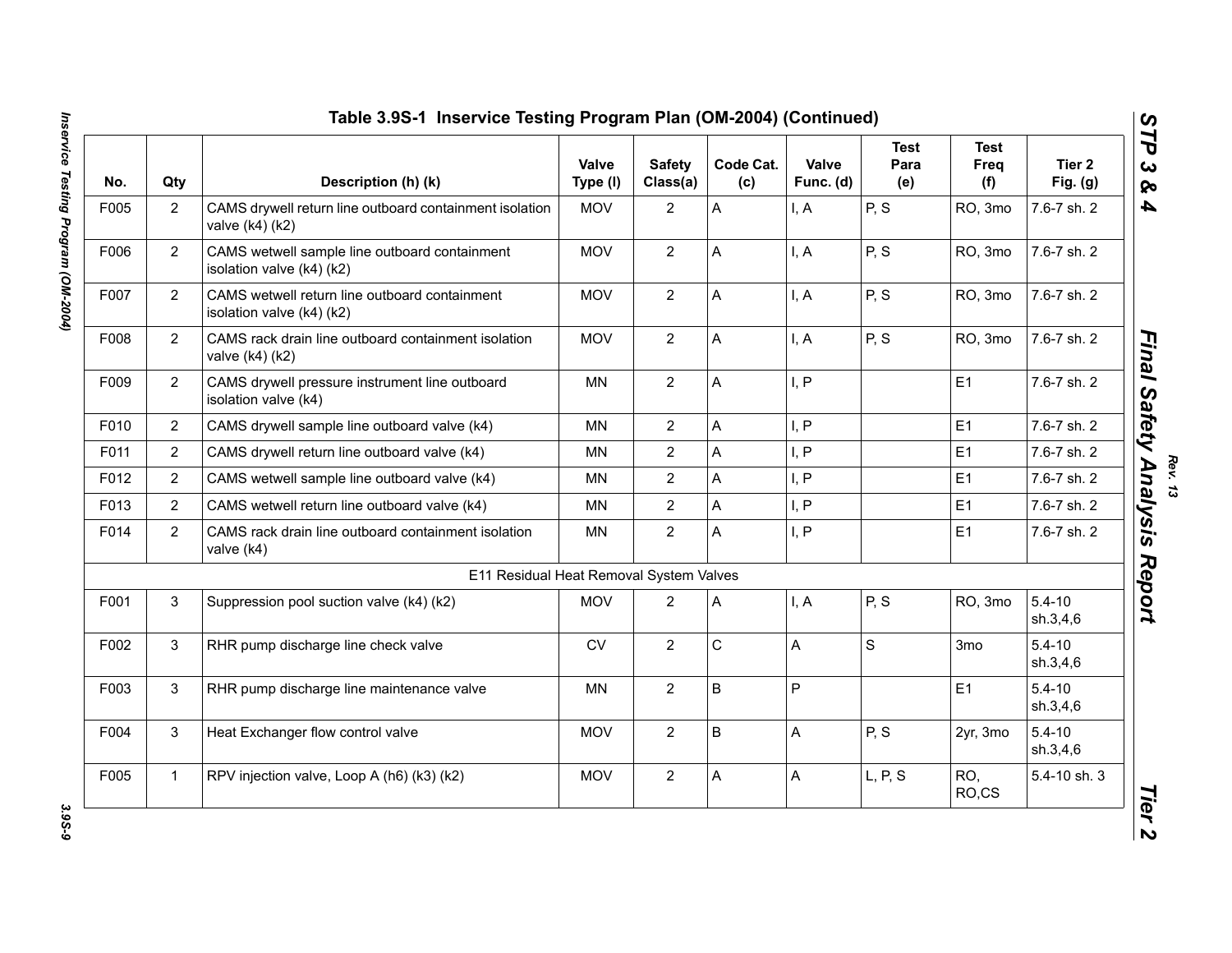| No.  | Qty            | Description (h) (k)                                                            | Valve<br>Type (I) | <b>Safety</b><br>Class(a) | Code Cat.<br>(c) | Valve<br>Func. (d) | <b>Test</b><br>Para<br>(e) | <b>Test</b><br>Freq<br>(f) | Tier 2<br>Fig. (g)     |
|------|----------------|--------------------------------------------------------------------------------|-------------------|---------------------------|------------------|--------------------|----------------------------|----------------------------|------------------------|
| F005 | $\overline{2}$ | RPV injection valve, Loop B& C (k3) (k2) (h6)                                  | <b>MOV</b>        | 1                         | Α                | I, A               | L, P, S                    | RO,<br>RO,CS               | 5.4-10 sh. 5,7         |
| F006 | $\mathbf{1}$   | RPV injection line check valve, Loop A (k3) (k2)                               | AOV/CV            | $\overline{2}$            | A, C             | Α                  | L, P, S                    | RO, RO,<br>3 <sub>mo</sub> | 5.4-10 sh. 3           |
| F006 | $\overline{2}$ | RPV injection line check valve, Loop B & C (k3) (k2)                           | AOV/CV            | $\mathbf 1$               | A, C             | I, A               | L, P, S                    | RO, RO,<br>3 <sub>mo</sub> | 5.4-10 sh. 5,7         |
| F007 | $\overline{2}$ | RPV injection line inboard maint. valve                                        | MN                | $\mathbf{1}$              | B                | P                  |                            | E <sub>1</sub>             | 5.4-10 sh. 5,7         |
| F008 | 3              | Suppression pool return line MOV (k4) (k2)                                     | <b>MOV</b>        | $\overline{2}$            | A                | I, A               | P, S                       | RO, 3mo                    | 5.4-10 sh.<br>3,4,6    |
| F009 | 3              | Shutdown Cooling suction line maintenance valve                                | MN                | $\mathbf{1}$              | $\sf B$          | P                  |                            | E1                         | 5.4-10 sh. 2           |
| F010 | 3              | Shutdown Cooling suction line inboard isolation valve<br>$(k3)$ $(k2)$ $(h6)$  | <b>MOV</b>        | $\mathbf{1}$              | A                | I, A               | L, P, S                    | RO,<br>RO,CS               | 5.4-10 sh. 2           |
| F011 | 3              | Shutdown Cooling suction line outboard isolation valve<br>$(k3)$ $(k2)$ $(h6)$ | <b>MOV</b>        | $\mathbf{1}$              | A                | I, A               | L, P, S                    | RO.<br>RO,CS               | 5.4-10 sh. 2           |
| F012 | 3              | Shutdown Cooling suction line adm. valve                                       | <b>MOV</b>        | $\overline{2}$            | $\sf B$          | A                  | P, S                       | 2yr, 3mo                   | $5.4 - 10$<br>sh.3,4,6 |
| F013 | 3              | Heat exchanger bypass flow control valve                                       | <b>MOV</b>        | $\overline{2}$            | $\sf B$          | A                  | P, S                       | 2yr, 3mo                   | $5.4 - 10$<br>sh.3,4,6 |
| F014 | 3              | Fuel Pool Cooling supply line inboard MOV                                      | <b>MOV</b>        | $\overline{2}$            | $\sf B$          | A                  | P, S                       | 2yr, 3mo                   | 5.4-10 sh.<br>3.5,7    |
| F015 | 3              | Fuel Pool Cooling supply line outboard MOV                                     | <b>MOV</b>        | $\overline{2}$            | $\sf B$          | A                  | P, S                       | 2yr, 3mo                   | 5.4-10 sh.<br>3, 5, 7  |
| F016 | 3              | Gate valve-line from Fuel Pool Cooling (FPC)                                   | MN                | $\overline{2}$            | B                | A                  | S                          | <b>RO</b>                  | 5.4-10 sh. 2           |
| F017 | $\overline{2}$ | Drywell spray line inboard valve (k4) (k2)                                     | <b>MOV</b>        | $\overline{2}$            | A                | I, A               | P, S                       | RO, 3mo                    | 5.4-10 sh. 5,7         |
| F018 | $\overline{2}$ | Drywell spray line outboard valve (k4) (k2)                                    | <b>MOV</b>        | $\overline{2}$            | A                | I, A               | P, S                       | RO, 3mo                    | 5.4-10 sh. 5,7         |
| F019 | $\overline{2}$ | Wetwell spray line MOV (k4) (k2)                                               | <b>MOV</b>        | $\overline{2}$            | A                | I, A               | P, S                       | RO, 3mo                    | 5.4-10 sh. 5,7         |
| F020 | 3              | RHR pump min flow bypass line check valve                                      | <b>CV</b>         | $\overline{2}$            | $\mathbf C$      | Α                  | S                          | 3 <sub>mo</sub>            | $5.4 - 10$<br>sh.3,4,6 |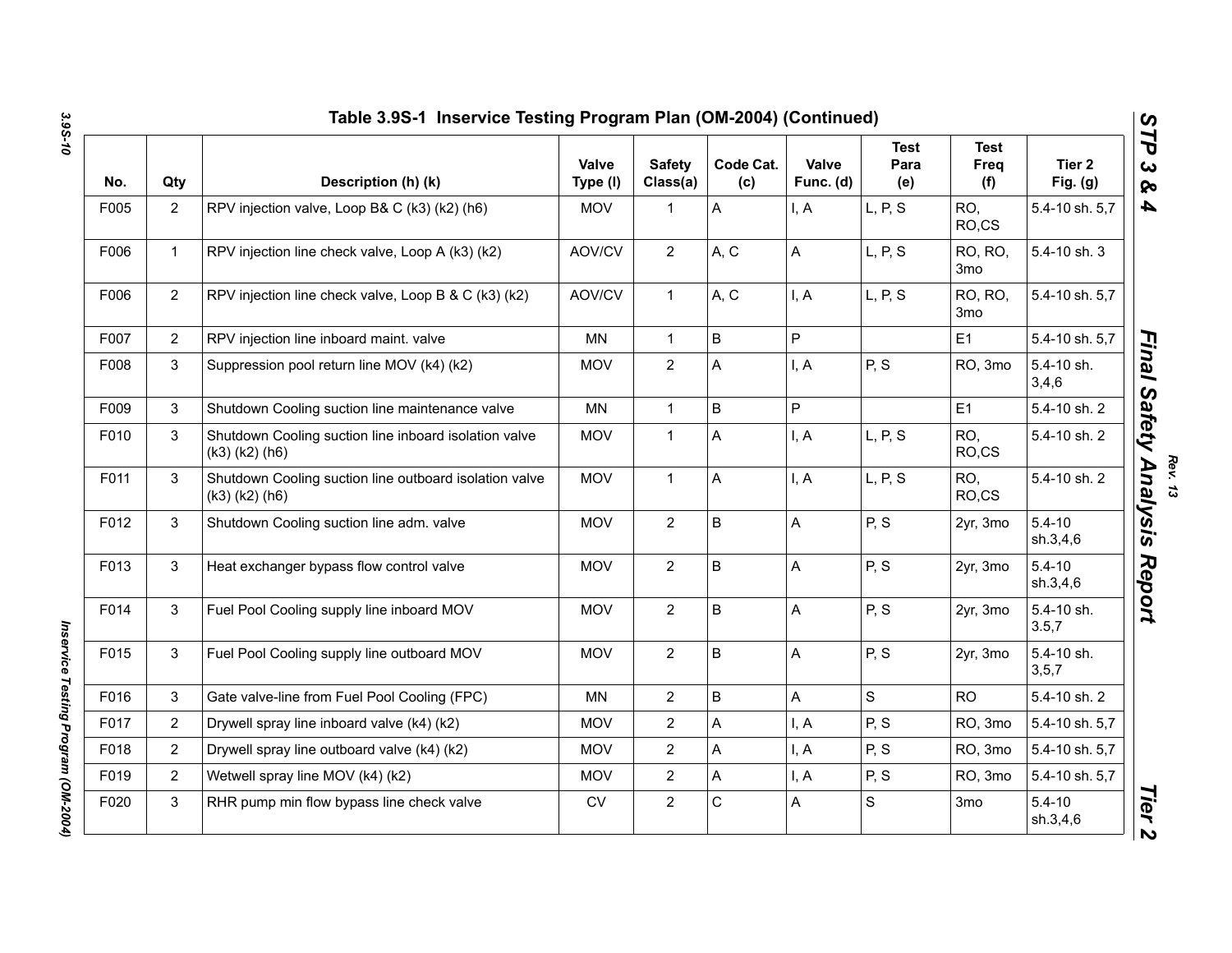|      | Table 3.9S-1 Inservice Testing Program Plan (OM-2004) (Continued)<br>$\boldsymbol{\omega}$<br>ТP |                                                           |                   |                           |                  |                           |                            |                                   |                                 |  |  |  |  |
|------|--------------------------------------------------------------------------------------------------|-----------------------------------------------------------|-------------------|---------------------------|------------------|---------------------------|----------------------------|-----------------------------------|---------------------------------|--|--|--|--|
| No.  | Qty                                                                                              | Description (h) (k)                                       | Valve<br>Type (I) | <b>Safety</b><br>Class(a) | Code Cat.<br>(c) | Valve<br>Func. (d)        | <b>Test</b><br>Para<br>(e) | <b>Test</b><br><b>Freq</b><br>(f) | Tier <sub>2</sub><br>Fig. $(g)$ |  |  |  |  |
| F021 | 3                                                                                                | RHR pump min flow bypass line MOV (k4)                    | <b>MOV</b>        | $\overline{2}$            | A                | I, A                      | P, S                       | RO, 3mo                           | $5.4 - 10$<br>sh.3,4,6          |  |  |  |  |
| F022 | 3                                                                                                | Discharge line fill pump suction line valve               | <b>MN</b>         | $\overline{2}$            | B                | P                         |                            | E1                                | $5.4 - 10$<br>sh.3,4,6          |  |  |  |  |
| F023 | 3                                                                                                | Fill pump discharge line check valve                      | CV                | $\overline{2}$            | C                | A                         | $\mathbf S$                | 3 <sub>mo</sub>                   | $5.4 - 10$<br>sh.3,4,6          |  |  |  |  |
| F024 | 3                                                                                                | Fill pump discharge line stop check valve                 | <b>CV</b>         | $\overline{2}$            | C                | $\boldsymbol{\mathsf{A}}$ | $\mathsf S$                | 3mo                               | $5.4 - 10$<br>sh.3,4,6          |  |  |  |  |
| F025 | 3                                                                                                | Fill pump minimum flow line globe valve                   | <b>MN</b>         | $\overline{2}$            | B                | $\mathsf{P}$              |                            | E1                                | $5.4 - 10$<br>sh.3,4,6          |  |  |  |  |
| F026 | 3                                                                                                | RHR pump suction to High Conductivity Waste (HCW)         | <b>MN</b>         | $\overline{2}$            | B                | P                         |                            | E1                                | $5.4 - 10$<br>sh.3,4,6          |  |  |  |  |
| F027 | 3                                                                                                | Bypass line around the check valve MPL E11-F002           | MN                | $\overline{2}$            | B                | P                         |                            | E1                                | $5.4 - 10$<br>sh.3,4,6          |  |  |  |  |
| F028 | 3                                                                                                | Heat Exchanger outlet line relief valve                   | <b>RV</b>         | $\overline{2}$            | C                | $\boldsymbol{\mathsf{A}}$ | $\mathsf{R}$               | 5yr                               | $5.4 - 10$<br>sh.3,4,6          |  |  |  |  |
| F029 | 3                                                                                                | Inboard reactor well drain line valve                     | <b>MOV</b>        | $\overline{2}$            | B                | P                         |                            | E1                                | $5.4 - 10$<br>sh.3,4,6          |  |  |  |  |
| F030 | 3                                                                                                | Drain to radwaste valve                                   | <b>MOV</b>        | $\overline{2}$            | B                | P                         |                            | E1                                | $5.4 - 10$<br>sh.3,4,6          |  |  |  |  |
| F031 | 3                                                                                                | Outboard reactor well drain line valve (to SP) (k4) (k2)  | <b>MOV</b>        | $\overline{2}$            | A                | I, P                      | P                          | <b>RO</b>                         | $5.4 - 10$<br>sh.3,4,6          |  |  |  |  |
| F032 | 3                                                                                                | Shutoff valve-line from MUWC                              | MN                | $\overline{2}$            | B                | P                         |                            | E1                                | $5.4 - 10$<br>sh.3,5,7          |  |  |  |  |
| F033 | 3                                                                                                | Check valve in the line from MUWC                         | CV                | $\overline{2}$            | C                | A                         | $\mathsf S$                | 3mo                               | $5.4 - 10$<br>sh.3,5,7          |  |  |  |  |
| F034 | $\mathbf{1}$                                                                                     | RPV injection line vent/test line inboard valve, Loop A   | <b>MN</b>         | $\overline{2}$            | B                | P                         |                            | E1                                | 5.4-10 sh. 3                    |  |  |  |  |
| F034 | $\overline{2}$                                                                                   | RPV injection line vent/test line inboard valve, Loop B&C | <b>MN</b>         | $\mathbf{1}$              | B                | $\mathsf{P}$              |                            | E1                                | 5.4-10 sh. 5,7                  |  |  |  |  |

3.95-11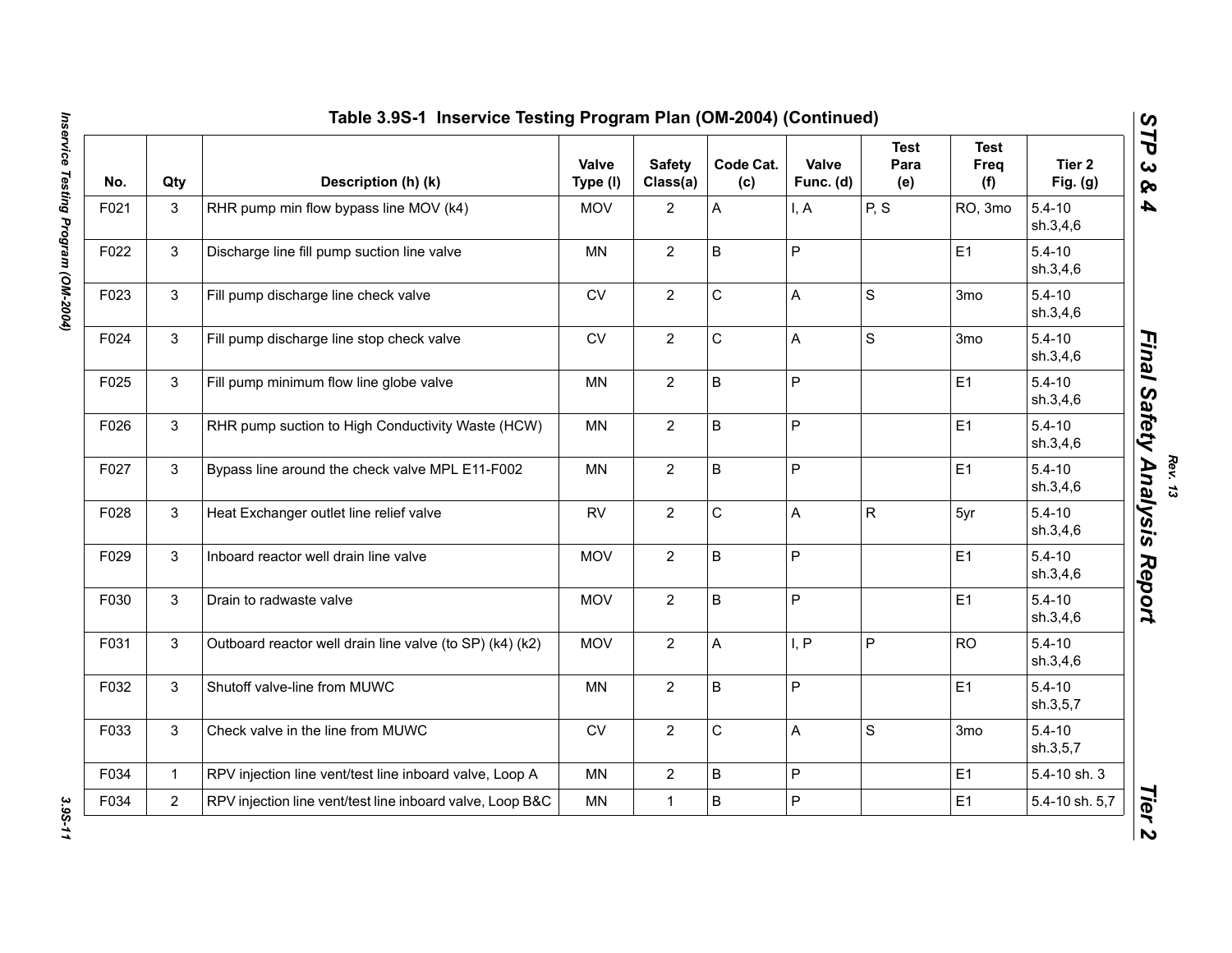| No.  | Qty            | Description (h) (k)                                                  | Valve<br>Type (I) | <b>Safety</b><br>Class(a) | Code Cat.<br>(c) | Valve<br>Func. (d) | <b>Test</b><br>Para<br>(e) | <b>Test</b><br>Freq<br>(f) | Tier <sub>2</sub><br>Fig. $(g)$ |
|------|----------------|----------------------------------------------------------------------|-------------------|---------------------------|------------------|--------------------|----------------------------|----------------------------|---------------------------------|
| F036 | $\mathbf 1$    | Press equal valve around check valve E11-F006, Loop<br>A(k3)         | <b>AOV</b>        | $\overline{2}$            | Α                | P                  | L                          | <b>RO</b>                  | 5.4-10 sh. 3                    |
| F036 | $\overline{2}$ | Press equal valve around check valve E11-F006, Loop<br>B&C (k3) (k2) | <b>AOV</b>        | $\mathbf{1}$              | Α                | P                  | L, P                       | RO, RO                     | 5.4-10 sh. 5,7                  |
| F037 | 3              | Shutdown cooling suction line test line (k3)                         | <b>MN</b>         | $\mathbf{1}$              | A                | $\mathsf{P}$       | L                          | <b>RO</b>                  | 5.4-10 sh. 2                    |
| F039 | 3              | Relief valve around the MOV MPL E11-F011                             | <b>RV</b>         | $\mathbf{1}$              | $\mathsf C$      | A                  | R                          | 5yr                        | 5.4-10 sh. 2                    |
| F040 | 3              | Shutoff valve-line from MUWC                                         | MN.               | $\overline{2}$            | B                | P                  |                            | E1                         | 5.4-10 sh. 2                    |
| F041 | 3              | Check valve line from Make-Up Water Condenser<br>(MUWC)              | <b>CV</b>         | $\overline{2}$            | $\mathsf{C}$     | A                  | $\mathsf{s}$               | 3 <sub>mo</sub>            | 5.4-10 sh. 2                    |
| F042 | 3              | Shutdown Cooling Mode suction line relief valve                      | <b>RV</b>         | $\overline{2}$            | $\mathsf C$      | A                  |                            | E1                         | $5.4 - 10$<br>sh.3,4,6          |
| F043 | 3              | HX outlet to the Sampling System (SS) test inboard<br>valve          | SOV               | $\overline{2}$            | B                | P                  |                            | E1                         | $5.4 - 10$<br>sh.3,4,6          |
| F045 | $\mathbf 1$    | HX outlet to the PASS-inboard valve                                  | <b>MOV</b>        | $\overline{2}$            | B                | A                  | P, S                       | 2yr, 3mo                   | 5.4-10 sh. 3                    |
| F046 | $\mathbf 1$    | HX outlet to the PASS-outboard valve                                 | <b>MOV</b>        | $\mathbf{2}$              | B                | A                  | P, S                       | 2yr, 3mo                   | 5.4-10 sh. 3                    |
| F047 | $\overline{2}$ | Shutoff -line from MUWC                                              | MN.               | $\overline{2}$            | B                | P                  |                            | E1                         | 5.4-10 sh. 5,7                  |
| F048 | $\overline{2}$ | Check valve line from MUWC                                           | <b>CV</b>         | $\overline{2}$            | $\mathsf{C}$     | Α                  |                            | E1                         | 5.4-10 sh. 5,7                  |
| F049 | $\overline{2}$ | Drywell spray line vent & test line inboard valve                    | MN.               | $\mathbf{2}$              | B                | P                  |                            | E1                         | 5.4-10 sh. 5,7                  |
| F051 | 3              | Fill pump discharge line relief valve                                | <b>RV</b>         | $\overline{2}$            | $\mathsf{C}$     | A                  | $\mathsf{R}$               | 10yr                       | $5.4 - 10$<br>sh.3,4,6          |
| F052 | $\mathbf{1}$   | Drain line for the suppression pool                                  | <b>MN</b>         | $\overline{2}$            | B                | P                  |                            | E1                         | 5.4-10 sh. 4                    |
| F101 | $\mathbf 1$    | AC independent water addition input valve                            | <b>MN</b>         | $\sqrt{2}$                | B                | А                  | S                          | 2yr                        | 5.4-10 sh. 7                    |
| F102 | $\mathbf{1}$   | AC independent water addition input valve                            | <b>MN</b>         | $\overline{2}$            | B                | A                  | S                          | 2yr                        | 5.4-10 sh. 7                    |
| F500 | 3              | Heat exchanger inlet drain line inboard valve                        | <b>MN</b>         | $\overline{2}$            | B                | P                  |                            | E1                         | $5.4 - 10$<br>sh.3,4,6          |
| F502 | 3              | HX outlet line drain line inboard valve                              | <b>MN</b>         | $\overline{2}$            | B                | P                  |                            | E1                         | $5.4 - 10$<br>sh.3,4,6          |

*Rev. 13*

*3.9S-12*

*Inservice Testing Program (OM-2004)* 

Inservice Testing Program (OM-2004)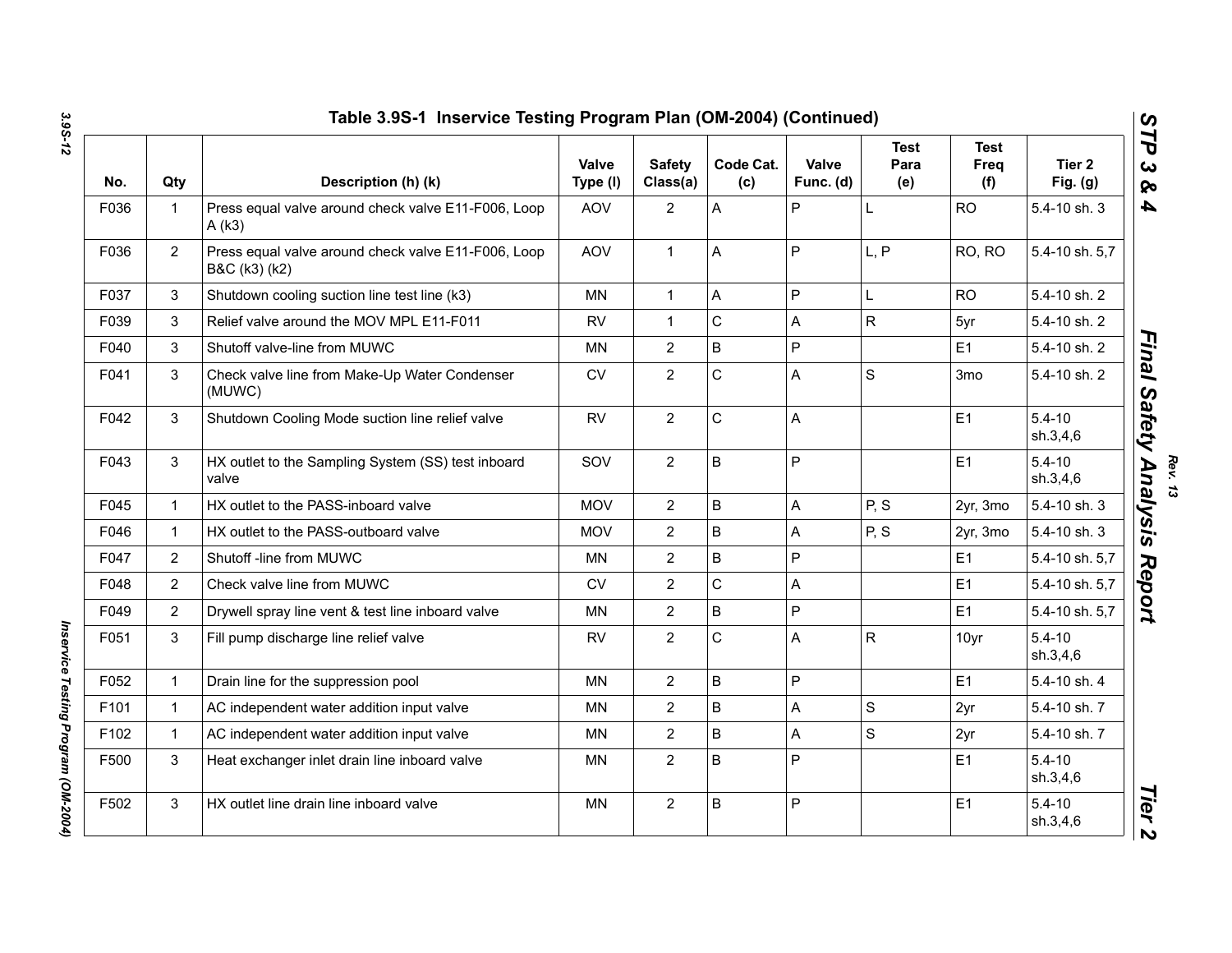| No.  | Qty            | Description (h) (k)                                  | Valve<br>Type (I) | <b>Safety</b><br>Class(a) | Code Cat.<br>(c) | Valve<br>Func. (d) | <b>Test</b><br>Para<br>(e) | <b>Test</b><br>Freq<br>(f) | Tier <sub>2</sub><br>Fig. $(g)$ |
|------|----------------|------------------------------------------------------|-------------------|---------------------------|------------------|--------------------|----------------------------|----------------------------|---------------------------------|
| F504 | 3              | RPV injection line vent line inboard valve           | MN                | $\overline{2}$            | B                | P                  |                            | E1                         | $5.4 - 10$<br>sh.3,5,7          |
| F506 | $\mathbf{1}$   | RPV injection line drain line inboard valve          | <b>MN</b>         | $\overline{2}$            | B                | P                  |                            | E1                         | 5.4-10 sh. 3                    |
| F506 | $\overline{2}$ | RPV injection line drain line inboard valve          | ΜN                | $\mathbf{1}$              | B                | P                  |                            | E1                         | 5.4-10 sh. 5,7                  |
| F508 | 3              | Shutdown Cooling suction line vent line valve        | MN                | $\overline{2}$            | B                | P                  |                            | E1                         | 5.4-10 sh. 2                    |
| F509 | $\overline{2}$ | Vent valve-FPC return line                           | <b>MN</b>         | $\overline{2}$            | B                | P                  |                            | E1                         | 5.4-10 sh. 5,7                  |
| F511 | $\overline{2}$ | Drywell spray line inboard drain line valve          | <b>MN</b>         | $\overline{2}$            | B                | P                  |                            | E1                         | 5.4-10 sh. 5,7                  |
| F513 | $\overline{2}$ | Drywell spray line inboard drain line valve          | MN                | $\overline{2}$            | B                | P                  |                            | E1                         | 5.4-10 sh. 5,7                  |
| F515 | $\overline{2}$ | Wetwell spray line inboard drain line valve          | MN                | $\overline{2}$            | B                | P                  |                            | E1                         | 5.4-10 sh. 5,7                  |
| F517 | 3              | RHR pump min flow line drain line inboard valve      | ΜN                | $\overline{2}$            | B                | P                  |                            | E1                         | $5.4 - 10$<br>sh.3,4,6          |
| F700 | 3              | RHR pump suction line pressure instrument line       | <b>MN</b>         | $\overline{2}$            | B                | P                  |                            | E1                         | $5.4 - 10$<br>sh.3,4,6          |
| F701 | 3              | RHR pump suction line pressure instrument line       | <b>MN</b>         | $\overline{2}$            | B                | P                  |                            | E1                         | $5.4 - 10$<br>sh.3,4,6          |
| F702 | 3              | RHR pump discharge line pressure instrument line     | <b>MN</b>         | $\overline{2}$            | $\sf B$          | P                  |                            | E1                         | $5.4 - 10$<br>sh.3,4,6          |
| F704 | 3              | RHR pump discharge line pressure instrument line     | MN                | $\overline{2}$            | B                | P                  |                            | E1                         | $5.4 - 10$<br>sh.3,4,6          |
| F706 | 3              | RHR pump discharge line pressure instrument line     | MN                | $\overline{2}$            | B                | P                  |                            | E1                         | $5.4 - 10$<br>sh.3,4,6          |
| F707 | 3              | RHR pump discharge line pressure instrument line     | <b>MN</b>         | $\overline{2}$            | B                | P                  |                            | E1                         | $5.4 - 10$<br>sh.3,4,6          |
| F708 | 3              | FT MPL E11-FT008 instrument line inboard root valve  | <b>MN</b>         | 2 <sup>1</sup>            | B                | P                  |                            | E1                         | $5.4 - 10$<br>sh.3,4,6          |
| F709 | 3              | FT MPL E11-FT008 instrument line outboard root valve | MN                | $\overline{2}$            | B                | P                  |                            | E <sub>1</sub>             | $5.4 - 10$<br>sh.3,4,6          |

3.95-13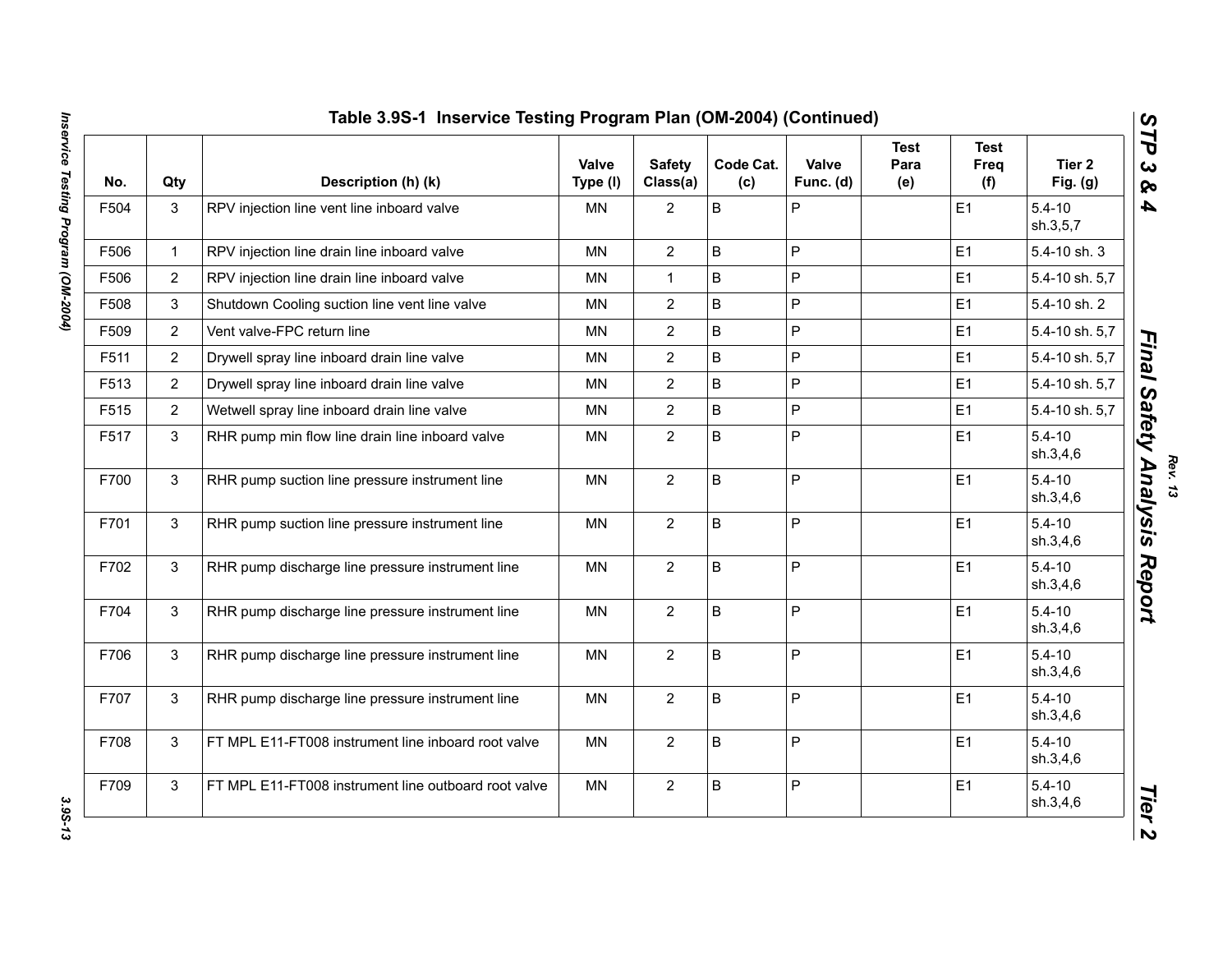| No.  | Qty            | Description (h) (k)                                            | Valve<br>Type (I) | <b>Safety</b><br>Class(a) | Code Cat.<br>(c) | Valve<br>Func. (d) | <b>Test</b><br>Para<br>(e) | <b>Test</b><br>Freq<br>(f) | Tier <sub>2</sub><br>Fig. $(g)$ |
|------|----------------|----------------------------------------------------------------|-------------------|---------------------------|------------------|--------------------|----------------------------|----------------------------|---------------------------------|
| F710 | 3              | FT MPL E11-FT008 instrument line inboard root valve            | <b>MN</b>         | $\overline{2}$            | B                | P                  |                            | E1                         | $5.4 - 10$<br>sh.3,4,6          |
| F711 | 3              | FT MPL E11-FT008 instrument line outboard root valve           | <b>MN</b>         | $\overline{2}$            | B                | P                  |                            | E1                         | $5.4 - 10$<br>sh.3,4,6          |
| F712 | 3              | Shutdown Cooling Mode suction line pressure<br>instrument line | <b>MN</b>         | $\overline{2}$            | B                | P                  |                            | E1                         | $5.4 - 10$<br>sh.3,4,6          |
| F713 | 3              | Fill pump suction line instrument line valve                   | MN                | $\overline{2}$            | $\sf B$          | P                  |                            | E1                         | $5.4 - 10$<br>sh.3,4,6          |
| F714 | $\mathbf{1}$   | Discharge to radwaste flow instrument line                     | <b>MN</b>         | $\overline{2}$            | B                | P                  |                            | E1                         | 5.4-10 sh. 4                    |
| F716 | $\mathbf{1}$   | Discharge to radwaste flow instrument line                     | MN                | $\overline{2}$            | B                | P                  |                            | E <sub>1</sub>             | 5.4-10 sh. 4                    |
| F718 | 3              | Fill pump discharge line check valve test point                | <b>MN</b>         | $\overline{2}$            | B                | P                  |                            | E1                         | 5.4-10 sh.<br>3,4,6             |
| F720 | 3              | Fill pump discharge line check valve test point                | MN                | $\overline{2}$            | $\sf B$          | P                  |                            | E1                         | 5.4-10 sh.<br>3,4,6             |
|      |                | E22 High Pressure Core Flooder System Valves                   |                   |                           |                  |                    |                            |                            |                                 |
| F001 | $\overline{2}$ | Condensate Storage Tank (CST) suction line MOV                 | <b>MOV</b>        | $\overline{2}$            | $\mathsf B$      | $\overline{A}$     | P, S                       | 2yr, 3mo                   | 6.3-7 sh. 2                     |
| F002 | $\overline{2}$ | CST suction line check valve                                   | <b>CV</b>         | $\overline{2}$            | $\mathsf{C}$     | A                  | S                          | 3 <sub>mo</sub>            | 6.3-7 sh. 2                     |
| F003 | $\overline{2}$ | HPCF System injection valve (k3) (k2) (h6)                     | <b>MOV</b>        | $\mathbf{1}$              | A                | I, A               | L, P, S                    | RO,<br>RO,CS               | 6.3-7 sh. 1                     |
| F004 | $\overline{2}$ | HPCF System inboard check valve (k3) (k2)                      | AOV/CV            | $\mathbf{1}$              | A, C             | I, A               | L, P, S                    | RO, RO,<br>3 <sub>mo</sub> | 6.3-7 sh. 1                     |
| F005 | $\overline{2}$ | Pump discharge line inboard maintenance valve                  | <b>MN</b>         | $\mathbf{1}$              | B                | P                  |                            | E1                         | 6.3-7 sh. 1                     |
| F006 | $\overline{2}$ | Suppression pool suction line MOV (k4) (k2)                    | <b>MOV</b>        | $\overline{2}$            | A                | I, A               | P, S                       | RO, 3mo                    | 6.3-7 sh. 2                     |
| F007 | $\overline{2}$ | Suppression pool suction line check valve                      | <b>CV</b>         | $\overline{2}$            | $\mathbf C$      | A                  | S                          | 3 <sub>mo</sub>            | 6.3-7 sh. 2                     |
| F008 | $\overline{2}$ | Test return line inboard valve                                 | <b>MOV</b>        | $\overline{2}$            | $\overline{B}$   | A                  | P, S                       | 2yr, 3mo                   | 6.3-7 sh. 2                     |
| F009 | $\overline{2}$ | Test return line outboard valve (k4) (k2)                      | <b>MOV</b>        | $\overline{2}$            | A                | I, A               | P, S                       | RO, 3mo                    | 6.3-7 sh. 2                     |
| F010 | $2^{\circ}$    | Pump minimum flow bypass line MOV (k4) (k2)                    | <b>MOV</b>        | $\overline{2}$            | A                | I, A               | P, S                       | RO, 3mo                    | 6.3-7 sh. 2                     |

Inservice Testing Program (OM-2004) *Inservice Testing Program (OM-2004)*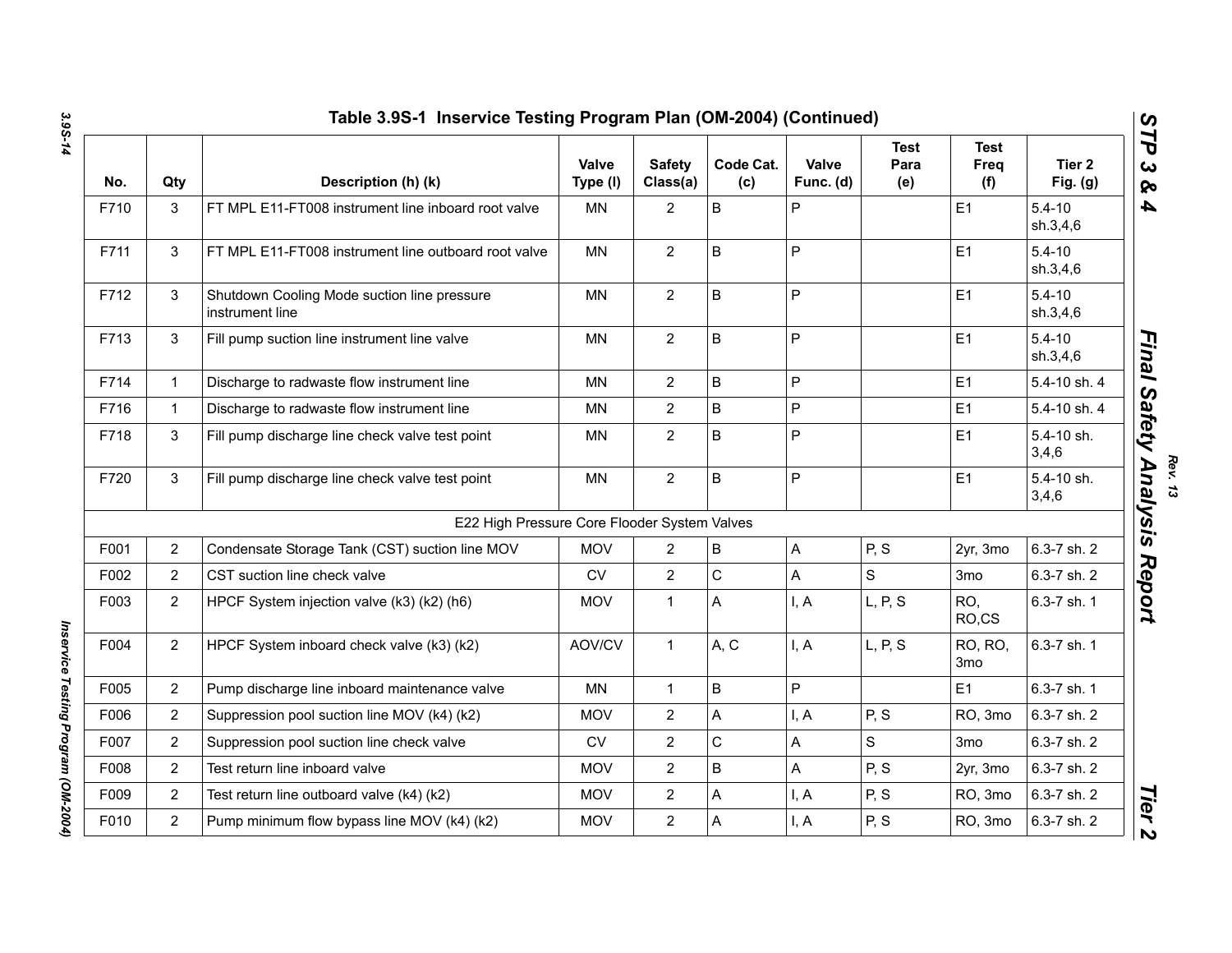|      |                | Table 3.9S-1 Inservice Testing Program Plan (OM-2004) (Continued) | Valve      | <b>Safety</b>         | Code Cat.   | Valve     | <b>Test</b><br>Para | <b>Test</b><br>Freq | Tier 2      |
|------|----------------|-------------------------------------------------------------------|------------|-----------------------|-------------|-----------|---------------------|---------------------|-------------|
| No.  | Qty            | Description (h) (k)                                               | Type (I)   | Class(a)              | (c)         | Func. (d) | (e)                 | (f)                 | Fig. $(g)$  |
| F011 | $\overline{2}$ | Bypass line shutoff valve around check valve E22-F002             | <b>MN</b>  | 2                     | B           | P         |                     | E <sub>1</sub>      | 6.3-7 sh. 2 |
| F012 | $\overline{2}$ | HPCI pump suction line drain line to HCW                          | <b>MN</b>  | $\overline{2}$        | B           | P         |                     | E1                  | 6.3-7 sh. 2 |
| F014 | $\overline{2}$ | Pump discharge line fill line outboard check valve                | <b>CV</b>  | $\overline{2}$        | C           | A         | $\mathbf S$         | 3mo                 | 6.3-7 sh. 1 |
| F015 | $\overline{2}$ | Pump discharge line fill line outboard check valve                | <b>CV</b>  | $\overline{2}$        | $\mathsf C$ | A         | ${\mathsf S}$       | 3 <sub>mo</sub>     | 6.3-7 sh. 1 |
| F017 | $\overline{2}$ | Pump discharge line test and vent line inboard valve              | MN         | $\mathbf{1}$          | B           | P         |                     | E1                  | 6.3-7 sh. 1 |
| F019 | $\overline{2}$ | Pressure equalizing valve around check valve E22-F004             | <b>MOV</b> | $\mathbf{1}$          | A           | P         | L, P                | RO, RO              | 6.3-7 sh. 1 |
| F020 | $\overline{2}$ | Suppression pool suction line relief valve                        | <b>RV</b>  | $\overline{2}$        | $\mathsf C$ | A         | ${\sf R}$           | 10yr                | 6.3-7 sh. 2 |
| F021 | $\overline{2}$ | Pump discharge check valve                                        | <b>CV</b>  | $\overline{2}$        | $\mathsf C$ | A         | S                   | 3 <sub>mo</sub>     | 6.3-7 sh. 2 |
| F022 | $\overline{2}$ | Suppression pool suction line test line valve                     | <b>MN</b>  | $\overline{2}$        | B           | P         |                     | E1                  | 6.3-7 sh. 2 |
| F023 | $\overline{2}$ | Pump discharge line test line valve                               | <b>MN</b>  | $\overline{2}$        | B           | P         |                     | E1                  | 6.3-7 sh. 2 |
| F500 | $\overline{2}$ | Pump discharge line high point vent inboard valve                 | <b>MN</b>  | $\mathbf{2}^{\prime}$ | B           | P         |                     | E1                  | 6.3-7 sh. 1 |
| F502 | $\overline{2}$ | Pump discharge line drywell test line inboard valve               | <b>MN</b>  | $\overline{2}$        | B           | P         |                     | E <sub>1</sub>      | 6.3-7 sh. 1 |
| F700 | $\overline{2}$ | Pump suction line pressure instrument line root valve             | <b>MN</b>  | $\overline{2}$        | B           | P         |                     | E1                  | 6.3-7 sh. 2 |
| F701 | $\overline{2}$ | Pump suction line pressure instrument line root valve             | <b>MN</b>  | $\overline{2}$        | B           | P         |                     | E1                  | 6.3-7 sh. 2 |
| F702 | $\overline{2}$ | Pump discharge line pressure instrument line inboard<br>valve     | <b>MN</b>  | $\overline{2}$        | B           | P         |                     | E <sub>1</sub>      | 6.3-7 sh. 2 |
| F704 | $\overline{2}$ | Pump discharge line pressure instrument line inboard<br>valve     | <b>MN</b>  | $\overline{2}$        | B           | P         |                     | E1                  | 6.3-7 sh. 2 |
| F705 | $\overline{2}$ | Pump discharge line pressure instrument line outboard<br>valve    | <b>MN</b>  | $\overline{2}$        | B           | P         |                     | E <sub>1</sub>      | 6.3-7 sh. 2 |
| F706 | $\overline{2}$ | Pump discharge line flow instrument line inboard valve            | <b>MN</b>  | $\overline{2}$        | B           | P         |                     | E <sub>1</sub>      | 6.3-7 sh. 1 |
| F707 | $\overline{2}$ | Pump discharge line flow instrument line outboard valve           | MN         | $\overline{2}$        | B           | P         |                     | E1                  | 6.3-7 sh. 1 |
| F708 | $\overline{2}$ | Pump discharge line flow instrument line inboard valve            | <b>MN</b>  | $\overline{2}$        | B           | P         |                     | E <sub>1</sub>      | 6.3-7 sh. 1 |
| F709 | $\overline{2}$ | Pump discharge line flow instrument line outboard valve           | <b>MN</b>  | $\overline{2}$        | B           | P         |                     | E1                  | 6.3-7 sh. 1 |
|      |                | E31 Leak Detection and Isolation System Valves                    |            |                       |             |           |                     |                     |             |

3.95-15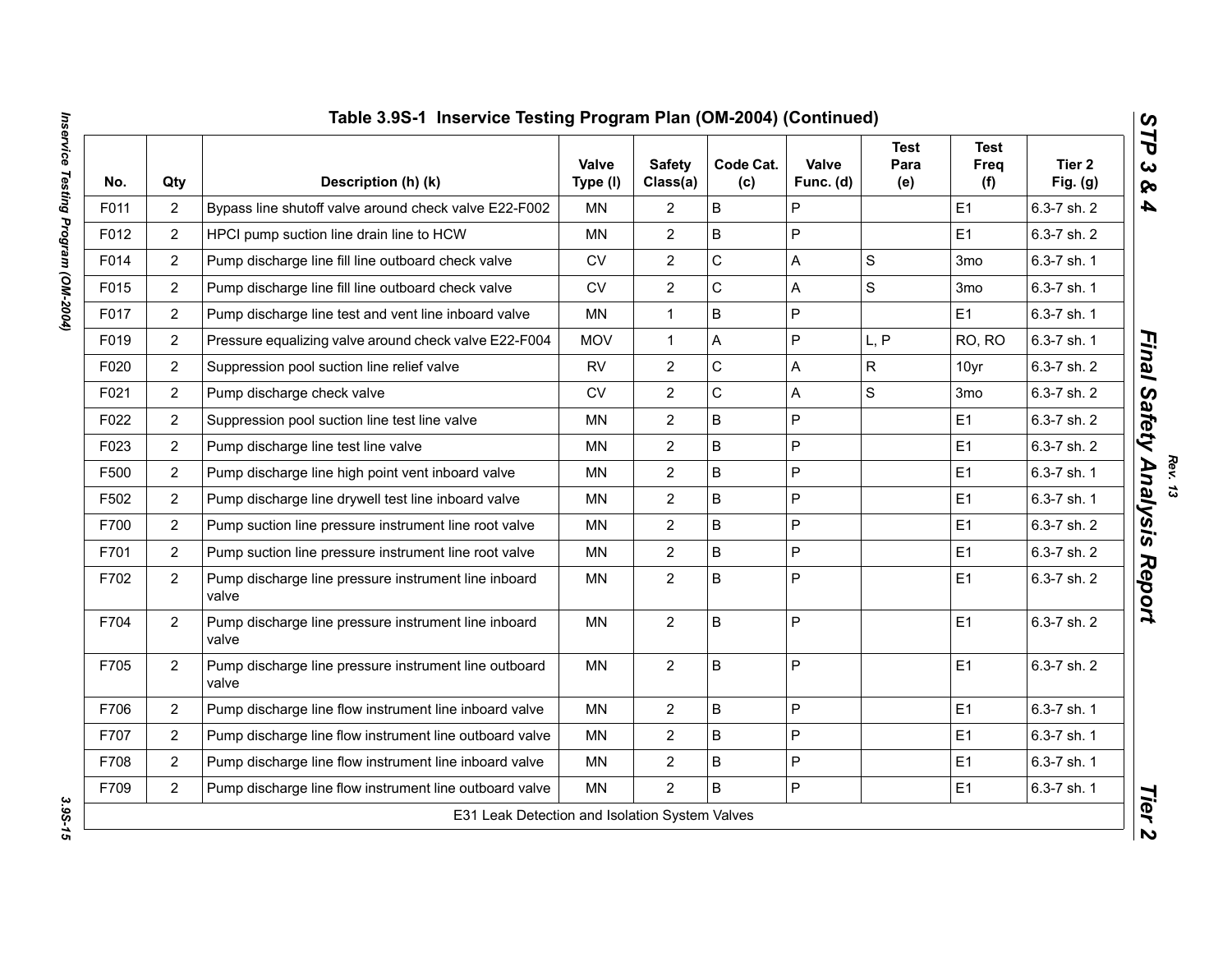| No.  | Qty            | Description (h) (k)                                                           | Valve<br>Type (I) | <b>Safety</b><br>Class(a) | Code Cat.<br>(c) | Valve<br>Func. (d)        | <b>Test</b><br>Para<br>(e) | <b>Test</b><br>Freq<br>(f) | Tier <sub>2</sub><br>Fig. $(g)$ |
|------|----------------|-------------------------------------------------------------------------------|-------------------|---------------------------|------------------|---------------------------|----------------------------|----------------------------|---------------------------------|
| F001 | $\mathbf 1$    | Drywell fission product monitoring line maintenance<br>valve                  | <b>MN</b>         | $\overline{2}$            | B                | P                         |                            | E1                         | 5.2-8 sh. 9                     |
| F002 | $\mathbf{1}$   | Drywell fission product monitoring line inboard isolation<br>valve (k1) (k2)  | <b>AOV</b>        | $\overline{2}$            | A                | I, A                      | L, P, S                    | RO, RO,<br>3 <sub>mo</sub> | 5.2-8 sh. 9                     |
| F003 | $\mathbf{1}$   | Drywell fission product monitoring line outboard isolation<br>valve (k1) (k2) | <b>AOV</b>        | $\overline{2}$            | A                | I, A                      | L, P, S                    | RO, RO,<br>3 <sub>mo</sub> | 5.2-8 sh. 9                     |
| F004 | $\mathbf{1}$   | Drywell fission product monitoring line outboard isolation<br>valve (k1) (k2) | <b>AOV</b>        | $\overline{2}$            | A                | I, A                      | L, P, S                    | RO, RO,<br>3 <sub>mo</sub> | 5.2-8 sh. 9                     |
| F005 | $\mathbf{1}$   | Drywell fission product monitoring line inboard isolation<br>valve (k1) (k2)  | <b>AOV</b>        | $\overline{2}$            | A                | I, A                      | L, P, S                    | RO, RO,<br>3 <sub>mo</sub> | 5.2-8 sh. 9                     |
| F006 | $\mathbf{1}$   | Drywell fission product monitoring line maintenance<br>valve                  | <b>MN</b>         | 2                         | $\sf B$          | P                         |                            | E1                         | 5.2-8 sh. 9                     |
| F701 | $\overline{4}$ | RCIC instrument line manual maintenance valve                                 | <b>MN</b>         | $\overline{2}$            | B                | P                         |                            | E1                         | 5.2-8 sh. 6                     |
| F702 | $\overline{4}$ | RCIC instrument line isolation excess flow check valve<br>$(h3.5)$ $(k4)$     | <b>CV</b>         | $\overline{2}$            | A, C             | I, A                      | S                          | <b>RO</b>                  | 5.2-8 sh. 6                     |
| F703 | 4              | RCIC instrument line manual maintenance valve                                 | <b>MN</b>         | 2                         | B                | P                         |                            | E1                         | 5.2-8 sh. 6                     |
| F704 | 4              | RCIC instrument line isolation excess flow check valve<br>$(h3.5)$ (k4)       | <b>CV</b>         | $\overline{2}$            | A, C             | I, A                      | $\mathbf S$                | <b>RO</b>                  | 5.2-8 sh. 6                     |
|      |                | E51 Reactor Core Isolation Cooling System Valves                              |                   |                           |                  |                           |                            |                            |                                 |
| F001 | $\mathbf{1}$   | Condensate Storage Tank (CST) suction line MOV                                | <b>MOV</b>        | $\overline{2}$            | $\sf B$          | $\overline{A}$            | P, S                       | 2yr, 3mo                   | 5.4-8 sh. 1                     |
| F002 | $\mathbf{1}$   | CST suction line check valve                                                  | <b>CV</b>         | $\overline{2}$            | $\mathsf C$      | A                         | S                          | 3mo                        | 5.4-8 sh. 1                     |
| F003 | $\mathbf 1$    | RCIC pump discharge line check valve                                          | <b>CV</b>         | $\overline{2}$            | $\mathsf C$      | A                         | P, S                       | 2yr, 3mo                   | 5.4-8 sh. 1                     |
| F004 | $\mathbf 1$    | RCIC System injection valve (k3) (k2) (h6)                                    | <b>MOV</b>        | $\overline{c}$            | A                | A                         | L, P, S                    | RO,<br>RO,CS               | 5.4-8 sh. 1                     |
| F005 | $\mathbf{1}$   | RCIC System discharge line testable check valve (k3)<br>(k2)                  | AOV/CV            | $\overline{2}$            | A, C             | $\boldsymbol{\mathsf{A}}$ | L, P, S                    | RO, RO,<br>3 <sub>mo</sub> | 5.4-8 sh. 1                     |
| F006 | $\mathbf{1}$   | Suppression Pool (CSP) suction line MOV (k4) (k2)                             | <b>MOV</b>        | $\overline{2}$            | A                | I, A                      | P, S                       | RO, 3mo                    | 5.4-8 sh. 1                     |

*Rev. 13*

*3.9S-16*

*Inservice Testing Program (OM-2004)* 

Inservice Testing Program (OM-2004)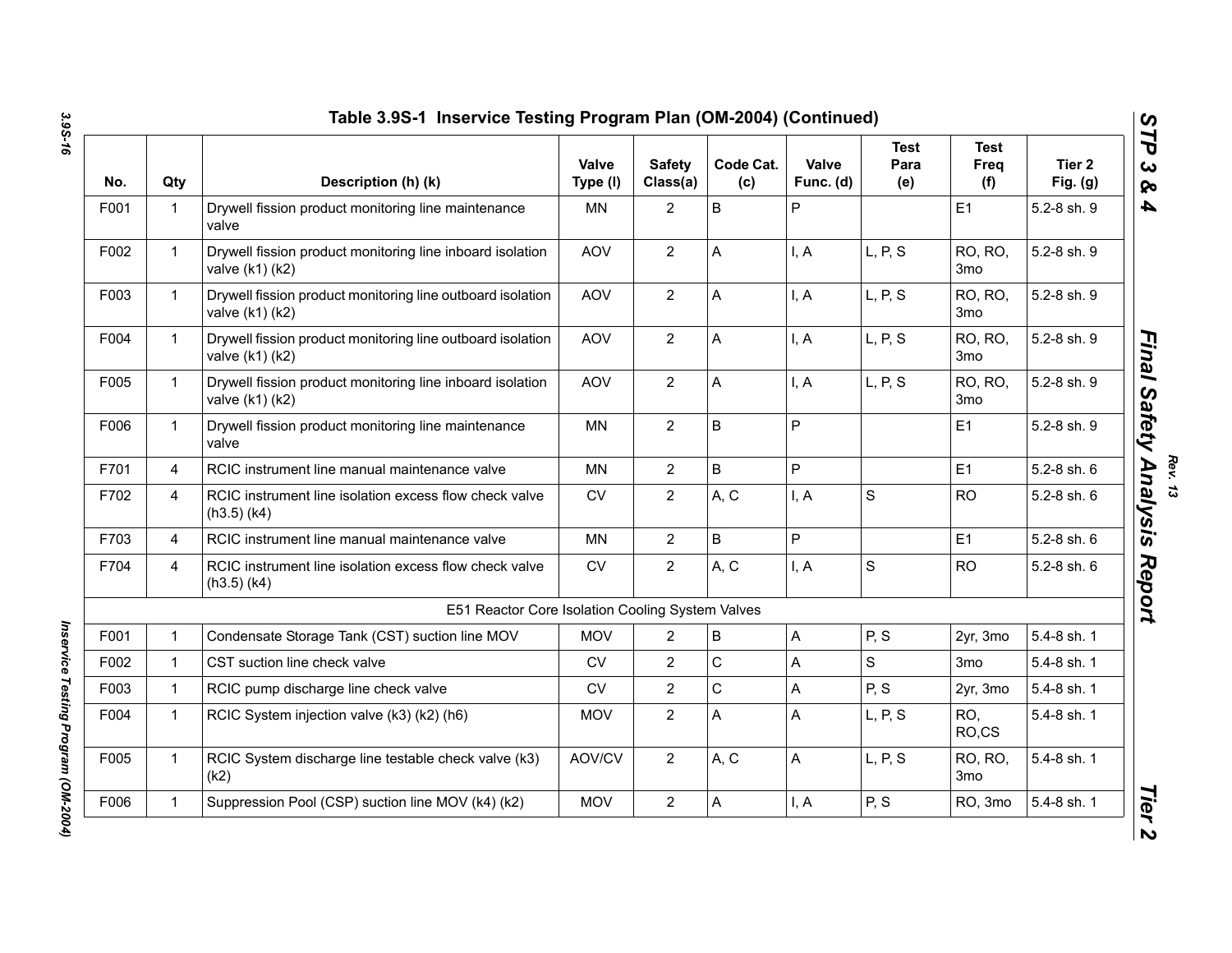|      |              | Table 3.9S-1 Inservice Testing Program Plan (OM-2004) (Continued) |                          |                           |                  |                           |                            |                            |                                 |
|------|--------------|-------------------------------------------------------------------|--------------------------|---------------------------|------------------|---------------------------|----------------------------|----------------------------|---------------------------------|
| No.  | Qty          | Description (h) (k)                                               | <b>Valve</b><br>Type (I) | <b>Safety</b><br>Class(a) | Code Cat.<br>(c) | <b>Valve</b><br>Func. (d) | <b>Test</b><br>Para<br>(e) | <b>Test</b><br>Freq<br>(f) | Tier <sub>2</sub><br>Fig. $(g)$ |
| F007 | $\mathbf{1}$ | Suppression Pool (CSP) suction line check valve                   | CV                       | $\overline{2}$            | $\mathsf C$      | A                         | $\mathbf S$                | 3 <sub>mo</sub>            | 5.4-8 sh. 1                     |
| F008 | $\mathbf{1}$ | RCIC System suppression pool test return line MOV                 | <b>MOV</b>               | $\overline{2}$            | B                | $\boldsymbol{\mathsf{A}}$ | P, S                       | 2yr, 3mo                   | 5.4-8 sh. 1                     |
| F009 | $\mathbf{1}$ | RCIC System suppression pool test return line MOV (k4)<br>(k2)    | <b>MOV</b>               | $\overline{2}$            | A                | I, A                      | P, S                       | RO, 3mo                    | 5.4-8 sh. 1                     |
| F010 | $\mathbf{1}$ | RCIC System minimum flow bypass line check valve                  | <b>CV</b>                | $\overline{2}$            | $\mathsf C$      | A                         | P, S                       | 2yr, 3mo                   | 5.4-8 sh. 1                     |
| F011 | $\mathbf{1}$ | RCIC System minimum flow bypass line MOV (k4) (k2)                | <b>MOV</b>               | $\overline{2}$            | A                | I, A                      | P, S                       | RO, 3mo                    | 5.4-8 sh. 1                     |
| F017 | $\mathbf{1}$ | RCIC pump suction line relief valve                               | <b>RV</b>                | $\overline{2}$            | $\mathbf C$      | Α                         | $\mathsf{R}$               | 10yr                       | 5.4-8 sh. 1                     |
| F018 | $\mathbf{1}$ | Valve in the bypass line around check valve E51-F003              | ΜN                       | $\overline{2}$            | B                | $\sf P$                   |                            | E <sub>1</sub>             | 5.4-8 sh. 1                     |
| F019 | $\mathbf{1}$ | Pump discharge line test line valve                               | <b>MN</b>                | $\overline{2}$            | $\sf B$          | $\mathsf{P}$              |                            | E1                         | 5.4-8 sh. 1                     |
| F020 | $\mathbf{1}$ | Pump discharge line test line valve                               | MN                       | $\overline{2}$            | $\mathsf B$      | $\mathsf{P}$              |                            | E <sub>1</sub>             | 5.4-8 sh. 1                     |
| F021 | $\mathbf{1}$ | Pump discharge line fill line shutoff valve                       | MN                       | $\overline{2}$            | B                | $\mathsf{P}$              |                            | E <sub>1</sub>             | 5.4-8 sh. 1                     |
| F022 | $\mathbf{1}$ | Pump discharge line fill line check valve                         | <b>CV</b>                | $\overline{2}$            | $\mathsf C$      | A                         | $\mathbf S$                | 3 <sub>mo</sub>            | 5.4-8 sh. 1                     |
| F023 | $\mathbf{1}$ | Pump discharge line fill line check valve                         | <b>CV</b>                | $\overline{2}$            | $\mathsf C$      | A                         | $\mathsf{s}$               | 3 <sub>mo</sub>            | 5.4-8 sh. 1                     |
| F024 | $\mathbf{1}$ | Pump discharge line test line valve                               | <b>MN</b>                | $\overline{2}$            | B                | P                         |                            | E <sub>1</sub>             | 5.4-8 sh. 1                     |
| F025 | $\mathbf{1}$ | Pump discharge line test line valve                               | MN                       | $\overline{2}$            | B                | $\overline{P}$            |                            | E <sub>1</sub>             | 5.4-8 sh. 1                     |
| F026 | $\mathbf{1}$ | Valve in pressure equalizing line around E51-F005                 | <b>AOV</b>               | $\overline{c}$            | B                | P                         |                            | E1                         | 5.4-8 sh. 1                     |
| F027 | $\mathbf{1}$ | Suppression Pool (S/P) suction line test line valve               | MN                       | $\overline{2}$            | B                | P                         |                            | E <sub>1</sub>             | 5.4-8 sh. 1                     |
| F028 | $\mathbf{1}$ | Minimum flow bypass line test line valve                          | ΜN                       | $\overline{2}$            | B                | $\mathsf{P}$              |                            | E <sub>1</sub>             | 5.4-8 sh. 1                     |
| F029 | $\mathbf{1}$ | Minimum flow bypass line test line valve                          | <b>MN</b>                | $\overline{2}$            | $\mathsf B$      | $\overline{P}$            |                            | E1                         | 5.4-8 sh. 1                     |
| F033 | $\mathbf{1}$ | Discharge line fill line bypass line shutoff valve                | MN                       | $\overline{2}$            | B                | P                         |                            | E1                         | 5.4-8 sh. 1                     |
| F035 | $\mathbf{1}$ | Steam supply line isolation valve (k1) (k2)                       | <b>MOV</b>               | $\mathbf{1}$              | A                | I, A                      | L, P, S                    | RO, RO,<br>3 <sub>mo</sub> | 5.4-8 sh. 2                     |
| F036 | $\mathbf{1}$ | Steam supply line isolation valve (k1) (k2)                       | <b>MOV</b>               | 1                         | Α                | I, A                      | L, P, S                    | RO, RO,<br>3 <sub>mo</sub> | 5.4-8 sh. 2                     |
| F037 | $\mathbf{1}$ | Steam admission valve                                             | <b>MOV</b>               | $\overline{2}$            | $\sf B$          | $\boldsymbol{\mathsf{A}}$ | P, S                       | 2yr, 3mo                   | 5.4-8 sh. 2                     |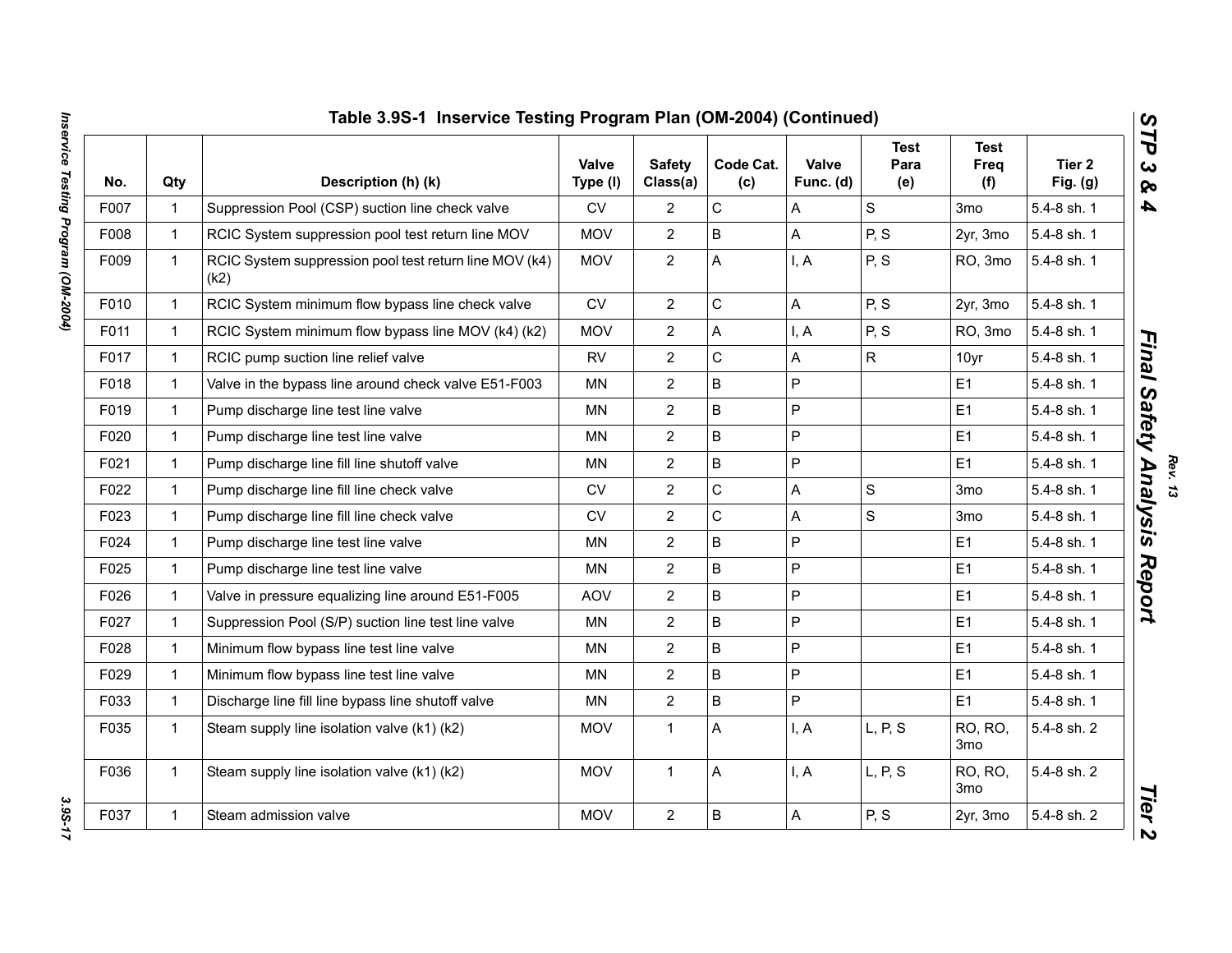| No.  | Qty          | Description (h) (k)                                                   | <b>Valve</b><br>Type (I) | <b>Safety</b><br>Class(a) | Code Cat.<br>(c) | <b>Valve</b><br>Func. (d) | <b>Test</b><br>Para<br>(e) | <b>Test</b><br>Freq<br>(f)   | Tier 2<br>Fig. $(g)$ |
|------|--------------|-----------------------------------------------------------------------|--------------------------|---------------------------|------------------|---------------------------|----------------------------|------------------------------|----------------------|
| F038 | $\mathbf 1$  | Turbine exhaust line check valve                                      | <b>CV</b>                | $\overline{2}$            | A, C             | I.A                       | L, S                       | 2yr, 3mo                     | 5.4-8 sh. 1          |
| F039 | $\mathbf{1}$ | Turbine exhaust line MOV                                              | <b>MOV</b>               | $\overline{2}$            | A                | I, A                      | L, P, S                    | 2yr, 2yr,<br>3 <sub>mo</sub> | 5.4-8 sh. 1          |
| F048 | $\mathbf{1}$ | Steam supply line warm-up line valve (k1) (k2)                        | <b>MOV</b>               | $\mathbf{1}$              | A                | I, A                      | L, P, S                    | RO, RO,<br>3 <sub>mo</sub>   | 5.4-8 sh. 2          |
| F049 | $\mathbf{1}$ | Steam supply line test line valve                                     | <b>MN</b>                | 2                         | $\sf B$          | $\mathsf{P}$              |                            | E1                           | 5.4-8 sh. 2          |
| F050 | $\mathbf 1$  | Steam supply line test line valve                                     | <b>MN</b>                | 2                         | $\sf B$          | P                         |                            | E <sub>1</sub>               | 5.4-8 sh. 2          |
| F053 | $\mathbf 1$  | Turbine exhaust line test line valve                                  | MN                       | $\overline{2}$            | $\sf B$          | $\mathsf P$               |                            | E <sub>1</sub>               | 5.4-8 sh. 1          |
| F054 | $\mathbf{1}$ | Turbine exhaust line vacuum breaker (h1.8)                            | <b>VB</b>                | $\overline{2}$            | $\mathsf{C}$     | A                         | R                          | <b>RO</b>                    | 5.4-8 sh. 1          |
| F055 | $\mathbf{1}$ | Turbine exhaust line vacuum breaker (h1.8)                            | <b>VB</b>                | $\overline{2}$            | $\mathsf{C}$     | A                         | R                          | <b>RO</b>                    | 5.4-8 sh. 1          |
| F056 | $\mathbf 1$  | Steam supply line drain pot drain line test line valve                | <b>MN</b>                | $\overline{2}$            | $\sf B$          | P                         |                            | E <sub>1</sub>               | 5.4-8 sh. 2          |
| F057 | $\mathbf 1$  | Steam supply line drain pot drain line test drain line                | MN                       | $\overline{2}$            | B                | P                         |                            | E1                           | 5.4-8 sh. 2          |
| F500 | $\mathbf{1}$ | Pump discharge line vent line valve                                   | MN                       | $\overline{2}$            | $\sf B$          | P                         |                            | E <sub>1</sub>               | 5.4-8 sh. 1          |
| F501 | $\mathbf{1}$ | Pump discharge line vent line valve                                   | <b>MN</b>                | $\overline{2}$            | $\sf B$          | $\mathsf P$               |                            | E <sub>1</sub>               | 5.4-8 sh. 1          |
| F502 | $\mathbf 1$  | Pump discharge line drain line valve                                  | <b>MN</b>                | $\overline{2}$            | $\sf B$          | P                         |                            | E <sub>1</sub>               | 5.4-8 sh. 1          |
| F503 | $\mathbf{1}$ | Pump discharge line drain line valve                                  | <b>MN</b>                | $\overline{2}$            | $\sf B$          | P                         |                            | E <sub>1</sub>               | 5.4-8 sh. 1          |
| F700 | $\mathbf{1}$ | Pump suction line pressure instrumentation instrument<br>root valve   | <b>MN</b>                | $\overline{2}$            | $\sf B$          | P                         |                            | E <sub>1</sub>               | 5.4-8 sh. 1          |
| F701 | 1            | Pump suction line pressure instrumentation instrument<br>root valve   | <b>MN</b>                | $\overline{2}$            | B                | $\mathsf{P}$              |                            | E1                           | 5.4-8 sh. 1          |
| F702 | $\mathbf{1}$ | Pump discharge line pressure instrumentation<br>instrument root valve | <b>MN</b>                | $\overline{2}$            | $\sf B$          | P                         |                            | E1                           | 5.4-8 sh. 1          |
| F703 | $\mathbf{1}$ | Pump discharge line pressure instrumentation<br>instrument root valve | <b>MN</b>                | $\overline{2}$            | B                | $\mathsf{P}$              |                            | E1                           | 5.4-8 sh. 1          |
| F704 | $\mathbf{1}$ | Pump discharge line pressure instrumentation<br>instrument root valve | MN                       | $\sqrt{2}$                | $\sf B$          | $\mathsf P$               |                            | E <sub>1</sub>               | 5.4-8 sh. 1          |

Inservice Testing Program (OM-2004) *Inservice Testing Program (OM-2004)*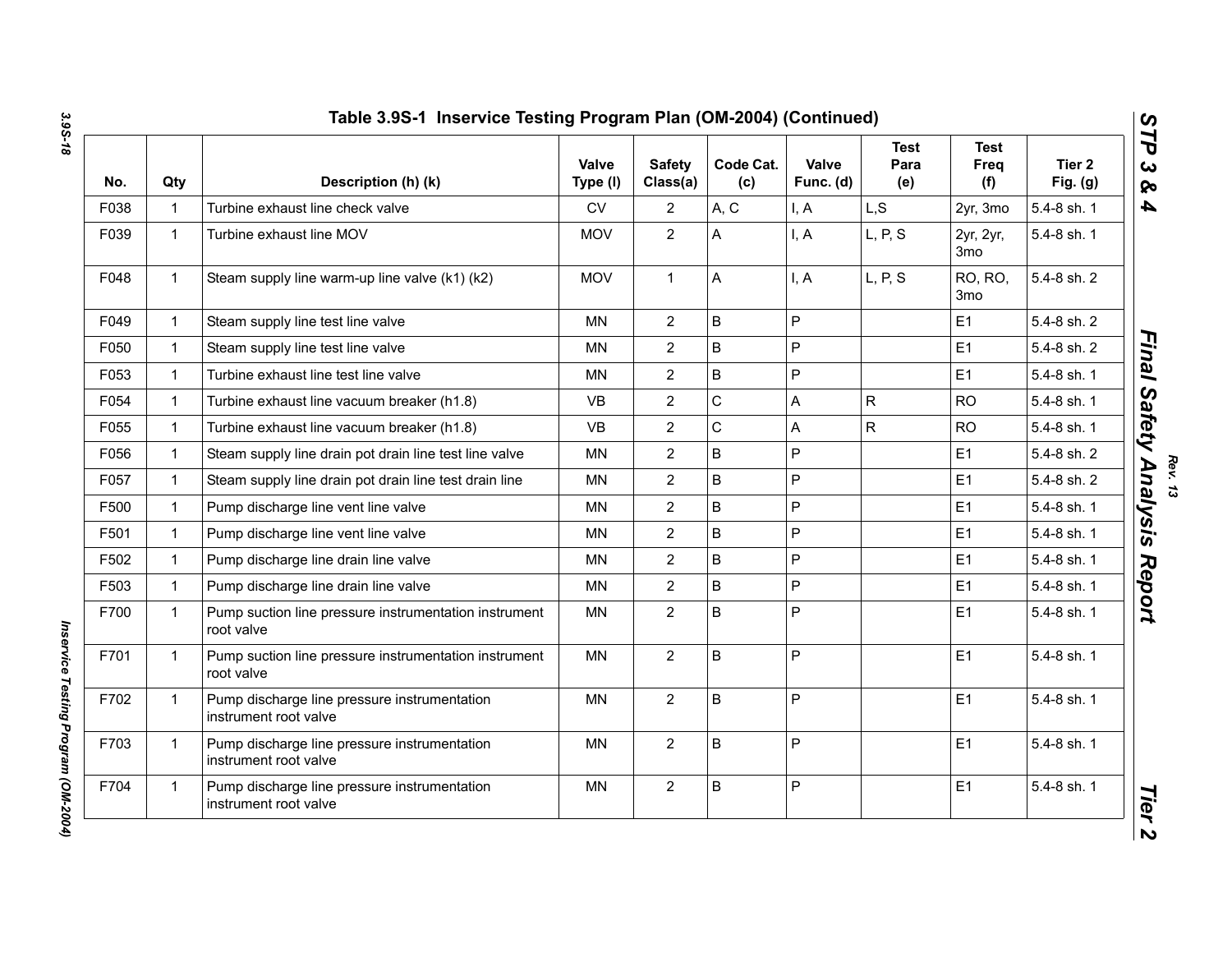| No.  | Qty          | Description (h) (k)                                                    | Valve<br>Type (I) | <b>Safety</b><br>Class(a) | Code Cat.<br>(c) | Valve<br>Func. (d) | <b>Test</b><br>Para<br>(e) | <b>Test</b><br>Freq<br>(f) | Tier 2<br>Fig. $(g)$ |
|------|--------------|------------------------------------------------------------------------|-------------------|---------------------------|------------------|--------------------|----------------------------|----------------------------|----------------------|
| F705 | $\mathbf{1}$ | Pump discharge line pressure instrumentation<br>instrument root valve  | <b>MN</b>         | $\overline{2}$            | B                | P                  |                            | E1                         | 5.4-8 sh. 1          |
| F706 | $\mathbf{1}$ | Pump discharge line flow instrument root valve                         | <b>MN</b>         | $\overline{2}$            | B                | P                  |                            | E1                         | 5.4-8 sh. 1          |
| F707 | $\mathbf{1}$ | Pump discharge line flow instrument root valve                         | MN                | $\overline{2}$            | B                | P                  |                            | E1                         | 5.4-8 sh. 1          |
| F708 | $\mathbf{1}$ | Pump discharge line flow instrument root valve                         | <b>MN</b>         | $\overline{2}$            | $\sf B$          | P                  |                            | E1                         | 5.4-8 sh. 1          |
| F709 | $\mathbf{1}$ | Pump discharge line flow instrument root valve                         | MN                | $\overline{2}$            | $\sf B$          | P                  |                            | E1                         | 5.4-8 sh. 1          |
| F710 | $\mathbf{1}$ | Pump discharge line pressure instrument root valve                     | <b>MN</b>         | $\overline{2}$            | $\sf B$          | P                  |                            | E1                         | 5.4-8 sh. 1          |
| F711 | $\mathbf{1}$ | Pump discharge line pressure instrument root valve                     | <b>MN</b>         | $\overline{2}$            | B                | P                  |                            | E1                         | 5.4-8 sh. 1          |
| F716 | $\mathbf{1}$ | Steam supply line pressure instrument root valve                       | <b>MN</b>         | $\overline{2}$            | $\sf B$          | P                  |                            | E1                         | 5.4-8 sh. 2          |
| F717 | $\mathbf{1}$ | Steam supply line pressure instrument root valve                       | <b>MN</b>         | $\overline{2}$            | $\sf B$          | P                  |                            | E1                         | 5.4-8 sh. 2          |
| F718 | $\mathbf{1}$ | Steam supply line drain pot instrument root valve                      | <b>MN</b>         | $\overline{2}$            | $\sf B$          | P                  |                            | E1                         | 5.4-8 sh. 2          |
| F719 | $\mathbf{1}$ | Steam supply line drain pot instrument root valve                      | <b>MN</b>         | $\overline{2}$            | B                | P                  |                            | E1                         | 5.4-8 sh. 2          |
| F720 | $\mathbf{1}$ | Steam supply line drain pot instrument root valve                      | <b>MN</b>         | $\overline{2}$            | B                | P                  |                            | E1                         | 5.4-8 sh. 2          |
| F721 | $\mathbf{1}$ | Steam supply line drain pot instrument root valve                      | <b>MN</b>         | $\overline{2}$            | B                | P                  |                            | E1                         | 5.4-8 sh. 2          |
| F722 | $\mathbf{1}$ | Turbine exhaust pressure instrument root valve                         | MN                | $\overline{2}$            | $\sf B$          | P                  |                            | E1                         | 5.4-8 sh. 3          |
| F723 | $\mathbf{1}$ | Turbine exhaust pressure instrument root valve                         | <b>MN</b>         | $\overline{2}$            | $\mathsf B$      | P                  |                            | E1                         | 5.4-8 sh. 3          |
| F724 | $\mathbf{1}$ | Turbine exhaust pressure between rupture disk<br>instrument root valve | <b>MN</b>         | $\overline{2}$            | B                | P                  |                            | E1                         | 5.4-8 sh. 3          |
| F725 | $\mathbf{1}$ | Turbine exhaust pressure between rupture disk<br>instrument root valve | <b>MN</b>         | $\overline{2}$            | $\sf B$          | P                  |                            | E1                         | 5.4-8 sh. 3          |
|      |              | G31 Reactor Water Cleanup System Valves                                |                   |                           |                  |                    |                            |                            |                      |
| F001 | $\mathbf{1}$ | Line inside containment from RHR system maintenance<br>valve           | <b>MN</b>         | $\mathbf 1$               | B                | P                  |                            | E1                         | 5.4-12 sh. 1         |
| F002 | $\mathbf{1}$ | CUW System suction line inboard isolation valve (k1)<br>(k2)           | <b>MOV</b>        | $\mathbf 1$               | A                | I, A               | L, P, S                    | RO, RO,<br>3 <sub>mo</sub> | 5.4-12 sh. 1         |

3.95-19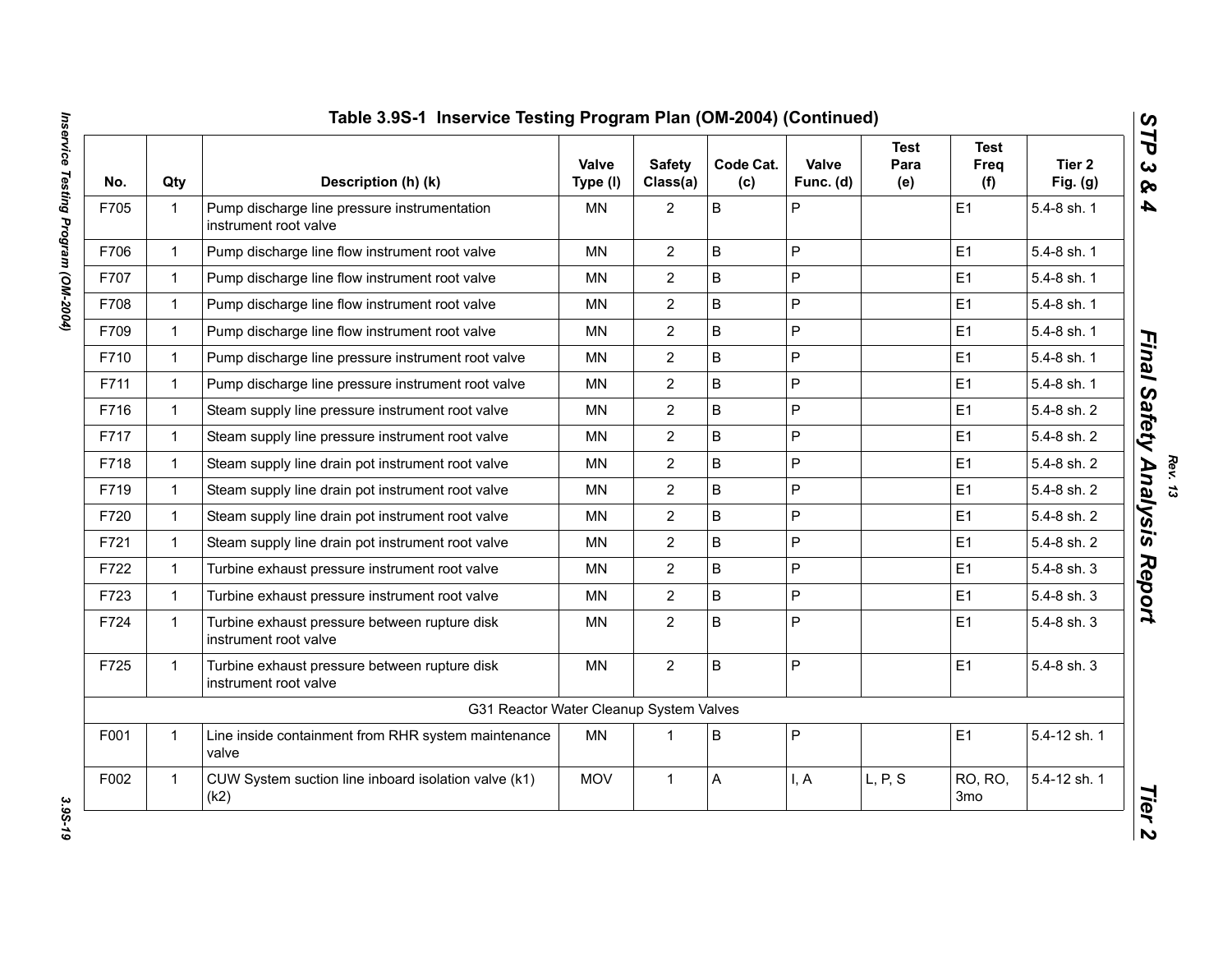| No.  | Qty            | Description (h) (k)                                                                        | Valve<br>Type (I) | <b>Safety</b><br>Class(a) | Code Cat.<br>(c) | Valve<br>Func. (d) | <b>Test</b><br>Para<br>(e) | Test<br>Freq<br>(f)        | Tier <sub>2</sub><br>Fig. $(g)$ |
|------|----------------|--------------------------------------------------------------------------------------------|-------------------|---------------------------|------------------|--------------------|----------------------------|----------------------------|---------------------------------|
| F003 | $\mathbf{1}$   | CUW System suction line outboard isolation valve (k1)<br>(k2)                              | <b>MOV</b>        | 1                         | A                | I, A               | L, P, S                    | RO, RO,<br>3 <sub>mo</sub> | 5.4-12 sh. 1                    |
| F017 | $\mathbf{1}$   | CUW System RPV head spray line outboard isolation<br>valve (k1) (k2)                       | <b>MOV</b>        | $\mathbf{1}$              | A                | I, A               | L, P, S                    | RO, RO,<br>3 <sub>mo</sub> | 5.4-12 sh. 1                    |
| F018 | $\mathbf{1}$   | CUW System RPV head spray line inboard check valve<br>$(k1)$ (h1.9)                        | <b>CV</b>         | $\mathbf{1}$              | A, C             | I, A               | L, S                       | RO, RO                     | 5.4-12 sh. 1                    |
| F019 | $\mathbf{1}$   | CUW System bottom head drain line maintenance valve                                        | <b>MN</b>         | $\mathbf{1}$              | B                | $\mathsf{P}$       |                            | E1                         | 5.4-12 sh. 1                    |
| F026 | $\mathbf{1}$   | CUW System suction line shutoff valve (k2)                                                 | <b>MOV</b>        | $\mathbf{1}$              | B                | $\overline{P}$     | P                          | <b>RO</b>                  | 5.4-12 sh. 1                    |
| F050 | $\mathbf{1}$   | Test line off the suction line outboard isolation valve<br>G31-F003                        | <b>MN</b>         | $\overline{2}$            | B                | $\mathsf{P}$       |                            | E1                         | 5.4-12 sh. 1                    |
| F058 | $\mathbf{1}$   | Test line off RPV head spray line outboard isolation<br>valve                              | <b>MN</b>         | $\overline{2}$            | B                | $\mathsf{P}$       |                            | E1                         | 5.4-12 sh. 1                    |
| F060 | $\mathbf{1}$   | RPV bottom head drain line sample line test line valve                                     | <b>MN</b>         | $\overline{2}$            | B                | P                  |                            | E1                         | 5.4-12 sh. 1                    |
| F070 | $\mathbf{1}$   | RPV bottom head drain line sample line maintenance<br>valve                                | <b>MN</b>         | $\overline{2}$            | B                | P                  |                            | E1                         | 5.4-12 sh. 1                    |
| F071 | $\mathbf{1}$   | RPV bottom head drain line sample line inboard valve<br>$(k1)$ $(k2)$                      | <b>AOV</b>        | $\overline{2}$            | A                | I, A               | L, P, S                    | RO, RO,<br>3 <sub>mo</sub> | 5.4-12 sh. 1                    |
| F072 | $\mathbf{1}$   | RPV bottom head drain line sample line outboard valve<br>$(k1)$ $(k2)$                     | <b>AOV</b>        | $\overline{2}$            | A                | I, A               | L, P, S                    | RO, RO,<br>3 <sub>mo</sub> | 5.4-12 sh. 1                    |
| F500 | $\mathbf{1}$   | CUW System bottom head drain line drain valve                                              | <b>MN</b>         | $\overline{2}$            | $\sf B$          | $\mathsf{P}$       |                            | E1                         | 5.4-12 sh. 1                    |
| F501 | $\mathbf{1}$   | CUW System bottom head drain line drain valve                                              | <b>MN</b>         | $\overline{2}$            | B                | $\mathsf{P}$       |                            | E1                         | 5.4-12 sh. 1                    |
| F700 | 2              | CUW System suction line FE upstream instrument<br>manual maintenance valve                 | MN                | $\overline{2}$            | B                | $\mathsf P$        |                            | E <sub>1</sub>             | 5.4-12 sh. 1                    |
| F701 | $\overline{2}$ | CUW System suction line FE downstream instrument<br>manual maintenance valve               | <b>MN</b>         | $\overline{2}$            | B                | P                  |                            | E1                         | 5.4-12 sh. 1                    |
| F702 | $\overline{2}$ | CUW System suction line FE upstream instrument<br>excess flow check valve (k4) (h3.6) (k2) | <b>CV</b>         | $\overline{2}$            | A, C             | I, A               | S, P                       | RO, RO                     | 5.4-12 sh. 1                    |

Inservice Testing Program (OM-2004) *Inservice Testing Program (OM-2004)*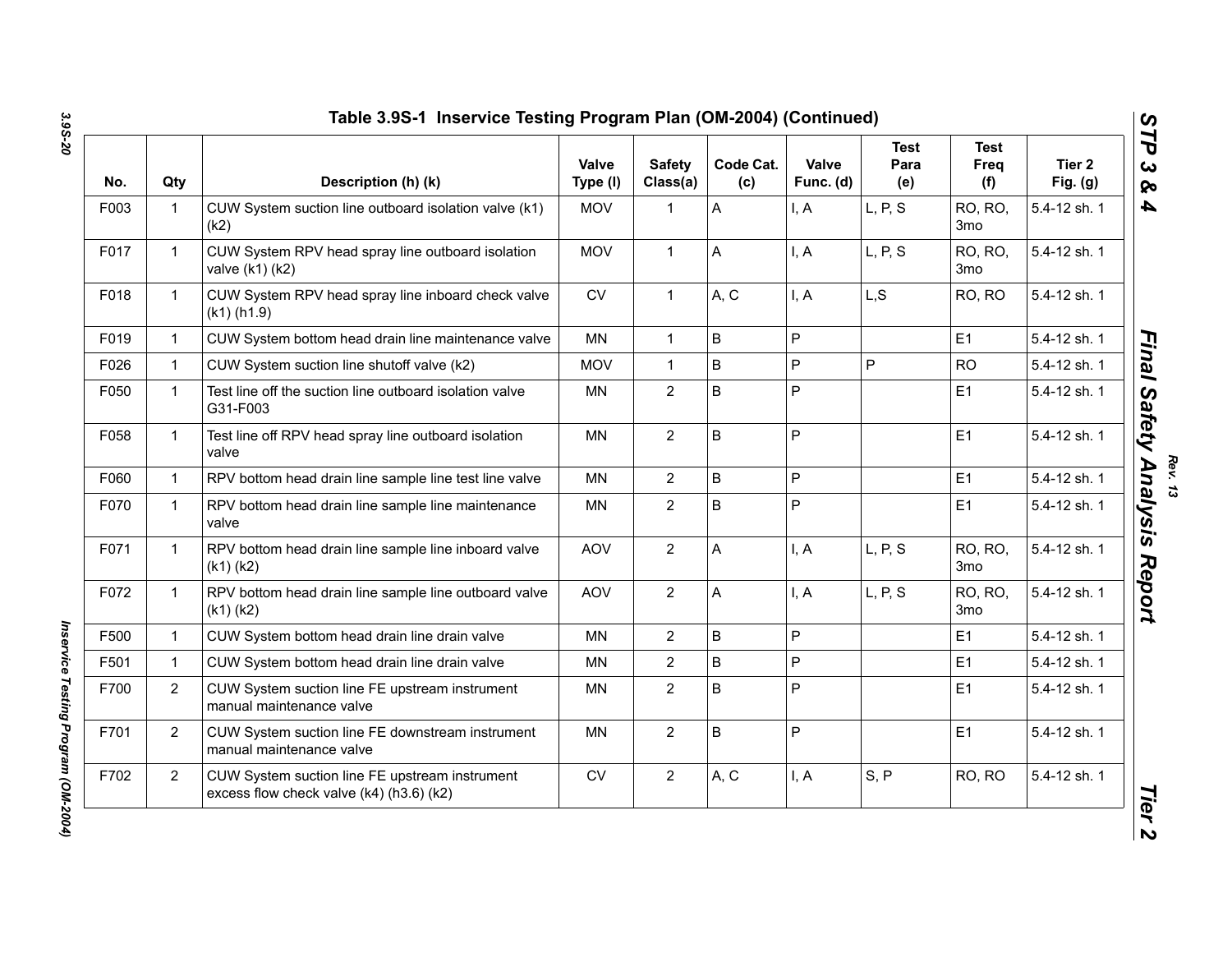| No.  | Qty            | Description (h) (k)                                                                          | Valve<br>Type (I) | <b>Safety</b><br>Class(a) | Code Cat.<br>(c) | Valve<br>Func. (d) | <b>Test</b><br>Para<br>(e) | <b>Test</b><br><b>Freq</b><br>(f) | Tier <sub>2</sub><br>Fig. $(g)$ |
|------|----------------|----------------------------------------------------------------------------------------------|-------------------|---------------------------|------------------|--------------------|----------------------------|-----------------------------------|---------------------------------|
| F703 | $\overline{2}$ | CUW System suction line FE downstream instrument<br>excess flow check valve (k4) (h3.6) (k2) | CV                | $\overline{2}$            | A, C             | I, A               | S, P                       | RO, RO                            | 5.4-12 sh. 1                    |
|      |                | G41 Fuel Pool Cooling and Cleanup Valves                                                     |                   |                           |                  |                    |                            |                                   |                                 |
| F015 | $\overline{2}$ | FPC system heat exchanger outlet line maintenance<br>valve                                   | MN                | 3                         | B                | P                  |                            | E1                                | 9.1-1 sh. 2                     |
| F016 |                | FPC system discharge line to spent fuel pool check<br>valve                                  | <b>CV</b>         | 3                         | $\mathsf C$      | Α                  | $\mathbf S$                | 3 <sub>mo</sub>                   | $9.1 - 1$ sh. $2$               |
| F017 |                | FPC system discharge line to spent fuel pool<br>maintenance valve                            | MN                | 3                         | B                | P                  |                            | E1                                | 9.1-1 sh. 2                     |
| F018 |                | FPC system discharge line to spent fuel pool check<br>valve                                  | <b>CV</b>         | 3                         | $\mathsf C$      | A                  | $\mathsf{s}$               | 3 <sub>mo</sub>                   | 9.1-1 sh. 2                     |
| F019 | $\overline{2}$ | FPC system discharge line to spent fuel pool valve                                           | <b>MN</b>         | 3                         | B                | P                  |                            | E1                                | $9.1 - 1$ sh. 1                 |
| F020 | $\overline{2}$ | FPC system discharge line to spent fuel pool check<br>valve                                  | ${\sf CV}$        | 3                         | $\mathsf C$      | Α                  | $\mathbf S$                | 3 <sub>mo</sub>                   | 9.1-1 sh. 1                     |
| F022 |                | FPC system discharge line to reactor well maintenance<br>valve                               | MN                | 3                         | B                | P                  |                            | E1                                | 9.1-1 sh. 2                     |
| F023 |                | FPC system discharge line to reactor well check valve<br>(h7)                                | <b>CV</b>         | 3 <sup>1</sup>            | $\mathsf C$      | A                  | $\mathsf S$                | <b>RO</b>                         | 9.1-1 sh. 2                     |
| F091 |                | FPC system supply line from SPCU check valve                                                 | <b>CV</b>         | 3                         | $\mathsf C$      | A                  | $\mathsf S$                | 3 <sub>mo</sub>                   | $9.1 - 1$ sh. $2$               |
| F093 | $\mathbf{1}$   | FPC system RHR return line valve to FPC                                                      | <b>MN</b>         | 3                         | $\sf B$          | P                  |                            | E1                                | 9.1-1 sh. 2                     |
| F094 | $\mathbf{1}$   | FPC system RHR return line check valve to FPC (h7)                                           | <b>CV</b>         | 3                         | $\mathsf C$      | A                  | $\mathsf{s}$               | <b>RO</b>                         | $9.1 - 1$ sh. $2$               |
| F095 | 1              | FPC system discharge line to spent fuel pool sample<br>line                                  | <b>MN</b>         | 3                         | B                | P                  |                            | E1                                | $9.1 - 1$ sh. $2$               |
| F506 |                | FPC system line valve from RHR-to-FPC line to LCW                                            | <b>MN</b>         | 3                         | B                | P                  |                            | E1                                | 9.1-1 sh. 2                     |
|      |                | G51 Suppression Pool Cleanup System Valves                                                   |                   |                           |                  |                    |                            |                                   |                                 |
| F001 |                | SPCU suction line inboard isolation valve (k4) (k2)                                          | <b>MOV</b>        | $\mathbf{2}^{\prime}$     | A                | I, A               | P, S                       | RO, 3mo                           | $9.5 - 1$                       |
| F002 |                | SPCU suction line outboard isolation valve (k4) (k2)                                         | <b>MOV</b>        | $\overline{2}$            | A                | I, A               | P, S                       | RO, 3mo                           | $9.5 - 1$                       |

Inservice Testing Program (OM-2004) *Inservice Testing Program (OM-2004) 3.9S-21*

3.95-21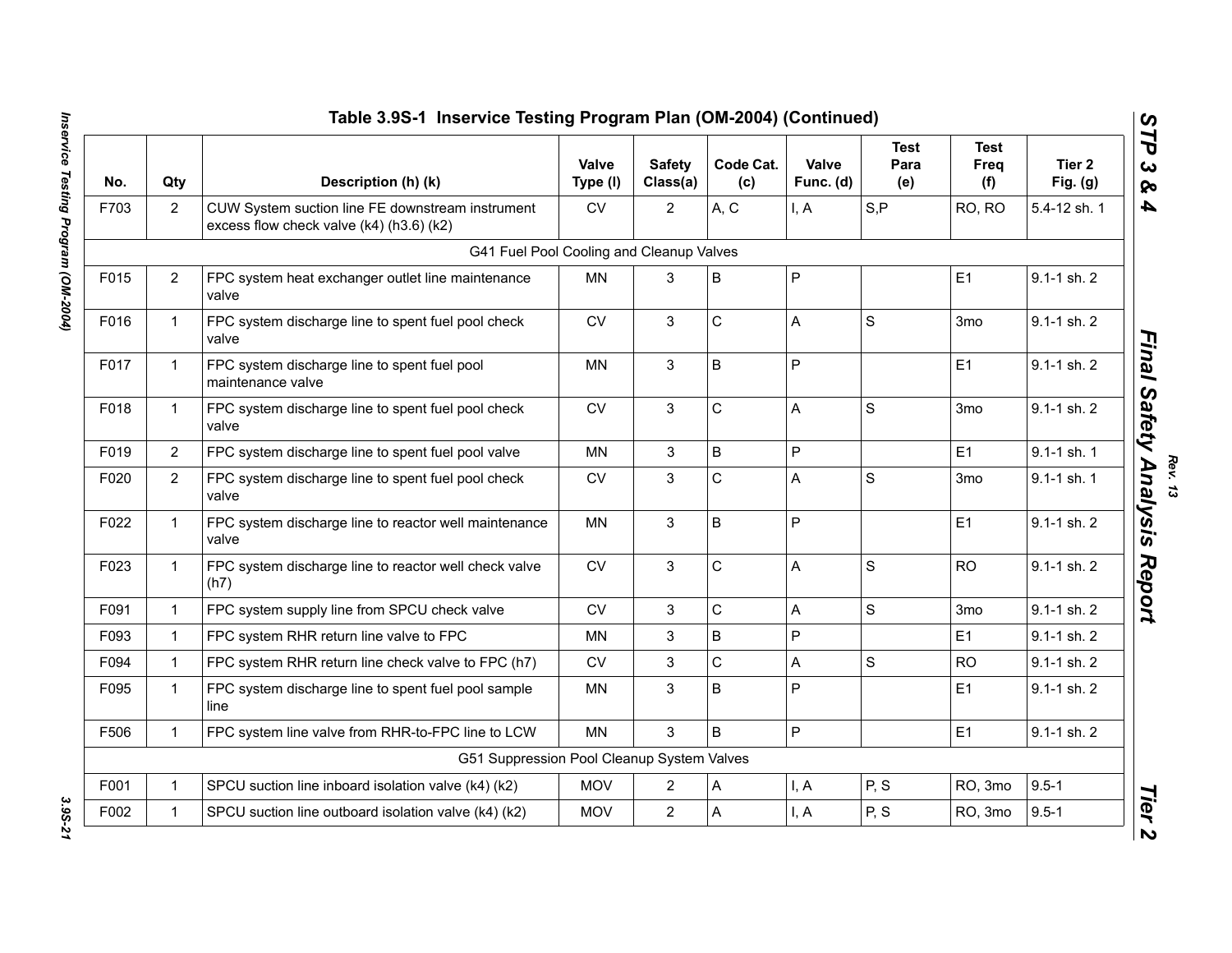| No.  | Qty          | Description (h) (k)                                                        | Valve<br>Type (I)                         | <b>Safety</b><br>Class(a) | Code Cat.<br>(c) | Valve<br>Func. (d) | <b>Test</b><br>Para<br>(e) | <b>Test</b><br>Freq<br>(f) | Tier <sub>2</sub><br>Fig. $(g)$ |
|------|--------------|----------------------------------------------------------------------------|-------------------------------------------|---------------------------|------------------|--------------------|----------------------------|----------------------------|---------------------------------|
| F006 | $\mathbf 1$  | SPCU return line isolation valve (k4) (k2)                                 | <b>CV</b>                                 | $\overline{2}$            | A, C             | I, A               | S                          | 3 <sub>mo</sub>            | $9.5 - 1$                       |
| F007 | $\mathbf{1}$ | SPCU return line isolation valve (k4) (k2)                                 | <b>MOV</b>                                | $\overline{2}$            | A                | I, A               | P, S                       | RO, 3mo                    | $9.5 - 1$                       |
|      |              |                                                                            | K17 Radwaste System Valves                |                           |                  |                    |                            |                            |                                 |
| F003 | 1            | Drywell LCW sump pump inboard discharge line<br>isolation valve (k4) (k2)  | <b>MOV</b>                                | $\overline{2}$            | A                | I, A               | P, S                       | RO, 3mo                    | 11A.2-2 sh.<br>29               |
| F004 | $\mathbf{1}$ | Drywell LCW sump pump outboard discharge line<br>isolation valve (k4) (k2) | <b>MOV</b>                                | $\overline{2}$            | A                | I, A               | P, S                       | RO, 3mo                    | 11A.2-2 sh.<br>29               |
| F103 | $\mathbf{1}$ | Drywell HCW sump pump inboard discharge line<br>isolation valve (k4) (k2)  | <b>MOV</b>                                | $\overline{2}$            | A                | I, A               | P, S                       | RO, 3mo                    | 11A.2-2 sh.<br>30               |
| F104 | $\mathbf 1$  | Drywell HCW sump pump outboard discharge line<br>isolation valve (k4) (k2) | <b>MOV</b>                                | $\overline{2}$            | A                | I, A               | P, S                       | RO, 3mo                    | 11A.2-2 sh.<br>30               |
|      |              |                                                                            | P11 Makeup Water (Purified) System Valves |                           |                  |                    |                            |                            |                                 |
| F141 | $\mathbf{1}$ | Outboard isolation valve (k1)                                              | <b>MN</b>                                 | $\overline{2}$            | A                | I, P               | L                          | <b>RO</b>                  | 9.2-5 sh. 2                     |
| F142 | $\mathbf{1}$ | Inboard isolation valve (k1)                                               | <b>CV</b>                                 | $\overline{2}$            | A, C             | I, A               | L                          | <b>RO</b>                  | 9.2-5 sh. 2                     |
|      |              | P21 Reactor Building Cooling Water System Valves                           |                                           |                           |                  |                    |                            |                            |                                 |
| F001 | 6            | Pump discharge line check valve                                            | <b>CV</b>                                 | 3                         | $\mathsf C$      | A                  | S                          | E <sub>2</sub>             | $9.2 - 1$ sh.<br>1,4,7          |
| F002 | 6            | Pump discharge line maintenance valve                                      | <b>MN</b>                                 | $\mathbf{3}$              | B                | $\mathsf P$        |                            | E1                         | 9.2-1 sh.<br>1,4,7              |
| F003 | 9            | Heat exchanger inlet line valve                                            | MN                                        | $\mathbf{3}$              | B                | P                  |                            | E1                         | $9.2 - 1$ sh.<br>1,4,7          |
| F004 | 9            | Heat exchanger outlet line MOV                                             | <b>MOV</b>                                | 3                         | B                | P                  | P                          | 2yr                        | 9.2-1 sh.<br>1,4,7              |
| F005 | 3            | Cold water line to hot/cold water blender                                  | MN                                        | 3                         | B                | P                  |                            | E1                         | $9.2 - 1$ sh.<br>1,4,7          |
| F006 | 3            | Hot/cold water blender valve- cold water                                   | <b>AOV</b>                                | 3                         | B                | A                  | S                          | E <sub>2</sub>             | 9.2-1 sh.<br>1,4,7              |

Inservice Testing Program (OM-2004) *Inservice Testing Program (OM-2004)* 

Rev. 13<br>Rev. 13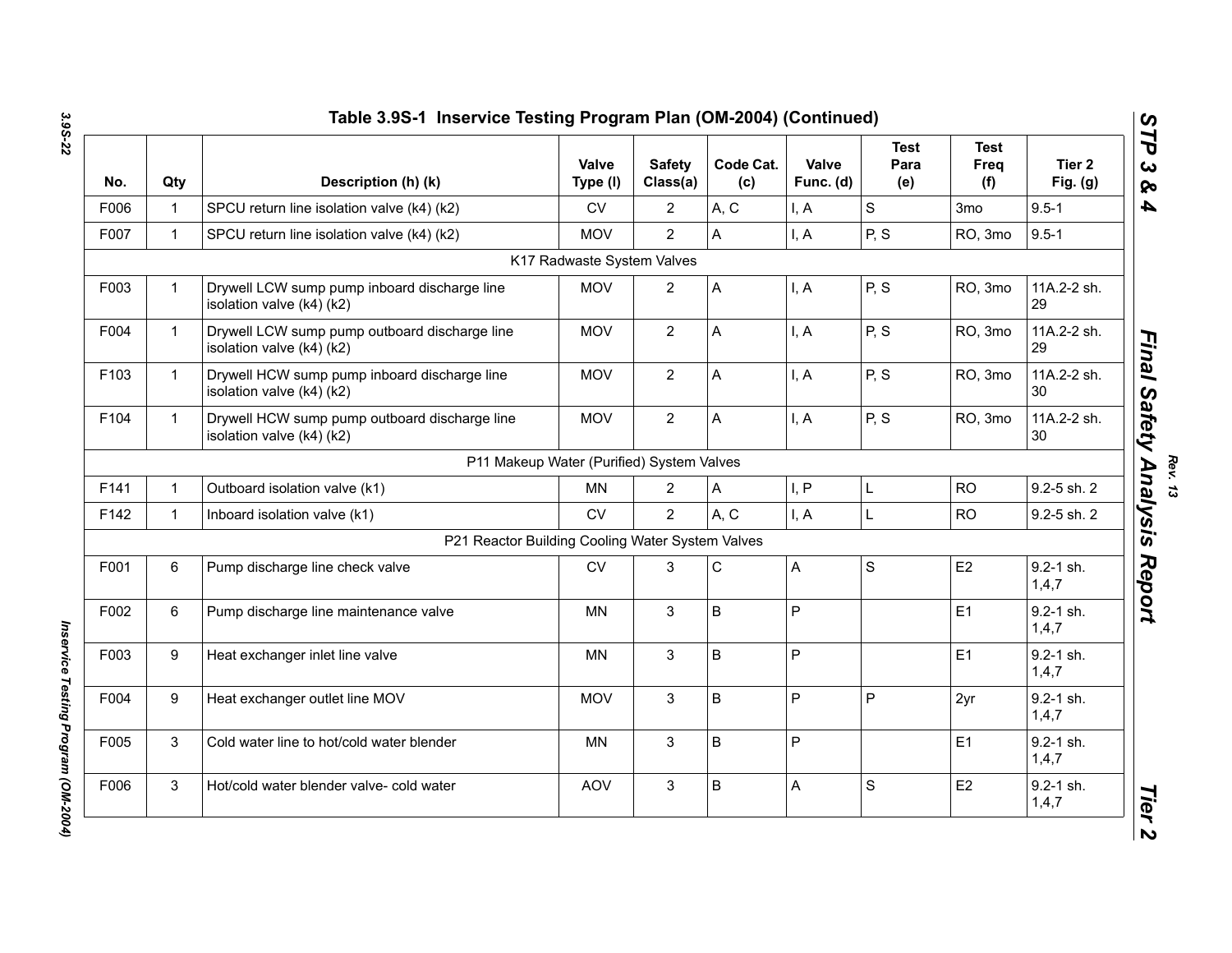| No.  | Qty          | Description (h) (k)                                          | Valve<br>Type (I) | <b>Safety</b><br>Class(a) | Code Cat.<br>(c) | Valve<br>Func. (d)        | <b>Test</b><br>Para<br>(e) | <b>Test</b><br>Freq<br>(f) | Tier <sub>2</sub><br>Fig. $(g)$ |
|------|--------------|--------------------------------------------------------------|-------------------|---------------------------|------------------|---------------------------|----------------------------|----------------------------|---------------------------------|
| F007 | 3            | Hot/cold water blender outlet line valve                     | <b>MN</b>         | 3                         | B                | P                         |                            | E1                         | 9.2-1 sh.<br>1,4,7              |
| F008 | 3            | Hot/cold water blender cold water bypass line                | MN                | $\mathbf{3}$              | B                | $\overline{P}$            |                            | E1                         | $9.2 - 1$ sh.<br>1,4,7          |
| F009 | 3            | Hot water line to hot/cold water blender                     | <b>MN</b>         | 3                         | B                | $\mathsf{P}$              |                            | E1                         | $9.2 - 1$ sh.<br>1,4,7          |
| F010 | 3            | Hot/cold water blender valve- hot water                      | <b>AOV</b>        | 3                         | B                | $\boldsymbol{\mathsf{A}}$ | $\mathbf S$                | E <sub>2</sub>             | 9.2-1 sh.<br>1,4,7              |
| F011 | 3            | Hot/cold water blender hot water bypass line                 | <b>MN</b>         | $\mathbf{3}$              | B                | $\mathsf{P}$              |                            | E1                         | $9.2 - 1$ sh.<br>1,4,7          |
| F012 | 3            | Cooling water supply line to RHR System maintenance<br>valve | <b>MN</b>         | $\mathbf{3}$              | B                | $\mathsf{P}$              |                            | E1                         | $9.2 - 1$ sh.<br>2,5,8          |
| F013 | 3            | Cooling water return line from RHR System MOV                | <b>MOV</b>        | 3                         | B                | A                         | P, S                       | 2yr, 3mo                   | $9.2 - 1$ sh.<br>2,5,8          |
| F014 | 3            | Cooling water return line from RHR Hx maintenance<br>valve   | <b>MN</b>         | $\mathbf{3}$              | B                | $\mathsf{P}$              |                            | E1                         | $9.2 - 1$ sh.<br>2,5,8          |
| F015 | 6            | Pump suction line maintenance valve                          | MN                | 3                         | B                | P                         |                            | E1                         | $9.2 - 1$ sh.<br>1,4,7          |
| F016 | 3            | Surge tank outlet line to RCW pump suction                   | <b>MN</b>         | 3                         | B                | P                         |                            | E1                         | $9.2 - 1$ sh.<br>2,5,8          |
| F017 | $\mathbf{3}$ | Surge tank makeup water line from SPCU                       | <b>MN</b>         | 3                         | B                | P                         |                            | E1                         | $9.2 - 1$ sh.<br>2,5,8          |
| F018 | 3            | Surge tank makeup water line from SPCU                       | <b>MOV</b>        | 3                         | B                | P                         | P                          | 2yr                        | $9.2 - 1$ sh.<br>2,5,8          |
| F019 | 3            | Surge tank makeup water from MUWP                            | AOV               | 3                         | B                | P                         | $\mathsf{P}$               | 2yr                        | 9.2-1 sh.<br>2,5,8              |
| F020 | 3            | Surge tank makeup water line from MUWP                       | <b>MN</b>         | 3                         | B                | P                         |                            | E1                         | $9.2 - 1$ sh.<br>2,5,8          |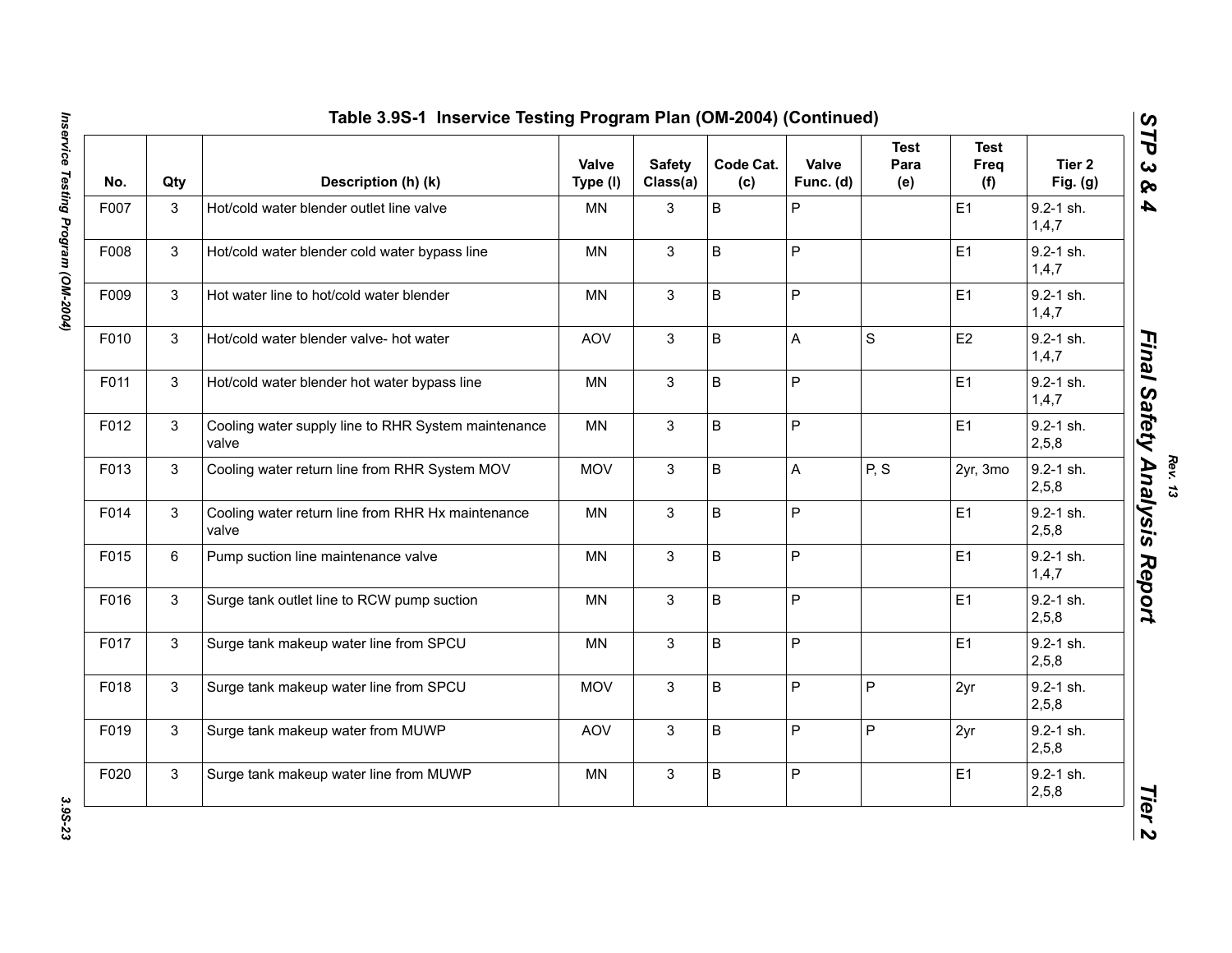| No.  | Qty            | Description (h) (k)                                                 | <b>Valve</b><br>Type (I) | <b>Safety</b><br>Class(a) | Code Cat.<br>(c) | Valve<br>Func. (d) | <b>Test</b><br>Para<br>(e) | <b>Test</b><br>Freq<br>(f) | Tier <sub>2</sub><br>Fig. $(g)$ |
|------|----------------|---------------------------------------------------------------------|--------------------------|---------------------------|------------------|--------------------|----------------------------|----------------------------|---------------------------------|
| F021 | 3              | Chemical addition tank inlet line valve                             | <b>MN</b>                | 3                         | B                | P                  |                            | E1                         | $9.2 - 1$ sh.<br>1,4,7          |
| F022 | 3              | Chemical addition tank outlet line valve                            | <b>MN</b>                | $\mathbf{3}$              | B                | $\mathsf P$        |                            | E <sub>1</sub>             | $9.2 - 1$ sh.<br>1,4,7          |
| F024 | 6              | Cooling water supply line to HECW refrigerator<br>maintenance valve | <b>MN</b>                | $\mathbf{3}$              | B                | $\mathsf P$        |                            | E1                         | $9.2 - 1$ sh.<br>2,5,8          |
| F025 | 6              | Cooling water supply line to HECW refrigerator PCV                  | <b>MOV</b>               | 3                         | B                | A                  | S                          | E2                         | $9.2 - 1$ sh.<br>2,5,8          |
| F026 | 6              | Cooling water supply line to HECW refrigerator<br>maintenance valve | <b>MN</b>                | $\mathbf{3}$              | B                | $\mathsf{P}$       |                            | E1                         | $9.2 - 1$ sh.<br>2,5,8          |
| F027 | 6              | Cooling water line to HECW refrigerator bypass line                 | <b>MN</b>                | $\mathbf{3}$              | B                | $\mathsf{P}$       |                            | E1                         | $9.2 - 1$ sh.<br>2,5,8          |
| F028 | 6              | Cooling water return line from HECW refrigerator                    | <b>MN</b>                | 3                         | B                | $\mathsf{P}$       |                            | E1                         | $9.2 - 1$ sh.<br>2,5,8          |
| F029 | $\overline{2}$ | Cooling water supply line to FPC Hx                                 | <b>MN</b>                | 3                         | B                | P                  |                            | E <sub>1</sub>             | 9.2-1 sh. 2,5                   |
| F030 | $\overline{2}$ | Cooling water return line from FPC Hx                               | <b>MN</b>                | 3                         | B                | P                  |                            | E <sub>1</sub>             | 9.2-1 sh. 2,5                   |
| F031 | $\overline{2}$ | Cooling water supply line to FPC pump room air<br>conditioner       | <b>MN</b>                | $\mathbf{3}$              | B                | P                  |                            | E1                         | 9.2-1 sh. 2,5                   |
| F032 | $\overline{2}$ | Cooling water return line from FPC pump room air<br>conditioner     | <b>MN</b>                | $\mathbf{3}$              | B                | P                  |                            | E1                         | 9.2-1 sh. 2,5                   |
| F033 | $\overline{2}$ | Cooling water line to PCV Atmospheric Monitoring<br>System clr      | <b>MN</b>                | $\mathbf{3}$              | B                | $\mathsf{P}$       |                            | E1                         | 9.2-1 sh. 2,5                   |
| F034 | $\overline{2}$ | Return line from PCV Atmospheric Monitoring System<br>clr           | <b>MN</b>                | $\mathbf{3}$              | B                | P                  |                            | E1                         | 9.2-1 sh. 2,5                   |
| F035 | $\overline{2}$ | Cooling water supply line to SGTS room air conditioner              | <b>MN</b>                | 3                         | B                | $\mathsf P$        |                            | E <sub>1</sub>             | 9.2-1 sh. 2,5                   |
| F036 | $\overline{2}$ | Cooling water return line from SGTS room air<br>conditioner         | MN                       | 3                         | $\sf B$          | P                  |                            | E1                         | 9.2-1 sh. 2,5                   |

Inservice Testing Program (OM-2004) *Inservice Testing Program (OM-2004)*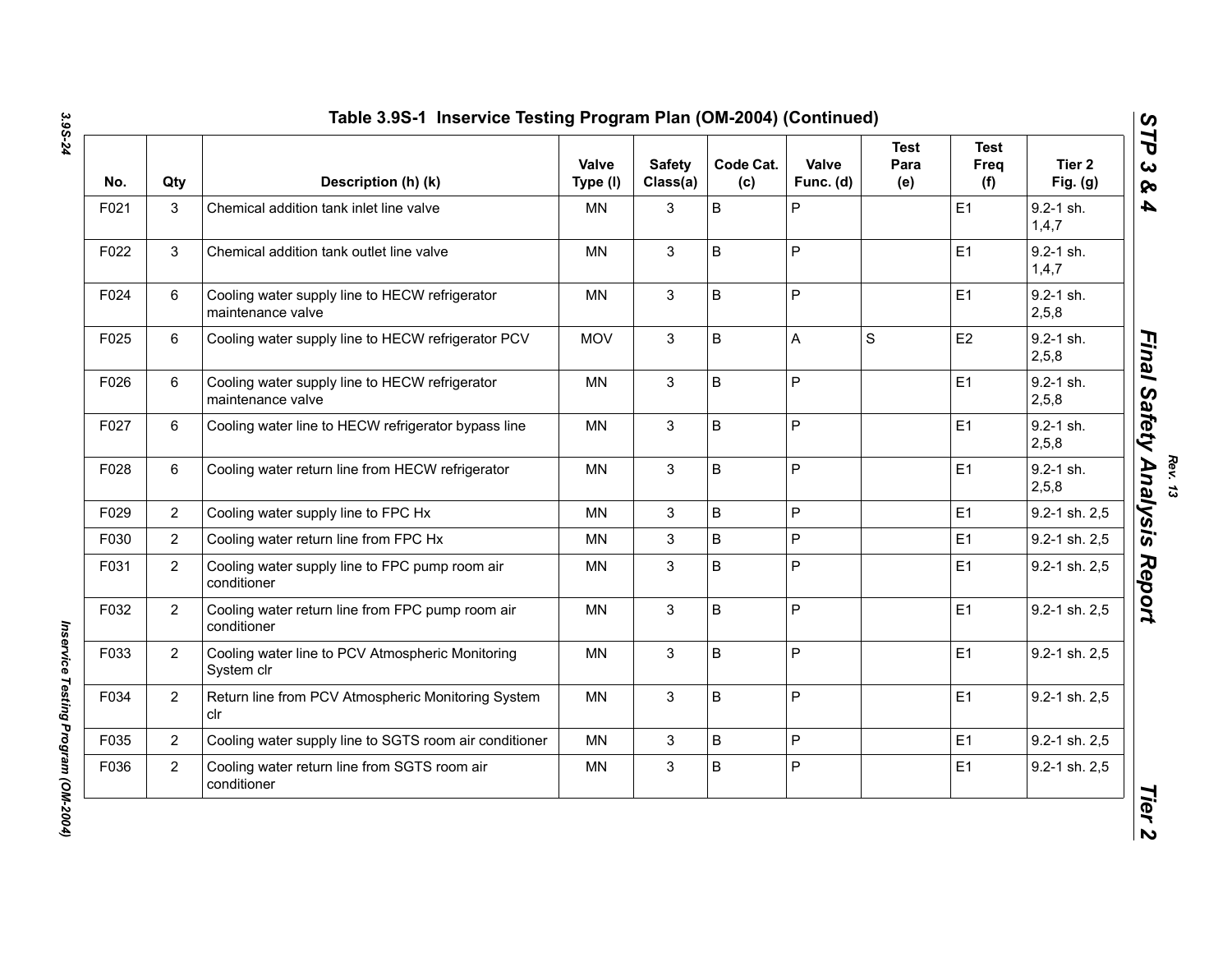| No.  | Qty            | Description (h) (k)                                                   | Valve<br>Type (I) | <b>Safety</b><br>Class(a) | Code Cat.<br>(c) | Valve<br>Func. (d) | <b>Test</b><br>Para<br>(e) | Test<br>Freq<br>(f) | Tier <sub>2</sub><br>Fig. $(g)$ |
|------|----------------|-----------------------------------------------------------------------|-------------------|---------------------------|------------------|--------------------|----------------------------|---------------------|---------------------------------|
| F039 | 3              | Cooling water supply line to RHR equipment room air<br>conditioner    | <b>MN</b>         | 3                         | B                | P                  |                            | E1                  | $9.2 - 1$ sh.<br>2,5,8          |
| F040 | 3              | Cooling water return line from RHR equipment room air<br>conditioner  | <b>MN</b>         | $\mathbf{3}$              | B                | P                  |                            | E1                  | $9.2 - 1$ sh.<br>2,5,8          |
| F041 | 3              | Cooling water supply line to RHR pump motor                           | <b>MN</b>         | 3                         | B                | $\overline{P}$     |                            | E1                  | $9.2 - 1$ sh.<br>2,5,8          |
| F042 | 3              | Cooling water return line from RHR pump motor                         | MN                | 3                         | B                | $\mathsf{P}$       |                            | E <sub>1</sub>      | 9.2-1 sh.<br>2,5,8              |
| F043 | 3              | Cooling water supply line to RHR pump mechanical<br>seals             | MN                | 3                         | B                | $\mathsf{P}$       |                            | E1                  | 9.2-1 sh.<br>2,5,8              |
| F044 | 3              | Cooling water return line from RHR pump mechanical<br>seals           | MN                | 3                         | B                | $\mathsf{P}$       |                            | E <sub>1</sub>      | $9.2 - 1$ sh.<br>2,5,8          |
| F045 | $\mathbf{1}$   | Cooling water supply line to RCIC equipment room air<br>conditioner   | <b>MN</b>         | 3                         | B                | P                  |                            | E1                  | 9.2-1 sh. 2                     |
| F046 | $\mathbf{1}$   | Cooling water supply line from RCIC equipment room air<br>conditioner | <b>MN</b>         | 3                         | B                | $\mathsf{P}$       |                            | E1                  | 9.2-1 sh. 2                     |
| F047 | $\overline{2}$ | Cooling water supply line to HPCF equipment room air<br>conditioner   | MN                | 3                         | B                | P                  |                            | E1                  | 9.2-1 sh. 5,8                   |
| F048 | $\overline{2}$ | Cooling water supply line from HPCF equipment room<br>air conditioner | MN                | 3                         | B                | P                  |                            | E1                  | 9.2-1 sh. 5,8                   |
| F049 | $\overline{2}$ | Cooling water supply line to HPCF pump motor bearing                  | <b>MN</b>         | 3                         | B                | P                  |                            | E1                  | 9.2-1 sh. 5,8                   |
| F050 | $\overline{2}$ | Cooling water return line from HPCF pump motor<br>bearing             | MN                | 3                         | B                | P                  |                            | E <sub>1</sub>      | 9.2-1 sh. 5,8                   |
| F051 | $\overline{2}$ | Cooling water supply line to HPCF pump mechanical<br>seals            | <b>MN</b>         | 3                         | B                | P                  |                            | E1                  | 9.2-1 sh. 5,8                   |
| F052 | $\overline{2}$ | Cooling water return from HPCF pump mechanical seals                  | MN                | 3                         | B                | $\mathsf{P}$       |                            | E <sub>1</sub>      | 9.2-1 sh. 5,8                   |
| F053 | $\overline{2}$ | Surge tank outlet line to HECW System                                 | MN                | 3                         | B                | P                  |                            | E <sub>1</sub>      | 9.2-1 sh.<br>2,5,8              |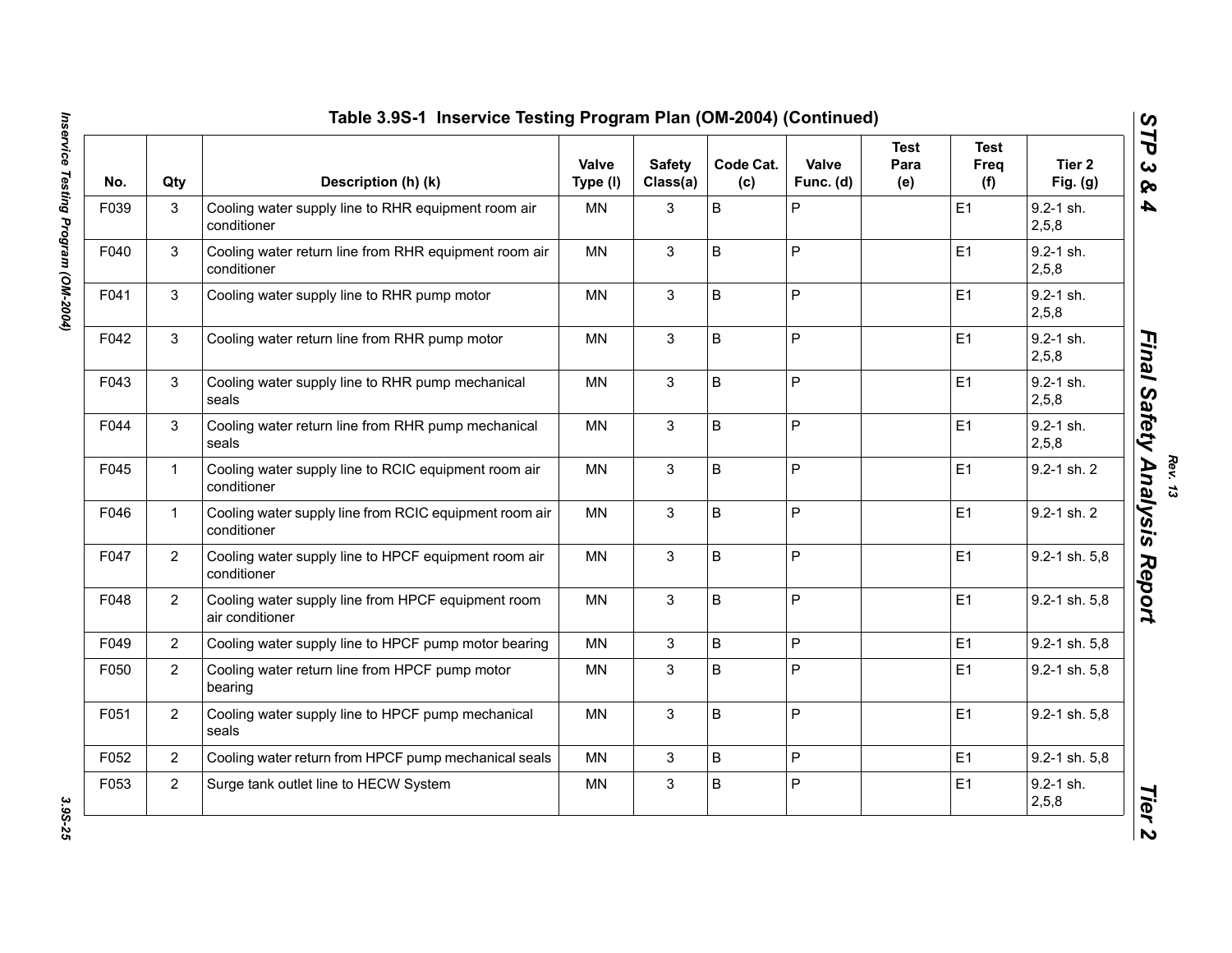| No.  | Qty            | Description (h) (k)                                                             | Valve<br>Type (I) | <b>Safety</b><br>Class(a) | Code Cat.<br>(c) | Valve<br>Func. (d) | <b>Test</b><br>Para<br>(e) | <b>Test</b><br>Freq<br>(f) | Tier <sub>2</sub><br>Fig. $(g)$ |
|------|----------------|---------------------------------------------------------------------------------|-------------------|---------------------------|------------------|--------------------|----------------------------|----------------------------|---------------------------------|
| F055 | 6              | Cooling water return line from Emergency Diesel<br>Generator                    | <b>MOV</b>        | 3                         | B                | Α                  | P, S                       | 2yr, 3mo                   | 9.2-1 sh. 5,8                   |
| F056 | 3              | Cooling water return line from Emergency Diesel<br>Generator maintenance valve  | MN                | 3                         | B                | P                  |                            | E1                         | $9.2 - 1$ sh.<br>2,5,8          |
| F057 | $\overline{2}$ | Cooling water line to PCV Atmospheric Monitoring<br>System                      | <b>MN</b>         | 3                         | B                | P                  |                            | E1                         | 9.2-1 sh. 2,5                   |
| F058 | $\overline{2}$ | Return line from PCV Atmospheric Monitoring System<br>air conditioner           | MN                | 3                         | B                | P                  |                            | E1                         | 9.2-1 sh. 2,5                   |
| F061 | 3              | Cooling water line Emergency Diesel Generators                                  | MN                | 3                         | B                | P                  |                            | E1                         | 9.2-1 sh.<br>2,5,8              |
| F071 | 6              | Cooling water supply line-to non-essential coolers                              | MN                | 3                         | B                | P                  |                            | E1                         | $9.2 - 1$ sh.<br>2,5,8          |
| F072 | 6              | Cooling water supply line-to non-essential coolers                              | <b>AOV</b>        | 3                         | B                | A                  | P, S                       | 2yr, 3mo                   | 9.2-1 sh.<br>2,5,8              |
| F075 | $\overline{2}$ | Cooling water supply line to PCV outboard isolation<br>valve (k4) (k2) (h3.7)   | <b>MOV</b>        | $\overline{2}$            | A                | I, A               | P, S                       | RO,CS                      | 9.2-1 sh. 3,6                   |
| F076 | $\overline{2}$ | Cooling water supply line to PCV inboard check isolation<br>valve (k4) (h1.10)  | <b>CV</b>         | $\overline{2}$            | A, C             | I, A               | S                          | <b>RO</b>                  | 9.2-1 sh. 3,6                   |
| F080 | $\overline{2}$ | Cooling water return line from PCV inboard isolation<br>valve (k4) (h1.10)      | <b>MOV</b>        | $\overline{2}$            | A                | I, A               | P, S                       | RO, RO                     | 9.2-1 sh. 3,6                   |
| F081 | $\overline{2}$ | Cooling water return line from PCV outboard isolation<br>valve (k4) (k2) (h3.7) | <b>MOV</b>        | $\overline{2}$            | A                | I, A               | P, S                       | RO,CS                      | 9.2-1 sh. 3,6                   |
| F083 | 3              | Cooling water return line from non-essential coolers (h4)                       | <b>CV</b>         | 3                         | $\mathsf{C}$     | A                  | S                          | <b>RO</b>                  | $9.2 - 1$ sh.<br>2,5,8          |
| F084 | 3              | Cooling water return line from containment bypass line                          | <b>MN</b>         | 3                         | B                | P                  |                            | E1                         | $9.2 - 1$ sh.<br>2,5,8          |
| F175 | 3              | Cooling water supply to RHR System Hx pressure relief<br>valve                  | <b>RV</b>         | 3                         | $\mathsf{C}$     | Α                  | R                          | 10yr                       | $9.2 - 1$ sh.<br>2,5,8          |
| F195 | $\overline{2}$ | Cooling water supply line to FPC heat exchanger                                 | <b>MOV</b>        | 3                         | B                | A                  | P, S                       | 2yr, 3mo                   | 9.2-1 sh. 2,5                   |

Inservice Testing Program (OM-2004) *Inservice Testing Program (OM-2004)*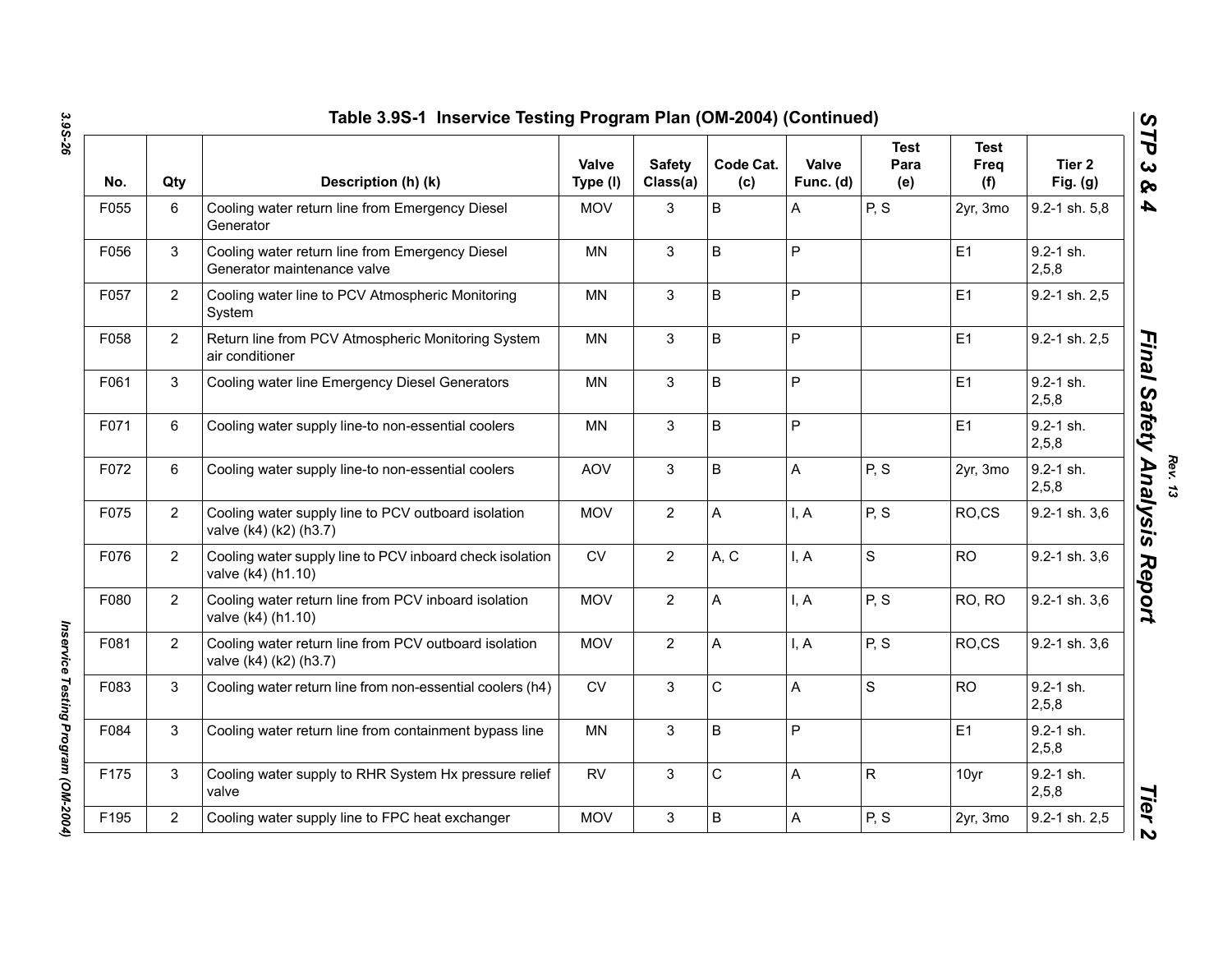| No.  | Qty            | Description (h) (k)                                                 | Valve<br>Type (I) | <b>Safety</b><br>Class(a) | Code Cat.<br>(c) | Valve<br>Func. (d) | <b>Test</b><br>Para<br>(e) | <b>Test</b><br>Freq<br>(f) | Tier <sub>2</sub><br>Fig. $(g)$ |
|------|----------------|---------------------------------------------------------------------|-------------------|---------------------------|------------------|--------------------|----------------------------|----------------------------|---------------------------------|
| F220 | 9              | Bypass line around RCW System outlet line MOV                       | <b>MN</b>         | 3                         | B                | P                  |                            | E1                         | $9.2 - 1$ sh.<br>1, 4, 7        |
| F251 | $\overline{2}$ | Cooling water supply line to PCV test line                          | <b>MN</b>         | $\overline{2}$            | B                | P                  |                            | E1                         | 9.2-1 sh. 3,6                   |
| F252 | $\overline{2}$ | Cooling water return line from PCV test line                        | ΜN                | $\overline{2}$            | $\sf B$          | P                  |                            | E1                         | 9.2-1 sh. 3,6                   |
| F501 | 9              | Heat exchanger shell side vent line                                 | MN                | $\mathbf{3}$              | B                | P                  |                            | E1                         | $9.2 - 1$ sh.<br>1, 4, 7        |
| F502 | 9              | Heat exchanger shell side drain line                                | <b>MN</b>         | $\mathfrak{S}$            | $\sf B$          | P                  |                            | E1                         | 9.2-1 sh.<br>1, 4, 7            |
| F503 | 3              | Surge tank drain line to SD                                         | <b>MN</b>         | $\mathbf{3}$              | $\overline{B}$   | P                  |                            | E1                         | $9.2 - 1$ sh.<br>2, 5, 8        |
| F601 | 3              | Cooling water supply line to RHR System drain line to<br><b>SD</b>  | MN                | $\mathfrak{S}$            | $\sf B$          | P                  |                            | E1                         | 9.2-1 sh.<br>2,5,8              |
| F602 | 3              | Cooling water supply line to RHR System drain line to<br><b>HCW</b> | MN                | $\mathfrak{S}$            | B                | P                  |                            | E1                         | 9.2-1 sh.<br>2,5,8              |
| F603 | 3              | Cooling water return line from RHR Hx drain line to SD              | MN                | $\mathfrak{S}$            | B                | P                  |                            | E1                         | 9.2-1 sh.<br>2,5,8              |
| F604 | 3              | Cooling water return line from RHR Hx drain line to<br><b>HCW</b>   | <b>MN</b>         | $\mathbf{3}$              | $\sf B$          | P                  |                            | E1                         | $9.2 - 1$ sh.<br>2,5,8          |
| F701 | 6              | Pump discharge line pressure instrument line                        | MN                | $\mathbf{3}$              | B                | P                  |                            | E1                         | $9.2 - 1$ sh.<br>1,4,7          |
| F702 | 9              | Hx discharge line sample line valve                                 | <b>MN</b>         | $\mathbf{3}$              | B                | P                  |                            | E1                         | $9.2 - 1$ sh.<br>1,4,7          |
| F703 | 3              | Cooling water supply line pressure instrument line                  | <b>MN</b>         | 3                         | B                | P                  |                            | E1                         | $9.2 - 1$ sh.<br>1,4,7          |
| F704 | 3              | Cooling water supply line sample valve                              | <b>MN</b>         | 3                         | B                | P                  |                            | E1                         | $9.2 - 1$ sh.<br>1,4,7          |
| F705 | 3              | Cooling water supply line elbow tap instrument root<br>valve        | MN                | $\mathbf{3}$              | $\sf B$          | P                  |                            | E1                         | 9.2-1 sh.<br>1,4,7              |

3.95-27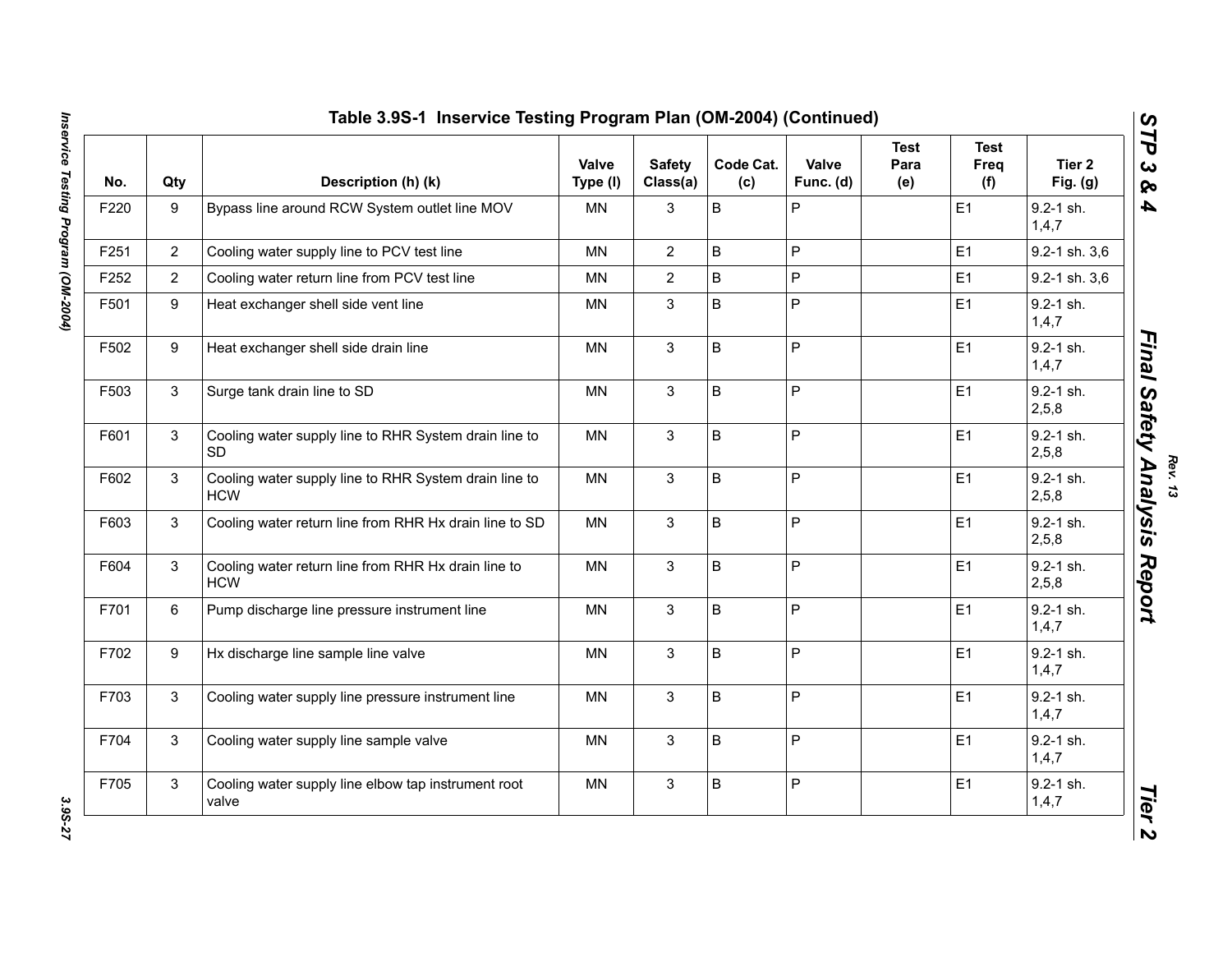| No.  | Qty            | Description (h) (k)                                                            | Valve<br>Type (I) | <b>Safety</b><br>Class(a) | Code Cat.<br>(c) | Valve<br>Func. (d) | <b>Test</b><br>Para<br>(e) | <b>Test</b><br>Freq<br>(f) | Tier <sub>2</sub><br>Fig. $(g)$ |
|------|----------------|--------------------------------------------------------------------------------|-------------------|---------------------------|------------------|--------------------|----------------------------|----------------------------|---------------------------------|
| F706 | 3              | Cooling water supply line elbow tap instrument root<br>valve                   | <b>MN</b>         | 3                         | $\sf B$          | P                  |                            | E1                         | $9.2 - 1$ sh.<br>1, 4, 7        |
| F707 | 3              | Cooling water supply line to RHR System FT instrument<br>root valve            | <b>MN</b>         | $\mathfrak{S}$            | $\sf B$          | P                  |                            | E1                         | $9.2 - 1$ sh.<br>2,5,8          |
| F708 | 3              | Cooling water supply line to RHR System FT instrument<br>root valve            | <b>MN</b>         | 3                         | B                | P                  |                            | E1                         | $9.2 - 1$ sh.<br>2,5,8          |
| F709 | 3              | Cooling water return line from RHR Hx sample valve                             | <b>MN</b>         | 3                         | $\sf B$          | P                  |                            | E1                         | $9.2 - 1$ sh.<br>2,5,8          |
| F710 | 6              | Pump suction line PX instrument root valve                                     | <b>MN</b>         | 3                         | $\sf B$          | P                  |                            | E1                         | $9.2 - 1$ sh.<br>1,4,7          |
| F711 | 6              | Pump suction line pressure instrument root valve                               | <b>MN</b>         | 3                         | $\sf B$          | P                  |                            | E1                         | $9.2 - 1$ sh.<br>1,4,7          |
| F712 | 3              | Surge tank level instrument root valve                                         | MN                | 3                         | B                | P                  |                            | E1                         | $9.2 - 1$ sh.<br>2,5,8          |
| F713 | 3              | Surge tank level instrument line root valve                                    | MN                | 3                         | B                | P                  |                            | E1                         | $9.2 - 1$ sh.<br>2,5,8          |
| F714 | 3              | Surge tank level instrument line root valve                                    | <b>MN</b>         | 3                         | B                | P                  |                            | E1                         | $9.2 - 1$ sh.<br>2,5,8          |
| F717 | 3              | Cooling water line to DG instrument line                                       | MN                | $\mathfrak{S}$            | B                | P                  |                            | E1                         | $9.2 - 1$ sh.<br>2,5,8          |
| F718 | 3              | Return water line from DG instrument line                                      | <b>MN</b>         | 3                         | B                | P                  |                            | E1                         | $9.2 - 1$ sh.<br>2,5,8          |
| F719 | 3              | Cooling water line to DG instrument line                                       | <b>MN</b>         | 3                         | B                | P                  |                            | E1                         | $9.2 - 1$ sh.<br>2,5,8          |
| F720 | $\mathfrak{S}$ | Return water line from DG instrument line                                      | <b>MN</b>         | 3                         | B                | P                  |                            | E1                         | $9.2 - 1$ sh.<br>2,5,8          |
| F721 | 3              | Cooling water supply line to non-essential coolers FT<br>instrument root valve | <b>MN</b>         | 3                         | B                | P                  |                            | E1                         | $9.2 - 1$ sh.<br>2, 5, 8        |

Inservice Testing Program (OM-2004) *Inservice Testing Program (OM-2004)*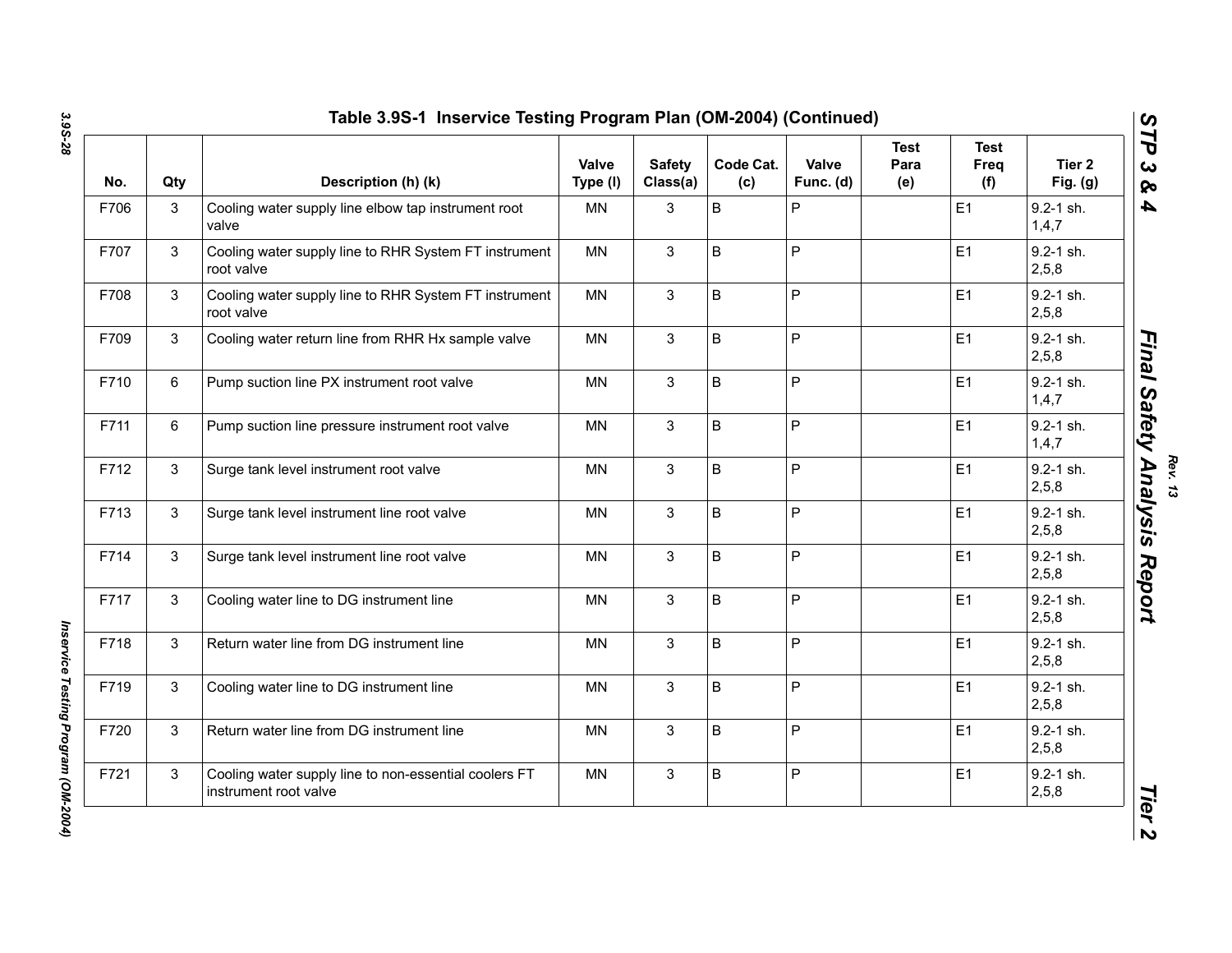| No.  | Qty            | Description (h) (k)                                                            | Valve<br>Type (I) | <b>Safety</b><br>Class(a) | Code Cat.<br>(c) | Valve<br>Func. (d) | <b>Test</b><br>Para<br>(e) | <b>Test</b><br>Freq<br>(f) | Tier <sub>2</sub><br>Fig. $(g)$ |
|------|----------------|--------------------------------------------------------------------------------|-------------------|---------------------------|------------------|--------------------|----------------------------|----------------------------|---------------------------------|
| F722 | 3              | Cooling water supply line to non-essential coolers FT<br>instrument root valve | <b>MN</b>         | 3                         | $\mathsf B$      | P                  |                            | E1                         | 9.2-1 sh.<br>2,5,8              |
|      |                | P24 HVAC Normal Cooling Water System Valves                                    |                   |                           |                  |                    |                            |                            |                                 |
| F053 | $\mathbf{1}$   | HNCW supply line outboard isolation valve (k1) (k2)                            | <b>MOV</b>        | 2                         | A                | I, A               | L, P, S                    | RO, RO,<br>3 <sub>mo</sub> | $9.2 - 2$                       |
| F054 | $\mathbf{1}$   | HNCW supply line inboard isolation check valve (k1)<br>(h1.11)                 | ${\sf CV}$        | $\overline{2}$            | A, C             | I, A               | L, S                       | RO, RO                     | $9.2 - 2$                       |
| F141 | $\mathbf{1}$   | HNCW return inboard isolation valve (k1) (k2) (h1.11)                          | <b>MOV</b>        | $\overline{2}$            | A                | I, A               | L, P, S                    | RO,<br>RO,RO               | $9.2 - 2$                       |
| F142 | $\mathbf{1}$   | HNCW return outboard isolation valve (k1) (k2)                                 | <b>MOV</b>        | $\overline{2}$            | A                | I, A               | L, P, S                    | RO, RO,<br>3 <sub>mo</sub> | $9.2 - 2$                       |
|      |                | P25 HVAC Emergency Cooling Water System Valves                                 |                   |                           |                  |                    |                            |                            |                                 |
| F001 | 6              | Pump discharge line check valve                                                | <b>CV</b>         | 3                         | $\mathbf C$      | A                  | S                          | E2                         | 9.2-3 sh.<br>1,2,3              |
| F002 | 6              | Pump discharge line maintenance valve                                          | MN.               | 3                         | $\sf B$          | $\mathsf{P}$       |                            | E1                         | $9.2 - 3$ sh.<br>1,2,3          |
| F003 | 6              | Refrigerator outlet line maintenance valve                                     | <b>MN</b>         | 3                         | $\sf B$          | $\mathsf{P}$       |                            | E1                         | 9.2-3 sh.<br>1,2,3              |
| F004 | $\overline{2}$ | Maintenance valve at HECW supply to MCR cooler TCV                             | <b>MN</b>         | $\mathbf{3}$              | $\sf B$          | $\mathsf{P}$       |                            | E1                         | 9.2-3 sh. 2,3                   |
| F005 | $\overline{2}$ | HECW supply to MCR cooler Temperature Control Valve<br>(TCV)                   | AOV               | 3                         | $\sf B$          | A                  | $\mathbf S$                | E2                         | 9.2-3 sh. 2,3                   |
| F006 | $\overline{2}$ | Maintenance valve at HECW supply to MCR cooler TCV                             | <b>MN</b>         | 3                         | B                | $\mathsf{P}$       |                            | E1                         | 9.2-3 sh. 2,3                   |
| F007 | 6              | Maintenance valve at HECW supply to MCR cooler                                 | <b>MN</b>         | 3                         | B                | $\mathsf{P}$       |                            | E <sub>1</sub>             | 9.2-3 sh. 2,3                   |
| F008 | 6              | Maintenance valve at HECW return from MCR cooler                               | <b>MN</b>         | 3                         | $\sf B$          | $\overline{P}$     |                            | E1                         | 9.2-3 sh. 2,3                   |
| F009 | 6              | Pump suction line maintenance valve                                            | <b>MN</b>         | 3                         | $\sf B$          | $\overline{P}$     |                            | E1                         | 9.2-3 sh.<br>1,2,3              |
| F010 | $\overline{2}$ | TCV bypass at HECW discharge to MCR cooler                                     | <b>MN</b>         | $\mathbf{3}$              | $\mathsf B$      | $\overline{P}$     |                            | E1                         | 9.2-3 sh. 2,3                   |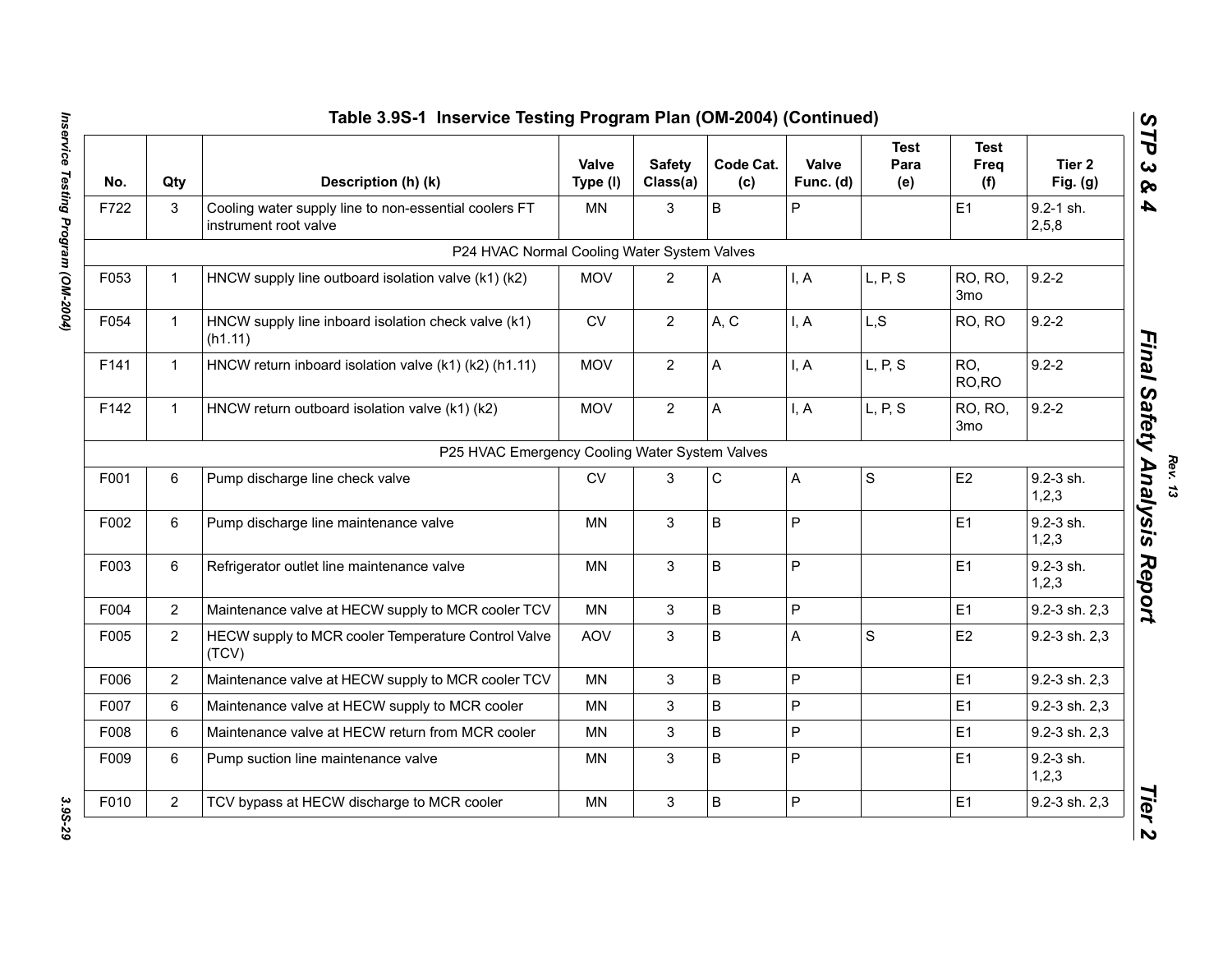| No.  | Qty | Description (h) (k)                                                                            | Valve<br>Type (I) | <b>Safety</b><br>Class(a) | Code Cat.<br>(c) | Valve<br>Func. (d) | <b>Test</b><br>Para<br>(e) | <b>Test</b><br>Freq<br>(f) | Tier 2<br>Fig. $(g)$   |
|------|-----|------------------------------------------------------------------------------------------------|-------------------|---------------------------|------------------|--------------------|----------------------------|----------------------------|------------------------|
| F011 | 3   | Pump suction line/discharge line PCV maintenance<br>valve                                      | <b>MN</b>         | 3                         | B                | P                  |                            | E1                         | 9.2-3 sh.<br>1, 2, 3   |
| F012 | 3   | Pump suction line/discharge line PCV                                                           | <b>AOV</b>        | 3                         | B                | A                  | $\mathbf S$                | E <sub>2</sub>             | $9.2 - 3$ sh.<br>1,2,3 |
| F013 | 3   | Pump suction line/discharge line PCV maintenance<br>valve                                      | <b>MN</b>         | 3                         | B                | P                  |                            | E1                         | 9.2-3 sh.<br>1,2,3     |
| F014 | 3   | Pump suction line/discharge line PCV bypass line                                               | <b>MN</b>         | 3                         | B                | P                  |                            | E1                         | 9.2-3 sh.<br>1,2,3     |
| F015 | 3   | Maintenance valve at HECW supply to C/B Essential<br>Electrical Equipment Room Cooler TCV      | <b>MN</b>         | 3                         | B                | P                  |                            | E1                         | 9.2-3 sh.<br>1, 2, 3   |
| F016 | 3   | HECW supply to C/B Essential Electrical Equipment<br>Room cooler TCV                           | <b>AOV</b>        | 3                         | $\sf B$          | A                  | S                          | E <sub>2</sub>             | 9.2-3 sh.<br>1,2,3     |
| F017 | 3   | Maintenance valve at HECW supply to C/B Essential<br>Electrical Equipment Room Cooler TCV      | <b>MN</b>         | 3                         | B                | P                  |                            | E1                         | 9.2-3 sh.<br>1,2,3     |
| F018 | 6   | HECW supply to C/B Essential Electrical Equipment<br>Room cooler maintenance valve             | <b>MN</b>         | 3                         | B                | P                  |                            | E1                         | 9.2-3 sh.<br>1,2,3     |
| F019 | 6   | Maintenance valve at HECW return from C/B Essential<br><b>Electrical Equipment Room Cooler</b> | <b>MN</b>         | 3                         | B                | P                  |                            | E1                         | 9.2-3 sh.<br>1,2,3     |
| F020 | 3   | TCV bypass valve at HECW supply to C/B Essential<br>Electrical Equipment Room cooler           | <b>MN</b>         | 3                         | B                | P                  |                            | E1                         | 9.2-3 sh.<br>1,2,3     |
| F021 | 3   | Maintenance valve at HECW supply to DG zone cooler<br><b>TCV</b>                               | <b>MN</b>         | 3                         | B                | P                  |                            | E1                         | 9.2-3 sh.<br>1,2,3     |
| F022 | 3   | HECW supply to DG zone cooler TCV                                                              | <b>AOV</b>        | 3                         | B                | A                  | $\mathbf S$                | E2                         | $9.2 - 3$ sh.<br>1,2,3 |
| F023 | 3   | Maintenance valve at HECW supply to DG zone cooler<br><b>TCV</b>                               | <b>MN</b>         | 3                         | B                | P                  |                            | E1                         | 9.2-3 sh.<br>1,2,3     |
| F024 | 6   | Maintenance valve at HECW supply to DG zone cooler                                             | <b>MN</b>         | 3                         | B                | P                  |                            | E1                         | 9.2-3 sh.<br>1,2,3     |

Inservice Testing Program (OM-2004) *Inservice Testing Program (OM-2004)*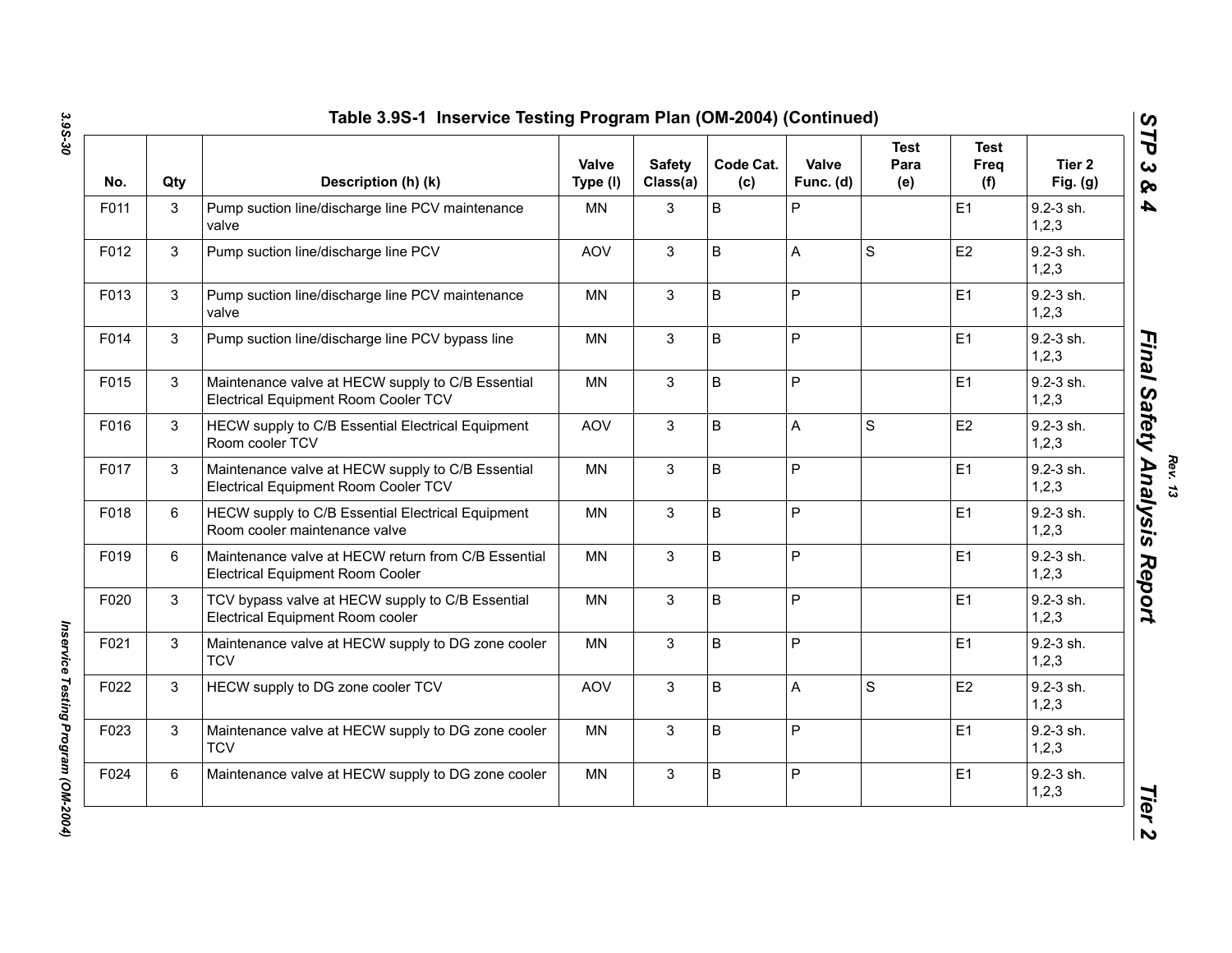| No.  | Qty            | Description (h) (k)                                               | Valve<br>Type (I) | <b>Safety</b><br>Class(a) | Code Cat.<br>(c) | Valve<br>Func. (d) | <b>Test</b><br>Para<br>(e) | <b>Test</b><br>Freq<br>(f) | Tier <sub>2</sub><br>Fig. $(g)$ |
|------|----------------|-------------------------------------------------------------------|-------------------|---------------------------|------------------|--------------------|----------------------------|----------------------------|---------------------------------|
| F025 | 6              | Maintenance valve at HECW return from DG zone<br>cooler           | <b>MN</b>         | 3                         | $\mathsf B$      | P                  |                            | E1                         | $9.2 - 3$ sh.<br>1, 2, 3        |
| F026 | 3              | TCV bypass valve at HECW supply to DG zone cooler                 | MN                | $\mathbf{3}$              | B                | P                  |                            | E <sub>1</sub>             | 9.2-3 sh.<br>1,2,3              |
| F030 | 3              | Chemical addition tank return valve from HECW                     | <b>MN</b>         | $\mathbf{3}$              | B                | P                  |                            | E1                         | 9.2-3 sh.<br>1,2,3              |
| F031 | 3              | Chemical addition tank feed valve to HECW                         | <b>MN</b>         | $\mathbf{3}$              | B                | $\overline{P}$     |                            | E1                         | 9.2-3 sh.<br>1,2,3              |
| F050 | $\overline{2}$ | Make-up Water Purified (MUWP) line to pump suction<br>check valve | <b>CV</b>         | 3                         | $\mathsf C$      | $\mathsf{A}$       | S                          | E2                         | $9.2 - 3$ sh.<br>1, 2, 3        |
| F070 | $\,6\,$        | Pump discharge line drain valve                                   | <b>MN</b>         | $\mathbf{3}$              | B                | $\mathsf{P}$       |                            | E1                         | $9.2 - 3$ sh.<br>1,2,3          |
| F400 | 6              | Pump drain line valve                                             | <b>MN</b>         | $\mathbf{3}$              | B                | $\overline{P}$     |                            | E1                         | 9.2-3 sh.<br>1,2,3              |
| F401 | 6              | Pump bearing cooling water needle valve                           | MN                | 3                         | $\sf B$          | $\mathsf{P}$       |                            | E1                         | 9.2-3 sh.<br>1,2,3              |
| F402 | 3              | Refrigerator outlet line sample line valve                        | MN                | 3                         | $\sf B$          | $\mathsf{P}$       |                            | E1                         | 9.2-3 sh.<br>1,2,3              |
| F700 | 6              | Pump discharge line pressure instrument line root valve           | MN                | 3                         | $\sf B$          | $\mathsf{P}$       |                            | E1                         | 9.2-3 sh.<br>1,2,3              |
| F701 | 6              | FE P25-FE003 upstream instrument line root valve                  | <b>MN</b>         | 3                         | B                | P                  |                            | E1                         | $9.2 - 3$ sh.<br>1,2,3          |
| F702 | 6              | FE P25-FE003 downstream instrument line root valve                | <b>MN</b>         | 3                         | B                | $\overline{P}$     |                            | E1                         | $9.2 - 3$ sh.<br>1, 2, 3        |
| F703 | 6              | Pump suction pressure instrument line root valve                  | MN                | $\mathbf{3}$              | B                | $\mathsf{P}$       |                            | E1                         | 9.2-3 sh.<br>1,2,3              |
| F704 | 6              | Pump suction/discharge line Dp instrument line root<br>valve      | <b>MN</b>         | 3                         | B                | P                  |                            | E1                         | 9.2-3 sh.<br>1, 2, 3            |

Inservice Testing Program (OM-2004) *Inservice Testing Program (OM-2004) 3.9S-31*

3.95-31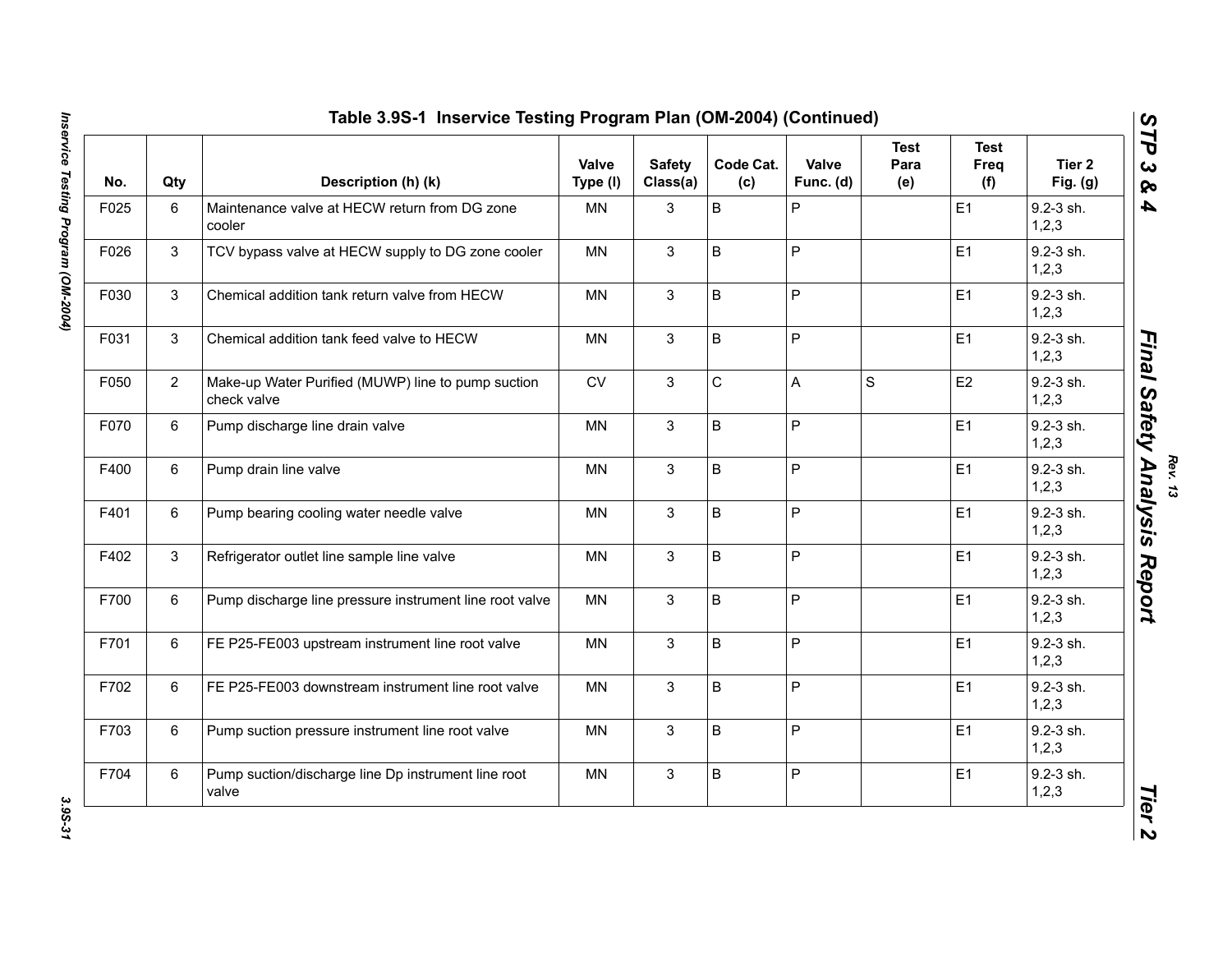| No.  | Qty | Description (h) (k)                                                | Valve<br>Type (I) | <b>Safety</b><br>Class(a) | Code Cat.<br>(c)          | Valve<br>Func. (d) | <b>Test</b><br>Para<br>(e) | <b>Test</b><br>Freq<br>(f)  | Tier <sub>2</sub><br>Fig. $(g)$ |
|------|-----|--------------------------------------------------------------------|-------------------|---------------------------|---------------------------|--------------------|----------------------------|-----------------------------|---------------------------------|
|      |     | P41 Reactor Service Water System Valves                            |                   |                           |                           |                    |                            |                             |                                 |
| F001 | 6   | Pump discharge line check valve                                    | <b>CV</b>         | 3                         | $\mathsf C$               | A                  | $\mathbf S$                | E2                          | 9.2-7 sh.<br>1,2,3              |
| F002 | 6   | Pump discharge line maintenance valve                              | <b>MN</b>         | 3                         | $\sf B$                   | P                  |                            | E1                          | 9.2-7 sh.<br>1, 2, 3            |
| F003 | 9   | Service water inlet valve to RCW System heat<br>exchanger (k3)     | <b>MOV</b>        | 3                         | $\boldsymbol{\mathsf{A}}$ | $\mathsf{A}$       | L, P, S                    | 2yr, 2yr,<br>E <sub>2</sub> | 9.2-7 sh.<br>1,2,3              |
| F004 | 6   | Service water inlet valve to service water strainer                | <b>MOV</b>        | 3                         | $\sf B$                   | P                  | $\mathsf{P}$               | 2yr                         | 9.2-7 sh.<br>1, 2, 3            |
| F005 | 9   | Service water outlet valve from RCW heat exchanger<br>(k3)         | <b>MOV</b>        | 3                         | A                         | A                  | L, P, S                    | 2yr, 2yr,<br>E <sub>2</sub> | 9.2-7 sh.<br>1,2,3              |
| F006 | 6   | Service water strainer blowout valve                               | <b>MOV</b>        | 3                         | $\overline{B}$            | $\overline{P}$     | $\overline{P}$             | 2yr                         | 9.2-7 sh.<br>1,2,3              |
| F007 | 9   | Supply line from Potable Water check valve                         | <b>CV</b>         | 3                         | $\mathsf{C}$              | A                  |                            | E1                          | 9.2-7 sh.<br>1,2,3              |
| F008 | 9   | Supply line from Potable Water check valve                         | <b>CV</b>         | 3                         | $\mathsf{C}$              | A                  |                            | E1                          | $9.2 - 7$ sh.<br>1, 2, 3        |
| F009 | 9   | Supply valve from Potable Water System                             | <b>AOV</b>        | 3                         | $\sf B$                   | A                  | P, S                       | 2yr, E2                     | 9.2-7 sh.<br>1,2,3              |
| F010 | 9   | RCW Hx tube side (service water side) relief valve                 | <b>RV</b>         | 3                         | $\mathsf C$               | A                  | $\mathsf{R}$               | 10yr                        | 9.2-7 sh.<br>1,2,3              |
| F011 | 9   | Bypass line around RCW Hx outlet line outlet valve MOV<br>P41-F005 | AOV               | 3                         | $\sf B$                   | ${\sf P}$          |                            | E1                          | 9.2-7 sh.<br>1,2,3              |
| F012 | 9   | Service water sampling valve                                       | <b>MN</b>         | 3                         | $\sf B$                   | $\mathsf{P}$       |                            | E1                          | 9.2-7 sh.<br>1,2,3              |
| F013 | 6   | Service water strainer outlet valve                                | <b>MOV</b>        | 3                         | $\sf B$                   | A                  | P, S                       | 2yr, E2                     | 9.2-7 sh.<br>1,2,3              |
| F014 | 3   | Common service water strainer outlet valve                         | <b>MOV</b>        | 3                         | $\overline{B}$            | Α                  | P, S                       | 2yr, E2                     | 9.2-7 sh.<br>1,2,3              |

Inservice Testing Program (OM-2004) *Inservice Testing Program (OM-2004)*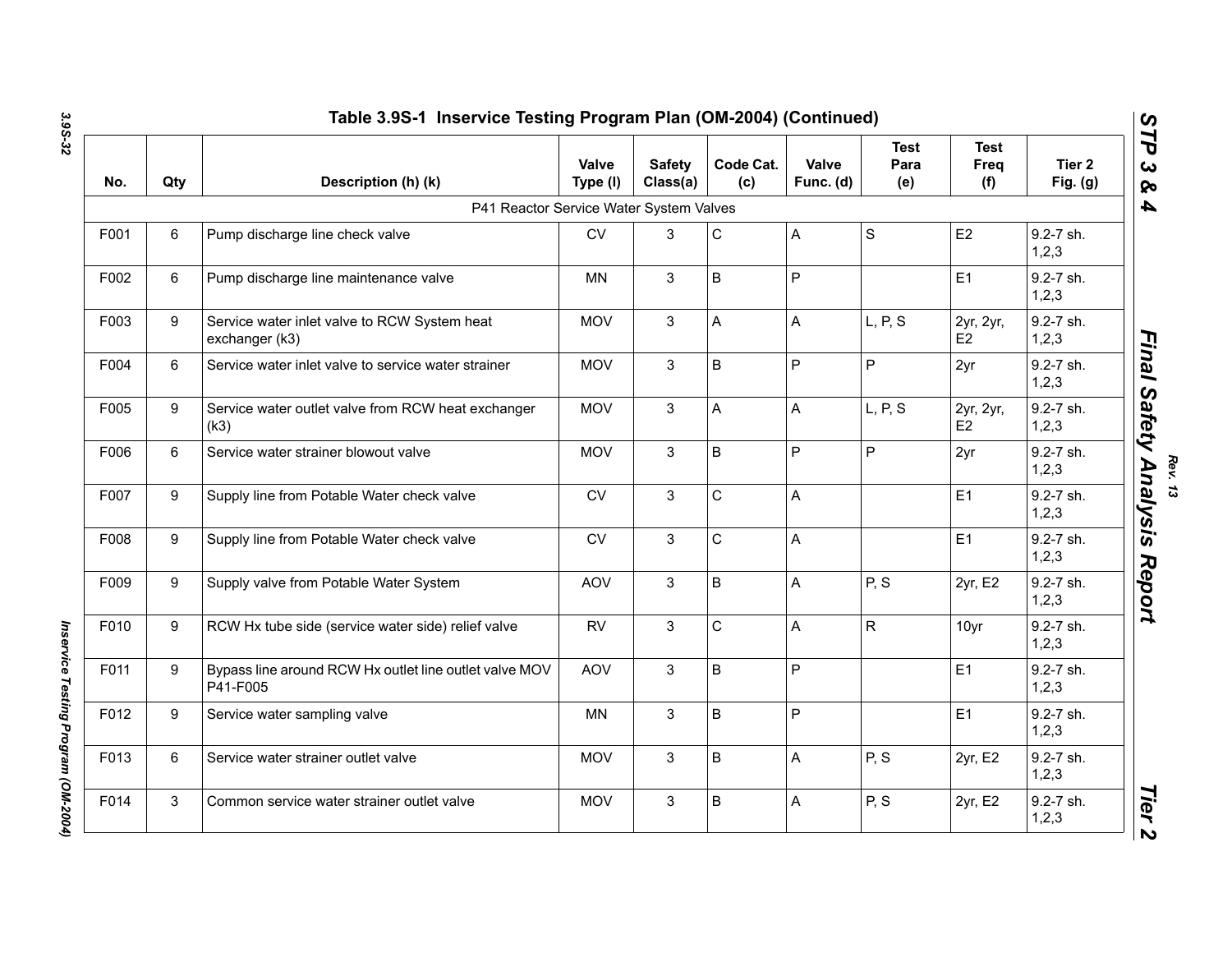| No.  | Qty          | Description (h) (k)                                                           | Valve<br>Type (I) | <b>Safety</b><br>Class(a) | Code Cat.<br>(c) | Valve<br>Func. (d) | <b>Test</b><br>Para<br>(e) | <b>Test</b><br>Freq<br>(f) | Tier <sub>2</sub><br>Fig. $(g)$ |
|------|--------------|-------------------------------------------------------------------------------|-------------------|---------------------------|------------------|--------------------|----------------------------|----------------------------|---------------------------------|
| F015 | 3            | Discharge line to discharge canal MOV                                         | <b>MOV</b>        | 3                         | $\mathsf B$      | A                  | P, S                       | 2yr, E2                    | 9.2-7 sh.<br>1, 2, 3            |
| F101 | 3            | RSW line to HVAC Air Conditioning Condenser Manual<br><b>Isolation Valves</b> | MN                | $\mathbf{3}$              | B                | $\overline{P}$     |                            | E1                         | 9.2-7 sh.<br>1,2,3              |
| F102 | 3            | RSW blowdown line to Main Cooling Reservoir MOV                               | <b>MOV</b>        | 3                         | B                | A                  | P, S                       | 2yr, 3mo                   | 9.2-7 sh.<br>1,2,3              |
| F109 | 3            | RSW cold bypass to cooling tower basin MOV                                    | <b>MOV</b>        | 3                         | B                | A                  | P, S                       | 2yr, 3mo                   | 9.2-7 sh.<br>1,2,3              |
| F110 | 6            | RSW return to cooling water                                                   | <b>MOV</b>        | 3                         | B                | A                  | P, S                       | 2yr, 3mo                   | 9.2-7 sh.<br>1,2,3              |
| F113 | $\mathbf{1}$ | Makeup water to UHS basin manual Isolation Valve                              | <b>MN</b>         | 3                         | B                | $\mathsf{P}$       |                            | E1                         | 9.2-7 sh. 1                     |
| F114 | $\mathbf{1}$ | Makeup water to UHS basin check valve                                         | <b>CV</b>         | 3                         | $\mathbf C$      | A                  | S                          | 3 <sub>mo</sub>            | 9.2-7 sh. 1                     |
| F115 | $\mathbf{1}$ | Makeup water to UHS basin MOV                                                 | <b>MOV</b>        | 3                         | B                | A                  | P, S                       | 2yr, 3mo                   | 9.2-7 sh.<br>1,2,3              |
| F116 | $\mathbf{1}$ | Makeup water to UHS basin manual Isolation Valve                              | MN                | 3                         | $\sf B$          | $\mathsf P$        |                            | E1                         | 9.2-7 sh. 1                     |
| F117 | $\mathbf{1}$ | Makeup water to UHS basin check valve                                         | <b>CV</b>         | 3                         | $\mathsf{C}$     | A                  | S                          | 3 <sub>mo</sub>            | 9.2-7 sh. 1                     |
| F501 | 9            | RCW Hx shell side drain valve to SWSD                                         | MN                | 3                         | B                | P                  |                            | E <sub>1</sub>             | 9.2-7 sh.<br>1,2,3              |
| F502 | 9            | RCW Hx shell side vent valve to SWSD                                          | <b>MN</b>         | 3                         | B                | $\mathsf P$        |                            | E1                         | 9.2-7 sh.<br>1,2,3              |
| F503 | 9            | RCW Hx shell side drain valve to SWSD                                         | <b>MN</b>         | 3                         | B                | P                  |                            | E1                         | 9.2-7 sh.<br>1,2,3              |
| F504 | 9            | RCW Hx shell side vent valve to SWSD                                          | <b>MN</b>         | 3                         | B                | $\mathsf{P}$       |                            | E1                         | 9.2-7 sh.<br>1,2,3              |
| F701 | 6            | Pump discharge line pressure instrument line                                  | <b>MN</b>         | 3                         | B                | P                  |                            | E <sub>1</sub>             | 9.2-7 sh.<br>1, 2, 3            |
| F702 | 3            | Service water supply pressure instrument root valve                           | <b>MN</b>         | 3                         | B                | $\mathsf{P}$       |                            | E1                         | 9.2-7 sh.<br>1, 2, 3            |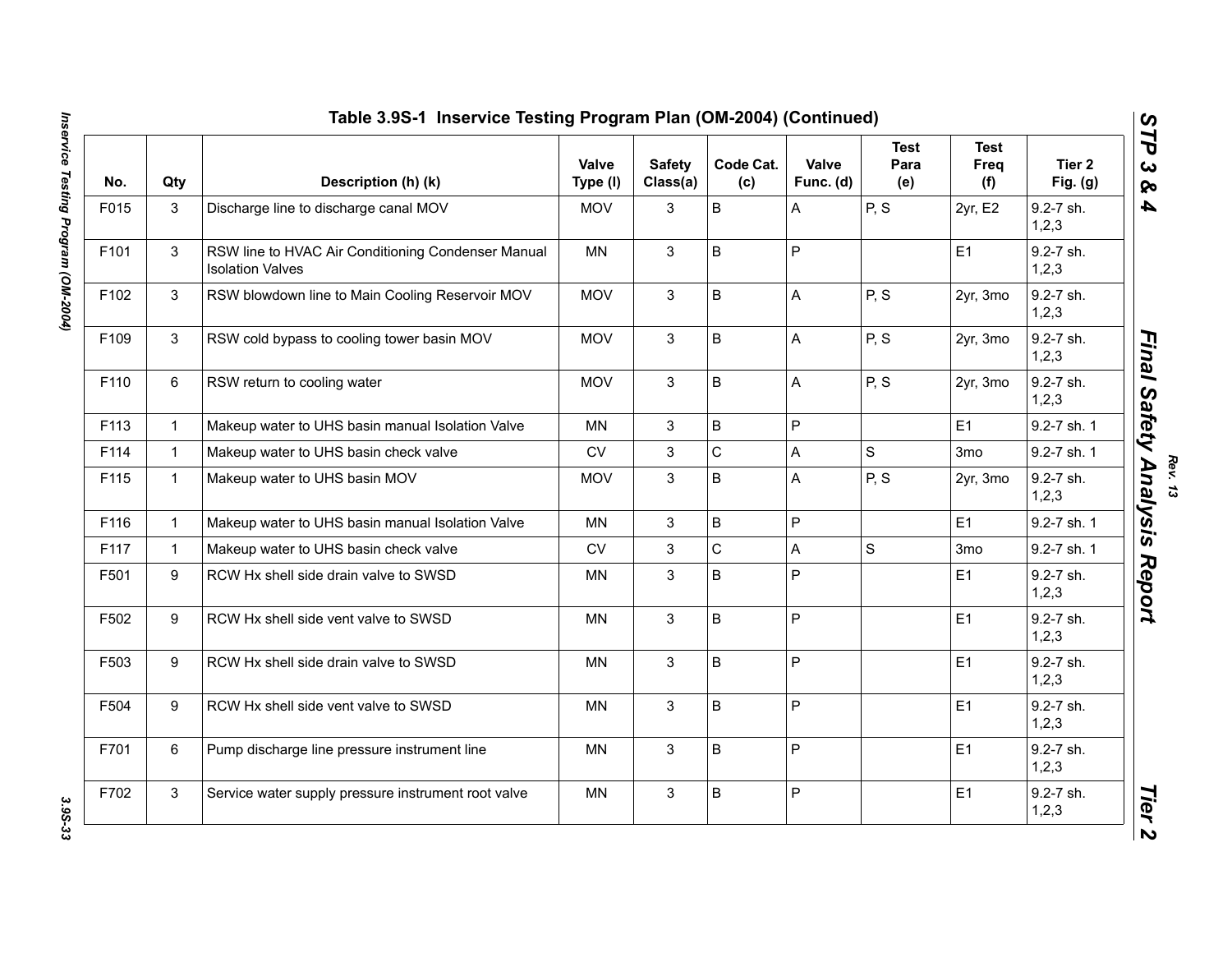| No.  | Qty            | Description (h) (k)                                                  | <b>Valve</b><br>Type (I)      | <b>Safety</b><br>Class(a)        | Code Cat.<br>(c) | Valve<br>Func. (d) | <b>Test</b><br>Para<br>(e) | <b>Test</b><br>Freq<br>(f) | Tier <sub>2</sub><br>Fig. $(g)$ |
|------|----------------|----------------------------------------------------------------------|-------------------------------|----------------------------------|------------------|--------------------|----------------------------|----------------------------|---------------------------------|
| F703 | 6              | DP across service water strainer upstream instrument<br>root valve   | <b>MN</b>                     | 3                                | B                | P                  |                            | E1                         | 9.2-7 sh.<br>1,2,3              |
| F704 | 6              | DP across service water strainer downstream<br>instrument root valve | MN                            | 3                                | B                | P                  |                            | E1                         | 9.2-7 sh.<br>1,2,3              |
| F705 | 9              | Service water DP across RCW Hx upstream instrument<br>root valve     | <b>MN</b>                     | 3                                | B                | P                  |                            | E1                         | 9.2-7 sh.<br>1,2,3              |
| F706 | 9              | Service water DP across RCW Hx downstream<br>instrument root valve   | <b>MN</b>                     | 3                                | B                | P                  |                            | E <sub>1</sub>             | 9.2-7 sh.<br>1, 2, 3            |
|      |                |                                                                      | P51 Service Air System Valves |                                  |                  |                    |                            |                            |                                 |
| F131 | $\mathbf{1}$   | Outboard isolation manual valve (k1)                                 | MN                            | $\overline{2}$                   | A                | I, P               | L                          | <b>RO</b>                  | 9.3-7 sh. 2                     |
| F132 | $\mathbf{1}$   | Inboard isolation check valve (k1) (h1.11)                           | <b>CV</b>                     | $\overline{2}$                   | A, C             | I, A               | L, S                       | RO, RO                     | 9.3-7 sh. 2                     |
|      |                |                                                                      |                               | P52 Instrument Air System Valves |                  |                    |                            |                            |                                 |
| F276 | $\mathbf{1}$   | Outboard isolation valve (k1) (k2)                                   | <b>MOV</b>                    | $\overline{2}$                   | A                | I, A               | L, P, S                    | RO, RO,<br>3mo             | 9.3-6 sh. 1                     |
| F277 | $\mathbf{1}$   | Inboard isolation check valve (k1) (k2) (h1.11)                      | <b>CV</b>                     | $\overline{2}$                   | A, C             | I, A               | L, S                       | RO, RO                     | 9.3-6 sh. 1                     |
|      |                | P54 High Pressure Nitrogen Gas Supply System Valves                  |                               |                                  |                  |                    |                            |                            |                                 |
| F002 | $\overline{4}$ | Nitrogen bottles N2 supply line valve                                | MN.                           | 3                                | B                | P                  |                            | E1                         | $6.7 - 1$                       |
| F003 | $\overline{2}$ | Nitrogen bottles N2 supply line                                      | <b>CV</b>                     | 3                                | $\mathsf C$      | A                  | $\mathsf S$                | E <sub>2</sub>             | $6.7 - 1$                       |
| F004 | $\overline{2}$ | N2 bottle supply line PCV maintenance valve                          | <b>MN</b>                     | 3                                | B                | P                  |                            | E1                         | $6.7 - 1$                       |
| F005 | $\overline{2}$ | N2 bottle supply line PCV                                            | <b>CV</b>                     | 3                                | $\mathsf C$      | Α                  | $\mathsf{s}$               | E <sub>2</sub>             | $6.7 - 1$                       |
| F006 | 2              | N2 bottle supply line PCV maintenance valve                          | <b>MN</b>                     | 3                                | B                | P                  |                            | E1                         | $6.7 - 1$                       |
| F007 | $\overline{2}$ | Safety grade N2 supply line isolation valve (k4) (k2)                | <b>MOV</b>                    | $\mathbf{2}$                     | A                | I, A               | P, S                       | RO, 3mo                    | $6.7 - 1$                       |
| F008 | $\overline{2}$ | Safety grade N2 supply line isolation check valve (k4)<br>(h1.11)    | <b>CV</b>                     | $\overline{2}$                   | A, C             | I, A               | S                          | <b>RO</b>                  | $6.7 - 1$                       |
| F009 | 8              | Safety grade N2 supply line to SRV                                   | <b>MN</b>                     | 3                                | B                | P                  |                            | E1                         | $6.7 - 1$                       |
| F010 | $\overline{2}$ | Bypass line around the N2 bottle supply line PCV                     | <b>MN</b>                     | 3                                | B                | P                  |                            | E1                         | $6.7 - 1$                       |

Inservice Testing Program (OM-2004) *Inservice Testing Program (OM-2004)* 

**Rev. 13**<br>Rev. 13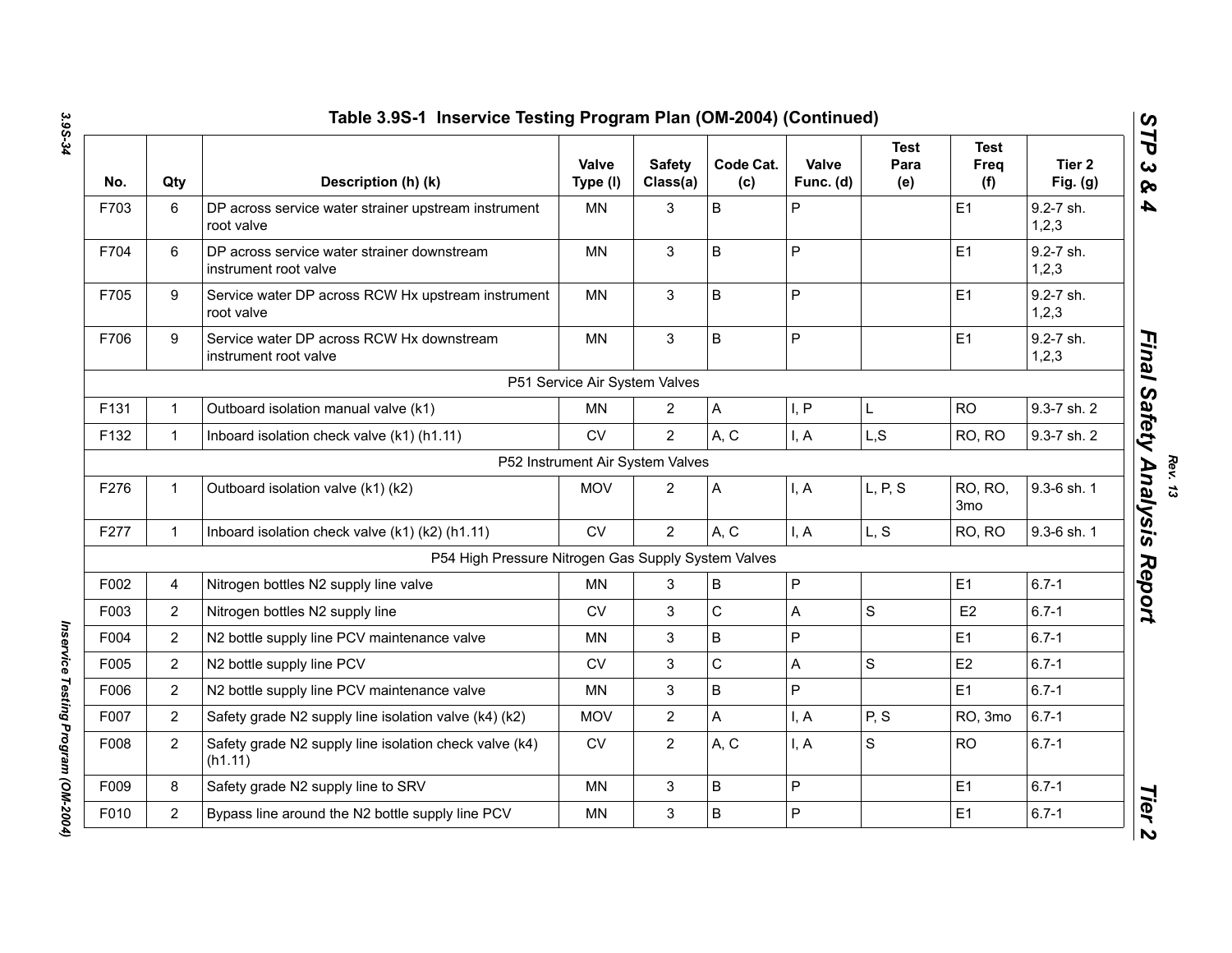|      |                | Table 3.9S-1 Inservice Testing Program Plan (OM-2004) (Continued)         |                          |                           |                  |                    |                            |                              |                                 |
|------|----------------|---------------------------------------------------------------------------|--------------------------|---------------------------|------------------|--------------------|----------------------------|------------------------------|---------------------------------|
| No.  | Qty            | Description (h) (k)                                                       | Valve<br>Type (I)        | <b>Safety</b><br>Class(a) | Code Cat.<br>(c) | Valve<br>Func. (d) | <b>Test</b><br>Para<br>(e) | Test<br>Freq<br>(f)          | Tier <sub>2</sub><br>Fig. $(g)$ |
| F011 | $\overline{2}$ | N2 bottle supply line relief valve                                        | <b>RV</b>                | 3                         | $\mathsf C$      | A                  | $\mathsf{R}$               | 10yr                         | $6.7 - 1$                       |
| F012 | $\overline{2}$ | MOV at safety/non-safety boundary (k3)                                    | <b>MOV</b>               | 3                         | A                | A                  | L, P, S                    | 2yr, 2yr,<br>3 <sub>mo</sub> | $6.7 - 1$                       |
| F200 | $\mathbf{1}$   | Non-safety N2 supply line isolation valve                                 | <b>MOV</b>               | $\overline{2}$            | A                | I, A               | L, P, S                    | 2yr, 2yr,<br>3 <sub>mo</sub> | $6.7 - 1$                       |
| F209 | $\mathbf{1}$   | Non-safety N2 supply line isolation check valve (k4)<br>(h1.11)           | CV                       | $\overline{2}$            | A, C             | I, A               | L, S                       | RO, RO                       | $6.7 - 1$                       |
|      |                |                                                                           | P81 Breathing Air System |                           |                  |                    |                            |                              |                                 |
| F251 | $\mathbf{1}$   | Outboard isolation manual valve                                           | <b>MN</b>                | $\overline{2}$            | A                | I, P               | L                          | <b>RO</b>                    | $9.3 - 10$                      |
| F252 | $\mathbf{1}$   | Inboard isolation manual valve                                            | <b>MN</b>                | $\overline{2}$            | A                | I, P               | L                          | <b>RO</b>                    | $9.3 - 10$                      |
|      |                | T22 Standby Gas Treatment System Valves                                   |                          |                           |                  |                    |                            |                              |                                 |
| F002 | $\overline{2}$ | Filter train inlet butterfly valve                                        | <b>MOV</b>               | 3                         | $\sf B$          | $\mathsf{A}$       | P, S                       | 2yr, 3mo                     | 6.5-1 sh. 1                     |
| F003 | $\overline{2}$ | Filter train exhaust gravity damper                                       | <b>MN</b>                | 3                         | B                | $\overline{A}$     | P, S                       | 2yr, 3mo                     | 6.5-1 sh. 2,3                   |
| F004 | $\overline{2}$ | Filter train exhaust butterfly valve                                      | <b>MOV</b>               | 3                         | B                | A                  | P, S                       | 2yr, 3mo                     | 6.5-1 sh. 2,3                   |
| F005 | $\overline{2}$ | Cooling fan butterfly valve                                               | <b>MOV</b>               | 3                         | B                | Α                  | P, S                       | 2yr, 3mo                     | 6.5-1 sh. 2,3                   |
| F006 | $\overline{2}$ | Filter train R112 injection line valve                                    | <b>MN</b>                | 3                         | $\mathsf B$      | $\overline{P}$     |                            | E1                           | 6.5-1 sh. 2,3                   |
| F007 | $\overline{2}$ | Filter train DOP injection line valve to pre HEPA filter                  | <b>MN</b>                | 3                         | B                | $\overline{P}$     |                            | E1                           | 6.5-1 sh. 2,3                   |
| F008 | $\overline{2}$ | Filter train DOP sampling line valve downstream of pre<br><b>HEPA</b>     | <b>MN</b>                | 3                         | $\sf B$          | $\mathsf{P}$       |                            | E1                           | 6.5-1 sh. 2,3                   |
| F009 | $\overline{2}$ | Filter train DOP sampling line valve downstream of pre<br><b>HEPA</b>     | MN                       | 3                         | $\sf B$          | $\mathsf{P}$       |                            | E1                           | 6.5-1 sh. 2,3                   |
| F010 | $\overline{2}$ | Filter train DOP injection line valve downstream of<br>charcoal absorbent | MN                       | 3                         | B                | $\mathsf{P}$       |                            | E1                           | 6.5-1 sh. 2,3                   |
| F011 | $\overline{2}$ | Filter train DOP sampling line valve downstream of<br>charcoal absorbent  | <b>MN</b>                | $\mathbf{3}$              | B                | $\mathsf{P}$       |                            | E1                           | 6.5-1 sh. 2,3                   |
| F012 | $\overline{2}$ | Filter train DOP sampling line valve downstream of after<br><b>HEPA</b>   | <b>MN</b>                | 3                         | $\sf B$          | $\overline{P}$     |                            | E1                           | 6.5-1 sh. 2,3                   |
|      |                |                                                                           |                          |                           |                  |                    |                            |                              |                                 |

<sup>Rev. 13</sup><br>Final Safety Analysis Report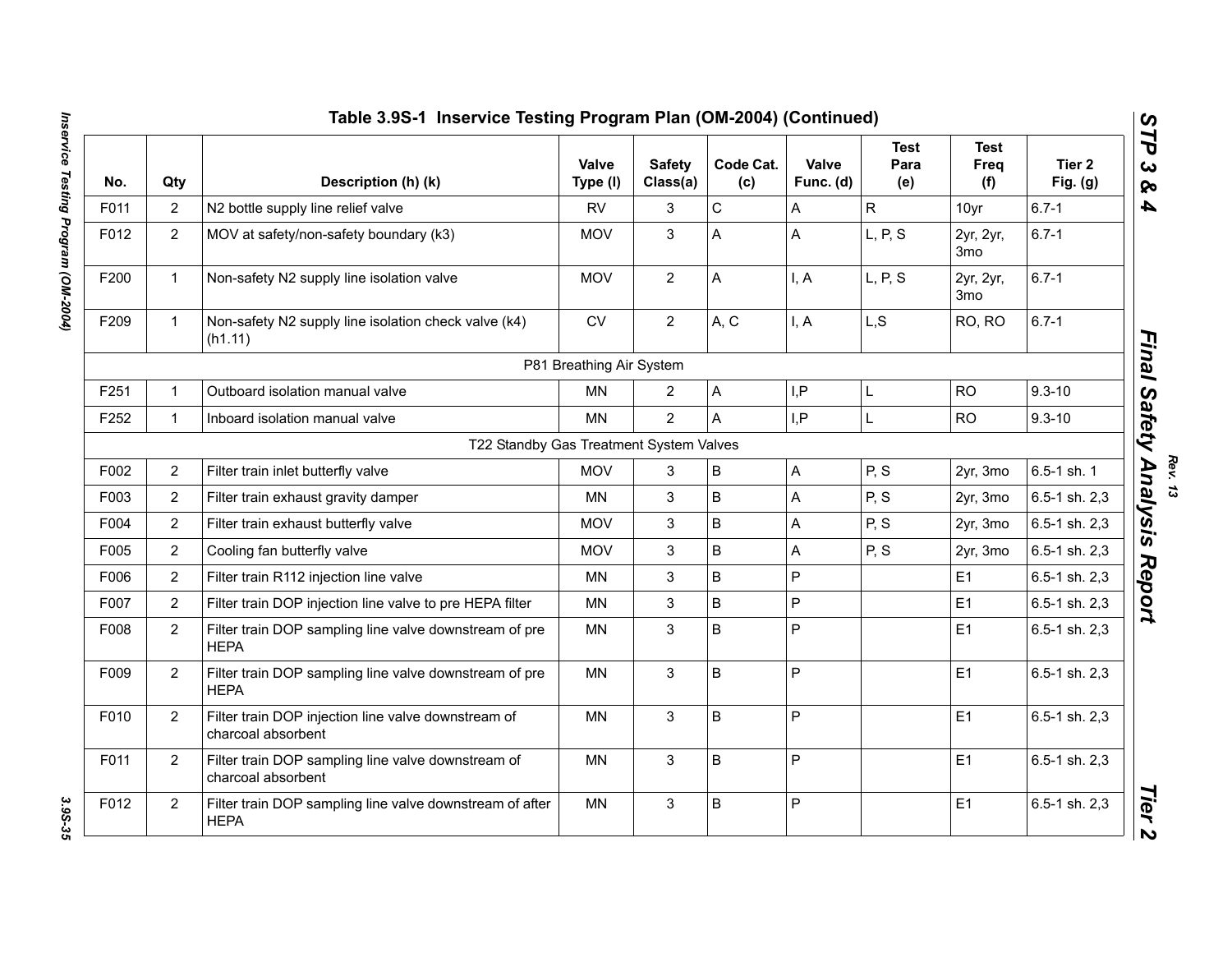| No.  | Qty            | Description (h) (k)                                     | Valve<br>Type (I) | <b>Safety</b><br>Class(a) | Code Cat.<br>(c) | Valve<br>Func. (d) | <b>Test</b><br>Para<br>(e) | <b>Test</b><br>Freq<br>(f) | Tier <sub>2</sub><br>Fig. $(g)$ |
|------|----------------|---------------------------------------------------------|-------------------|---------------------------|------------------|--------------------|----------------------------|----------------------------|---------------------------------|
| F014 | $\overline{2}$ | SGTS sample line valve                                  | <b>MN</b>         | 3                         | B                | P                  |                            | E1                         | 6.5-1 sh. 3                     |
| F015 | $\overline{2}$ | PRM discharge to stack valve                            | <b>MN</b>         | 3                         | B                | P                  |                            | E <sub>1</sub>             | 6.5-1 sh. 3                     |
| F500 | $\overline{2}$ | Filter unit vent line valve                             | <b>MN</b>         | 3                         | $\mathsf B$      | P                  |                            | E <sub>1</sub>             | 6.5-1 sh. 2,3                   |
| F501 | $\overline{2}$ | Filter unit drain line valve                            | MN                | 3                         | B                | P                  |                            | E <sub>1</sub>             | 6.5-1 sh. 2,3                   |
| F504 | $\overline{2}$ | Filter unit vent line valve                             | <b>MN</b>         | 3                         | $\mathsf B$      | P                  |                            | E <sub>1</sub>             | 6.5-1 sh. 2,3                   |
| F505 | $\overline{2}$ | Exhaust fan vent line valve                             | <b>MN</b>         | $\mathbf{3}$              | $\mathsf B$      | P                  |                            | E <sub>1</sub>             | 6.5-1 sh. 2,3                   |
| F506 | $\overline{2}$ | Filter train vent line valve                            | MN                | 3                         | $\sf B$          | P                  |                            | E <sub>1</sub>             | 6.5-1 sh. 2,3                   |
| F507 | $\overline{2}$ | Filter train vent line valve                            | <b>MN</b>         | 3                         | $\mathsf B$      | P                  |                            | E <sub>1</sub>             | 6.5-1 sh. 2,3                   |
| F508 | $\overline{2}$ | Filter train vent line valve                            | <b>MN</b>         | 3                         | $\mathsf B$      | P                  |                            | E <sub>1</sub>             | 6.5-1 sh. 2,3                   |
| F509 | $\overline{2}$ | Filter train vent line valve                            | <b>MN</b>         | 3                         | $\sf B$          | P                  |                            | E1                         | 6.5-1 sh. 2,3                   |
| F510 | $\overline{2}$ | Filter train vent line valve                            | MN                | 3                         | B                | P                  |                            | E <sub>1</sub>             | 6.5-1 sh. 2,3                   |
| F511 | $\overline{2}$ | Exhaust stack drain line valve                          | <b>MN</b>         | 3                         | $\sf B$          | $\mathsf{P}$       |                            | E1                         | 6.5-1 sh. 2,3                   |
| F700 | $\overline{2}$ | Filter unit demister dp instrument line valve           | <b>MN</b>         | 3                         | B                | P                  |                            | E <sub>1</sub>             | 6.5-1 sh. 2,3                   |
| F701 | $\overline{2}$ | Filter unit demister dp instrument line valve           | ΜN                | 3                         | B                | $\sf P$            |                            | E1                         | 6.5-1 sh. 2,3                   |
| F705 | $\overline{2}$ | Filter train prefilter dp instrument line valve         | <b>MN</b>         | 3                         | $\sf B$          | P                  |                            | E1                         | 6.5-1 sh. 2,3                   |
| F706 | $\overline{2}$ | Filter train prefilter dp instrument line valve         | ΜN                | 3                         | B                | P                  |                            | E <sub>1</sub>             | 6.5-1 sh. 2,3                   |
| F707 | $\overline{2}$ | Filter train preHEPA dp instrument line valve           | MN                | 3                         | B                | P                  |                            | E <sub>1</sub>             | 6.5-1 sh. 2,3                   |
| F708 | $\overline{2}$ | Filter train preHEPA dp instrument line valve           | MN                | 3                         | B                | P                  |                            | E <sub>1</sub>             | $6.5 - 1$ sh. $2,3$             |
| F709 | $\overline{2}$ | Filter train charcoal absorber dp instrument line valve | <b>MN</b>         | 3                         | $\mathsf B$      | P                  |                            | E <sub>1</sub>             | $6.5-1$ sh. $2,3$               |
| F710 | $\overline{2}$ | Filter train charcoal absorber dp instrument line valve | <b>MN</b>         | 3                         | B                | P                  |                            | E <sub>1</sub>             | 6.5-1 sh. 2,3                   |
| F711 | $\overline{2}$ | Filter train after HEPA dp instrument line valve        | MN                | 3                         | $\sf B$          | P                  |                            | E1                         | 6.5-1 sh. 2,3                   |
| F712 | $\overline{2}$ | Filter train after HEPA dp instrument line valve        | <b>MN</b>         | 3                         | B                | P                  |                            | E <sub>1</sub>             | 6.5-1 sh. 2,3                   |
| F713 | $\overline{2}$ | Filter train exhaust flow instrument line valve         | <b>MN</b>         | 3                         | $\mathsf B$      | P                  |                            | E <sub>1</sub>             | 6.5-1 sh. 1                     |
| F714 | $\overline{2}$ | Filter train exhaust flow instrument line valve         | <b>MN</b>         | 3                         | B                | P                  |                            | E1                         | 6.5-1 sh. 1                     |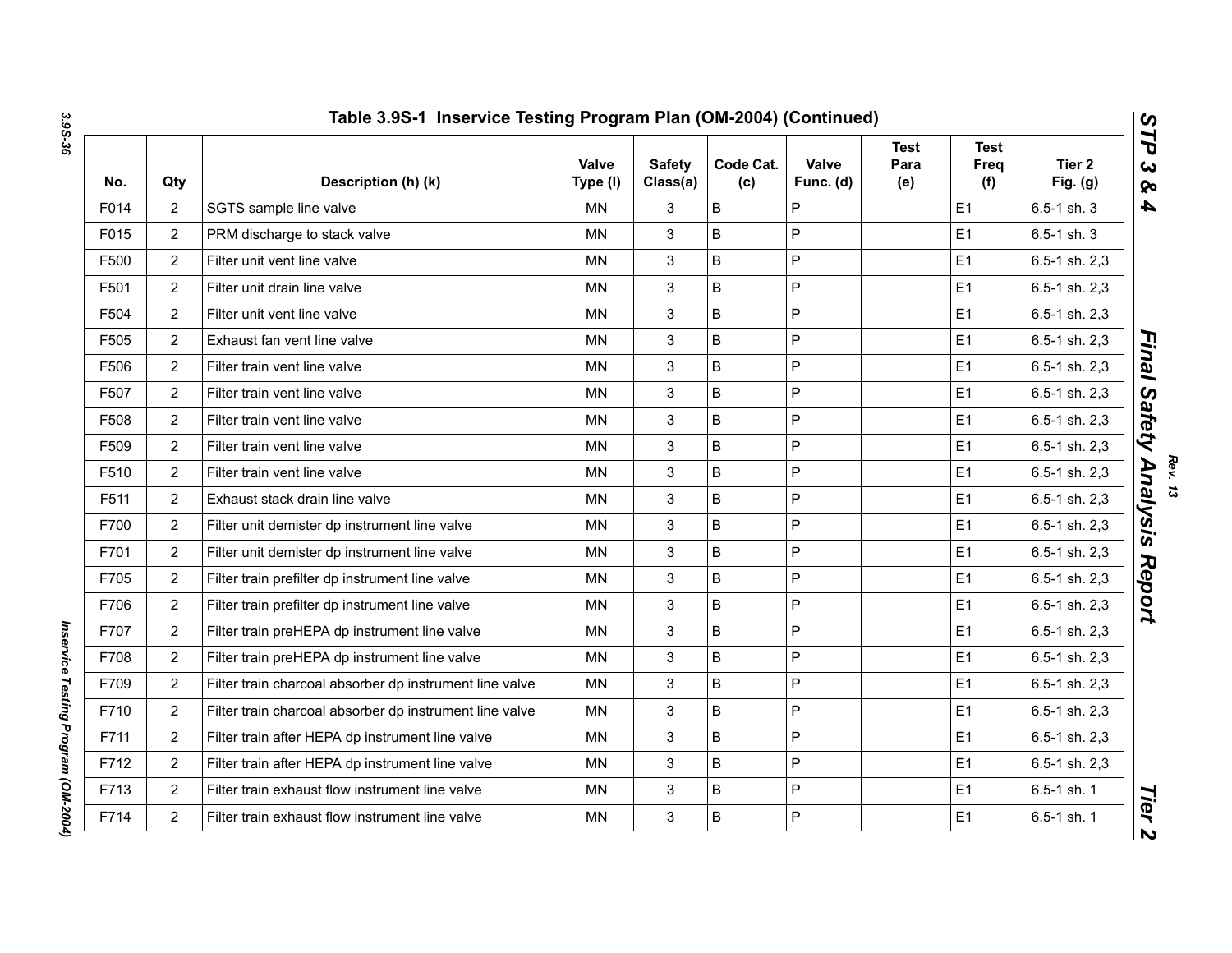|      | Table 3.9S-1 Inservice Testing Program Plan (OM-2004) (Continued) |                                                                |                   |                           |                  |                    |                            |                              |                                 |  |
|------|-------------------------------------------------------------------|----------------------------------------------------------------|-------------------|---------------------------|------------------|--------------------|----------------------------|------------------------------|---------------------------------|--|
| No.  | Qty                                                               | Description (h) (k)                                            | Valve<br>Type (I) | <b>Safety</b><br>Class(a) | Code Cat.<br>(c) | Valve<br>Func. (d) | <b>Test</b><br>Para<br>(e) | <b>Test</b><br>Freq<br>(f)   | Tier <sub>2</sub><br>Fig. $(g)$ |  |
|      |                                                                   | T31 Atmospheric Control System Valves                          |                   |                           |                  |                    |                            |                              |                                 |  |
| F001 | $\mathbf{1}$                                                      | Purge supply line outboard isolation valve (h2.2)              | <b>AOV</b>        | $\overline{2}$            | A                | I, A               | L, P, S                    | 2yr, 2yr,<br><b>RO</b>       | 6.2-39 sh. 1                    |  |
| F002 | $\mathbf{1}$                                                      | Drywell purge line supply inboard isolation valve (h2.2)       | AOV               | $\overline{2}$            | A                | I, A               | L, P, S                    | 2yr, 2yr,<br><b>RO</b>       | 6.2-39 sh. 1                    |  |
| F003 | $\mathbf{1}$                                                      | Wetwell purge supply line inboard isolation valve (h2.2)       | AOV               | $\overline{2}$            | A                | I, A               | L, P, S                    | 2yr, 2yr,<br><b>RO</b>       | 6.2-39 sh. 1                    |  |
| F004 | $\mathbf{1}$                                                      | Drywell purge exhaust line inboard isolation valve (h2.2)      | AOV               | $\overline{2}$            | A                | I, A               | L, P, S                    | 2yr, 2yr,<br><b>RO</b>       | 6.2-39 sh. 1                    |  |
| F005 | $\mathbf{1}$                                                      | Drywell purge exhaust line bypass line valve                   | <b>AOV</b>        | $\overline{2}$            | Α                | I, A               | L, P, S                    | 2yr, 2yr,<br>3mo             | 6.2-39 sh. 1                    |  |
| F006 | $\mathbf{1}$                                                      | Wetwell purge exhaust line inboard isolation valve (h2.2)      | <b>AOV</b>        | $\overline{2}$            | A                | I, A               | L, P, S                    | 2yr, 2yr,<br><b>RO</b>       | 6.2-39 sh. 1                    |  |
| F007 | $\mathbf{1}$                                                      | Wetwell overpressure line valve (h2.2)                         | <b>AOV</b>        | 2                         | A                | I, P               | L, P, S                    | 2yr, 2yr,<br>RO.             | 6.2-39 sh. 1                    |  |
| F008 | $\mathbf{1}$                                                      | Containment exhaust line to SGTS (h2.2)                        | <b>AOV</b>        | $\overline{2}$            | A                | I, A               | L, P, S                    | 2yr, 2yr,<br><b>RO</b>       | 6.2-39 sh. 1                    |  |
| F009 | $\mathbf{1}$                                                      | Containment exhaust line to R/B HVAC (h2.2)                    | <b>AOV</b>        | 2                         | Α                | I, A               | L, P, S                    | 2yr, 2yr,<br><b>RO</b>       | 6.2-39 sh. 1                    |  |
| F010 | $\mathbf{1}$                                                      | Wetwell overpressure line valve (h2.2)                         | AOV               | $\overline{2}$            | A                | I, P               | L, P, S                    | 2yr, 2yr,<br><b>RO</b>       | 6.2-39 sh. 1                    |  |
| F011 | $\mathbf{1}$                                                      | Containment exhaust line to SGTS (h2.2)                        | <b>AOV</b>        | $\overline{2}$            | A                | I, A               | L, P, S                    | 2yr, 2yr,<br><b>RO</b>       | 6.2-39 sh. 1                    |  |
| F025 | $\mathbf{1}$                                                      | Purge supply line from outboard containment isolation<br>valve | AOV               | $\overline{2}$            | A                | I, A               | L, P, S                    | 2yr, 2yr,<br>3 <sub>mo</sub> | 6.2-39 sh. 1                    |  |
| F039 | $\mathbf{1}$                                                      | N2 makeup line from outboard containment isolation<br>valve    | <b>AOV</b>        | 2                         | A                | I, A               | L, P, S                    | 2yr, 2yr,<br>3 <sub>mo</sub> | 6.2-39 sh. 1                    |  |
| F040 | $\mathbf{1}$                                                      | N2 makeup line from to drywell inboard isolation valve         | AOV               | $\overline{2}$            | Α                | I, A               | L, P, S                    | 2yr, 2yr,<br>3 <sub>mo</sub> | 6.2-39 sh. 1                    |  |

3.95-37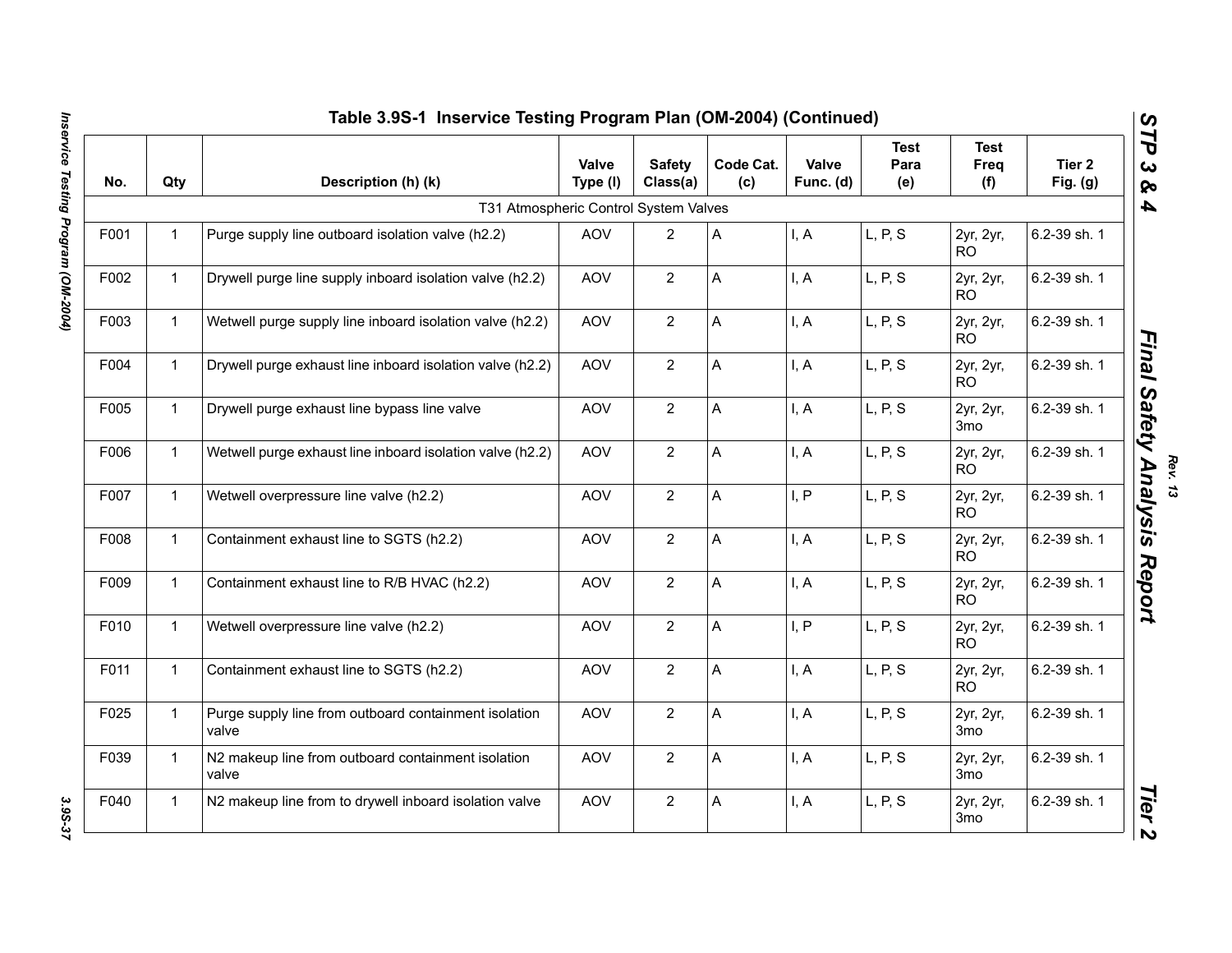| No.  | Qty              | Description (h) (k)                                        | Valve<br>Type (I) | <b>Safety</b><br>Class(a) | Code Cat.<br>(c) | Valve<br>Func. (d) | <b>Test</b><br>Para<br>(e) | <b>Test</b><br><b>Freq</b><br>(f) | Tier 2<br>Fig. $(g)$ |
|------|------------------|------------------------------------------------------------|-------------------|---------------------------|------------------|--------------------|----------------------------|-----------------------------------|----------------------|
| F041 | $\mathbf{1}$     | N2 makeup line from to wetwell inboard isolation valve     | AOV               | $\overline{2}$            | A                | I, A               | L, P, S                    | 2yr, 2yr,<br>3 <sub>mo</sub>      | 6.2-39 sh. 1         |
| F044 | 8                | Drywell/wetwell vacuum breaker valve (k2)                  | <b>CV</b>         | $\overline{2}$            | $\mathsf C$      | А                  | P, R                       | RO, RO                            | 6.2-39 sh. 2         |
| F050 | $\mathbf{1}$     | Purge supply line from test line valve                     | <b>MN</b>         | $\overline{2}$            | B                | P                  |                            | E1                                | 6.2-39 sh. 1         |
| F051 | $\mathbf{1}$     | Purge exhaust line test line valve                         | MN                | $\overline{2}$            | B                | P                  |                            | E1                                | 6.2-39 sh. 1         |
| F054 | $\mathbf{1}$     | Makeup line test line valve                                | MN                | $\overline{2}$            | B                | P                  |                            | E1                                | 6.2-39 sh. 1         |
| F055 | $\mathbf{1}$     | Drywell personnel air lock hatch test line valve           | ΜN                | $\overline{c}$            | B                | P                  |                            | E <sub>1</sub>                    | 6.2-39 sh. 2         |
| F056 | $\mathbf{1}$     | Wetwell personnel air lock hatch test line valve           | <b>MN</b>         | $\overline{2}$            | B                | P                  |                            | E1                                | 6.2-39 sh. 2         |
| F057 | $\mathbf{1}$     | Overpressure protection test line valve                    | <b>MN</b>         | $\overline{2}$            | B                | P                  |                            | E1                                | 6.2-39 sh. 1         |
| F058 | $\mathbf{1}$     | Overpressure protection test line valve                    | MN                | 3                         | B                | P                  |                            | E1                                | 6.2-39 sh. 1         |
| F059 | $\mathbf{1}$     | Overpressure protection test line valve                    | <b>MN</b>         | 3                         | B                | P                  |                            | E1                                | 6.2-39 sh. 1         |
| F700 | $\mathbf{1}$     | FE instrument line valve                                   | <b>MN</b>         | $\overline{2}$            | B                | P                  |                            | E1                                | 6.2-39 sh. 1         |
| F701 | $\mathbf{1}$     | FE instrument line valve                                   | <b>MN</b>         | $\overline{2}$            | B                | P                  |                            | E1                                | 6.2-39 sh. 1         |
| F702 | $\mathbf{1}$     | FE instrument line valve                                   | MN                | $\overline{2}$            | B                | P                  |                            | E1                                | 6.2-39 sh. 1         |
| F703 | $\mathbf{1}$     | FE instrument line valve                                   | <b>MN</b>         | $\overline{2}$            | B                | P                  |                            | E1                                | 6.2-39 sh. 1         |
| F730 | $\mathbf{1}$     | Drywell pressure instrument line isolation valve           | <b>MN</b>         | $\overline{2}$            | B                | P                  |                            | E1                                | 6.2-39 sh. 3         |
| F731 | $\mathbf{1}$     | Drywell pressure instrument line isolation valve (k4) (k2) | SOV               | $\overline{2}$            | A                | I, P               | $\mathsf{P}$               | <b>RO</b>                         | 6.2-39 sh. 3         |
| F732 | $\overline{2}$   | Drywell pressure instrument line valve                     | <b>MN</b>         | $\overline{2}$            | B                | P                  |                            | E1                                | 6.2-39 sh. 3         |
| F733 | 2                | Drywell pressure instrument line isolation valve (k4) (k2) | SOV               | $\overline{2}$            | A                | I, P               | $\mathsf{P}$               | <b>RO</b>                         | 6.2-39 sh. 3         |
| F734 | 4                | Drywell pressure instrument line valve                     | <b>MN</b>         | $\overline{2}$            | B                | P                  |                            | E1                                | 6.2-39 sh. 3         |
| F735 | 4                | Drywell pressure instrument line isolation valve (k4) (k2) | SOV               | $\overline{c}$            | Α                | I, P               | $\mathsf P$                | <b>RO</b>                         | 6.2-39 sh. 3         |
| F736 | $\overline{2}$   | Wetwell pressure instrument line valve                     | MN                | $\overline{2}$            | B                | P                  |                            | E1                                | 6.2-39 sh. 3         |
| F737 | $\boldsymbol{2}$ | Wetwell pressure instrument line isolation valve (k4) (k2) | SOV               | $\overline{2}$            | A                | I, P               | $\mathsf{P}$               | <b>RO</b>                         | 6.2-39 sh. 3         |
| F738 | 4                | Suppression pool water level instrument line valve         | MN                | $\overline{c}$            | B                | P                  |                            | E1                                | 6.2-39 sh. 2         |

Inservice Testing Program (OM-2004) *Inservice Testing Program (OM-2004)*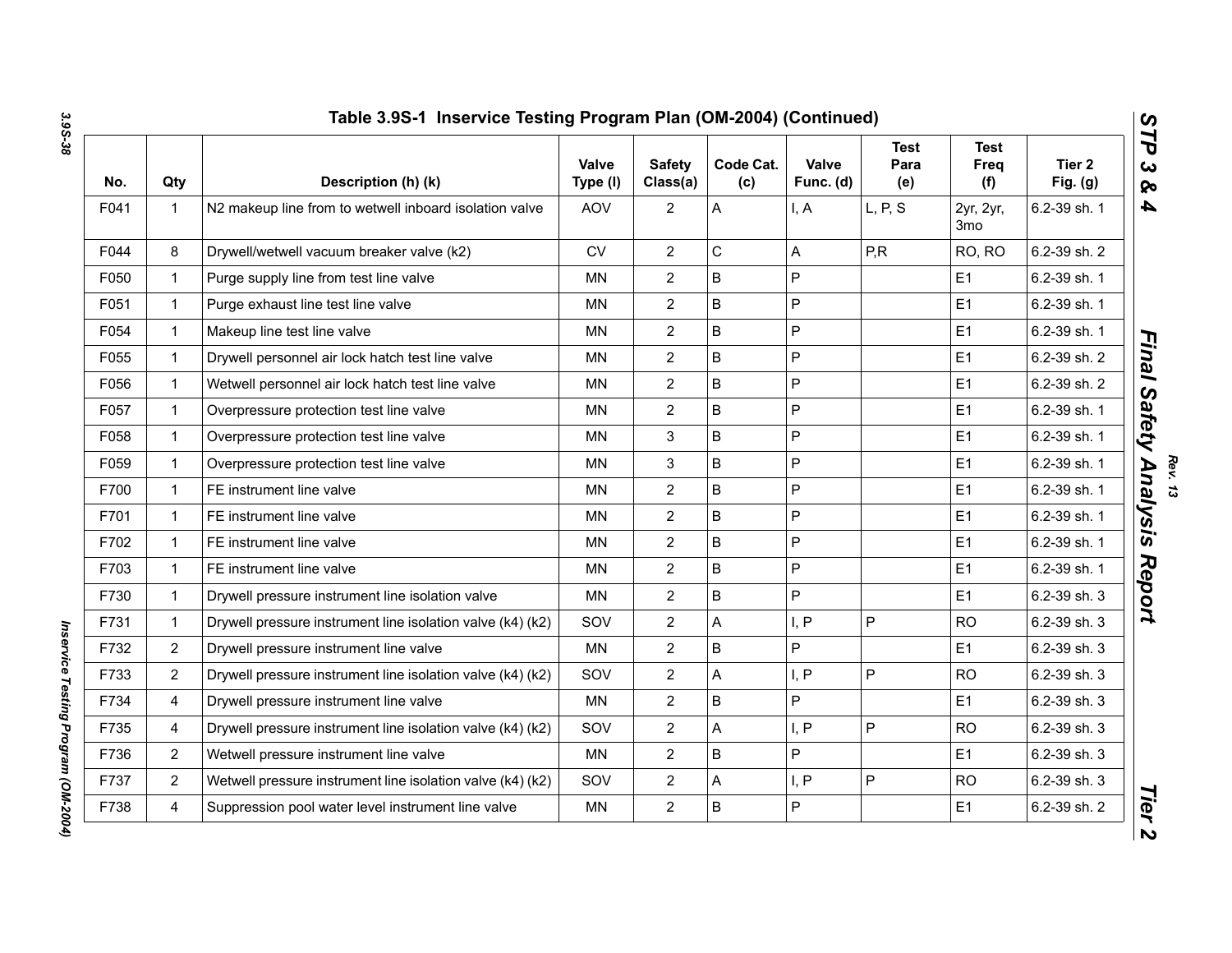| No.  | Qty            | Description (h) (k)                                                           | Valve<br>Type (I) | <b>Safety</b><br>Class(a) | Code Cat.<br>(c) | Valve<br>Func. (d) | <b>Test</b><br>Para<br>(e) | <b>Test</b><br>Freq<br>(f) | Tier <sub>2</sub><br>Fig. $(g)$ |
|------|----------------|-------------------------------------------------------------------------------|-------------------|---------------------------|------------------|--------------------|----------------------------|----------------------------|---------------------------------|
| F739 | $\overline{4}$ | Suppression pool water level instrument line isolation<br>valve $(k4)(k2)$    | SOV               | $\overline{2}$            | A                | I, P               | P                          | <b>RO</b>                  | 6.2-39 sh. 2                    |
| F740 | $\overline{4}$ | Suppression pool water level instrument line valve                            | <b>MN</b>         | $\overline{2}$            | B                | P                  |                            | E1                         | 6.2-39 sh. 2                    |
| F741 | 4              | Suppression pool water level instrument line isolation<br>valve (k4) (k2)     | SOV               | $\overline{2}$            | Α                | I, P               | P                          | <b>RO</b>                  | 6.2-39 sh. 2                    |
| F742 | $\overline{2}$ | Suppression pool water level instrument line valve                            | <b>MN</b>         | $\overline{2}$            | B                | P                  |                            | E1                         | 6.2-39 sh. 2                    |
| F743 | $\overline{2}$ | Suppression pool water level instrument line isolation<br>valve (k4) (k2)     | SOV               | $\overline{2}$            | A                | I, P               | P                          | <b>RO</b>                  | 6.2-39 sh. 2                    |
| F744 | $\overline{2}$ | Suppression pool water level instrument line valve                            | <b>MN</b>         | $\overline{2}$            | B                | P                  |                            | E1                         | 6.2-39 sh. 2                    |
| F745 | $\overline{2}$ | Suppression pool water level instrument line isolation<br>valve $(k4)$ $(k2)$ | SOV               | $\overline{2}$            | A                | I, P               | P                          | <b>RO</b>                  | 6.2-39 sh. 2                    |
| F800 | $\overline{2}$ | Drywell water level instrument line isolation valve                           | <b>MN</b>         | $\overline{2}$            | B                | P                  |                            | E1                         | 6.2-39 sh. 3                    |
| F801 | $2^{\circ}$    | Drywell water level instrument line isolation valve (k4)<br>(k2)              | SOV               | $\overline{2}$            | A                | I, P               | P                          | <b>RO</b>                  | 6.2-39 sh. 3                    |
| F802 | $\overline{2}$ | Drywell water level instrument line valve                                     | <b>MN</b>         | $\overline{2}$            | B                | P                  |                            | E1                         | 6.2-39 sh. 3                    |
| F803 | $\overline{2}$ | Drywell water level instrument line isolation valve (k4)<br>(k2)              | SOV               | $\overline{2}$            | A                | I, P               | P                          | <b>RO</b>                  | 6.2-39 sh. 3                    |
| F804 | $\overline{2}$ | DW/WW differential pressure instrument line valve                             | <b>MN</b>         | $\overline{2}$            | B                | P                  |                            | E1                         | 6.2-39 sh. 3                    |
| F805 | $\overline{2}$ | DW/WW differential pressure instrument isolation valve<br>$(k4)$ $(k2)$       | SOV               | $\overline{2}$            | A                | I, P               | P                          | <b>RO</b>                  | 6.2-39 sh. 3                    |
| D001 | $\mathbf{1}$   | Wetwell overpressure rupture disk                                             | <b>RPD</b>        | $\overline{2}$            | D                | I, P               | Rplc.                      | 5yr                        | 6.2-39 sh. 1                    |
| D002 | $\mathbf{1}$   | Wetwell rupture disk                                                          | <b>RPD</b>        | 3                         | D                | I, P               | Rplc.                      | 5yr                        | 6.2-39 sh. 1                    |
|      |                | T49 Flammability Control System Valves                                        |                   |                           |                  |                    |                            |                            |                                 |
| F014 | $\overline{2}$ | Blower drain line valve                                                       | <b>MN</b>         | 3                         | B                | $\mathsf{P}$       |                            | E1                         | $6.2 - 40$                      |
|      |                | U41 Heating Ventilating and Air Conditioning System Valves                    |                   |                           |                  |                    |                            |                            |                                 |
| F001 | $\overline{2}$ | Secondary containment supply isolation valve                                  | <b>AOV</b>        | $\overline{2}$            | B                | $\overline{A}$     | P, S                       | 2yr, 3mo                   | 9.4-3 sh. 1                     |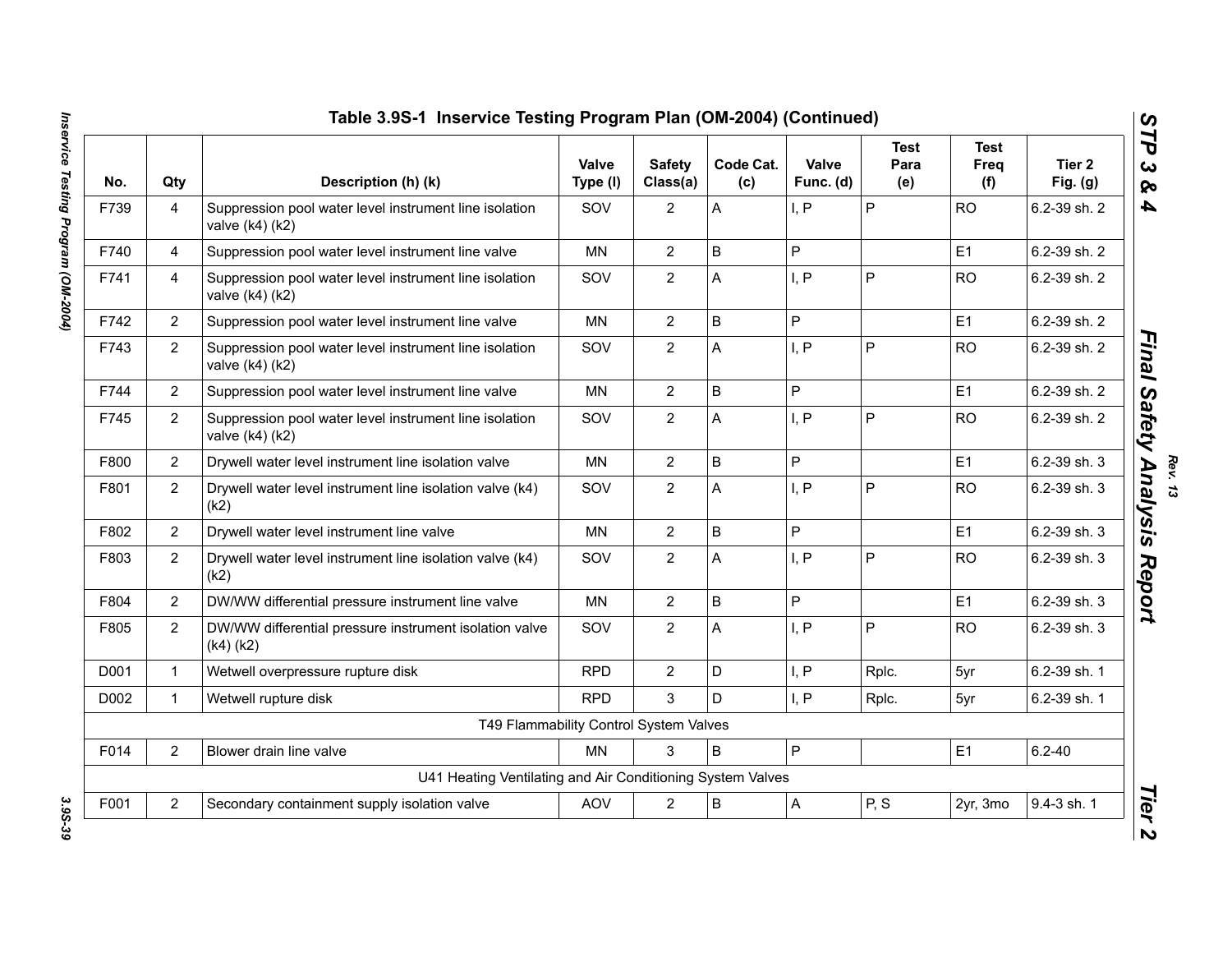| F002 | Qty            | Description (h) (k)                                         | Valve<br>Type (I) | <b>Safety</b><br>Class(a) | Code Cat.<br>(c) | Valve<br>Func. (d) | <b>Test</b><br>Para<br>(e) | <b>Test</b><br>Freq<br>(f) | Tier <sub>2</sub><br>Fig. $(g)$ |
|------|----------------|-------------------------------------------------------------|-------------------|---------------------------|------------------|--------------------|----------------------------|----------------------------|---------------------------------|
| F003 | $\overline{2}$ | Secondary containment exhaust isolation valve               | <b>AOV</b>        | $\overline{2}$            | B                | A                  | P, S                       | 2yr, 3mo                   | 9.4-3 sh. 1                     |
|      | 3              | Secondary Containment divisional supply isolation valve     | <b>MOV</b>        | $\overline{2}$            | B                | A                  | P, S                       | 2yr, 3mo                   | 9.4-3 sh. 1                     |
| F004 | 3              | Secondary Containment divisional exhaust isolation<br>valve | <b>MOV</b>        | $\overline{2}$            | B                | A                  | P, S                       | 2yr, 3mo                   | 9.4-3 sh. 1                     |
| F007 | $\overline{4}$ | MCR area HVAC bypass line isolation valve                   | <b>MOV</b>        | $\overline{2}$            | B                | A                  | P, S                       | 2yr, 3mo                   | 9.4-1 sh. 1,2                   |
| F008 | 4              | MCR area HVAC supply isolation valve                        | <b>MOV</b>        | $\overline{2}$            | B                | Α                  | P, S                       | 2yr, 3mo                   | 9.4-1 sh. 1,2                   |
| F009 | 4              | MCR area HVAC emergency HVAC supply                         | <b>MOV</b>        | $\overline{2}$            | B                | A                  | P, S                       | 2yr, 3mo                   | 9.4-1 sh. 1,2                   |
| F010 | $\overline{4}$ | MCR area HVAC exhaust isolation valve                       | <b>MOV</b>        | $\overline{2}$            | B                | A                  | P, S                       | 2yr, 3mo                   | 9.4-1 sh. 1,2                   |
|      |                | Y52 Oil Storage Transfer System Valves                      |                   |                           |                  |                    |                            |                            |                                 |
| F001 | 6              | D/G transfer pump discharge line check valve                | CV                | 3                         | $\mathsf C$      | A                  | $\mathsf S$                | 3 <sub>mo</sub>            | $9.5 - 6$                       |
| F002 | 3              | D/G transfer pump discharge line relief valve               | <b>RV</b>         | 3                         | $\mathsf C$      | A                  | R.                         | 10yr                       | $9.5 - 6$                       |
| F003 | $\mathfrak{S}$ | D/G transfer pump discharge line ball (plug) valve          | MN                | 3                         | B                | P                  |                            | E <sub>1</sub>             | $9.5 - 6$                       |
| F004 | $\mathfrak{S}$ | D/G fuel oil day tank return to storage tank valve          | MN                | 3                         | B                | P                  |                            | E <sub>1</sub>             | $9.5 - 6$                       |
| F501 | 3              | D/G transfer pump discharge line drain valve                | ΜN                | 3                         | B                | P                  |                            | E <sub>1</sub>             | $9.5 - 6$                       |
| F502 | $\mathfrak{S}$ | D/G transfer pump discharge line vent valve                 | MN                | 3                         | B                | P                  |                            | E1                         | $9.5 - 6$                       |

*Rev. 13*<br>*Final Safety Analysis Report*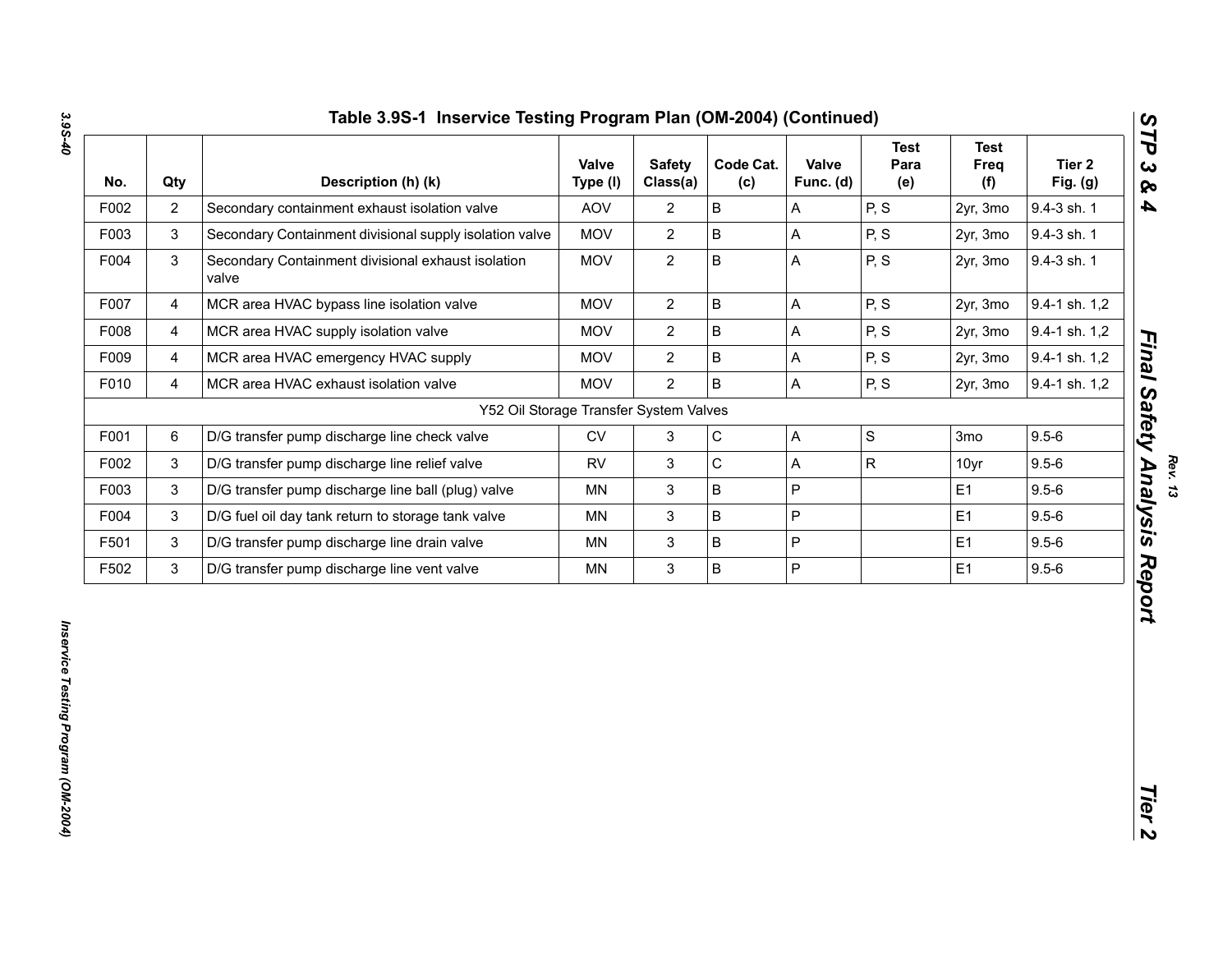Notes:

- (a) 1, 2, or 3—Safety Classification, Subsection 3.2.3.
- (b) Pump test parameters per ASME OM-2004, Table ISTB-3000-1:
	- N Speed
	- P- Discharge Pressure
	- ∆P Differential Pressure
	- Q Flow Rate

Vd -Peak-to-peak vibration displacement

Vv -Peak vibration velocity

- (c) A, B, C or D—Valve category per ASME OM-2004, ISTC-1300.
- (d) Valve function:
	- I Primary containment isolation, Subsection 6.2.4

A or P - Active or passive per ASME OM-2004, ISTA-2000

- (e) Valve test parameters per ASME Code in (c) above:
	- L Leakage rate (ISTC-3600)

P - (Position Indication Test) All valves with remote position indication will be tested in accordance with ISTC 3700

R - Relief valve test including visual examination, set pressure and seat tightness testing (Mandatory Appendix I). For Class 1 valves, 20% from each group will be tested every 24 months in accordance with I-1320, and for Class 2 and 3 valves, 20% from each group will be tested every 48 months in accordance with I-1350.

S - (Stroke / Exercise Test): All check valves are exercised in accordance with ISTC-5221. All active POVs are stroke tested in accordance with ISTC-5121, -5131, -5141 or -5151.

Category C (ISTC-3510, -3522, and -5221)

X - Explosive charge test (ISTC-5260)

(f) Pump or valve test exclusions, alternatives and frequency per ASME code in (b) or (c) above or Appendix I:

CS - Cold shutdown (ISTC-3521 (c))

RO - Refueling outage and/or no case greater than two years. (ISTC 3521 (e))

E1 - Used for operating convenience (i.e., passive vent, drain, instrument test, maintenance valves, or a system control valve). Tests are not required (ISTC-1200).

E2 - In regular use. Test frequency is not required provided the test parameters are analyzed and recorded at an operation interval not exceeding three months. (ISTC-3550)

E3 - Not Used.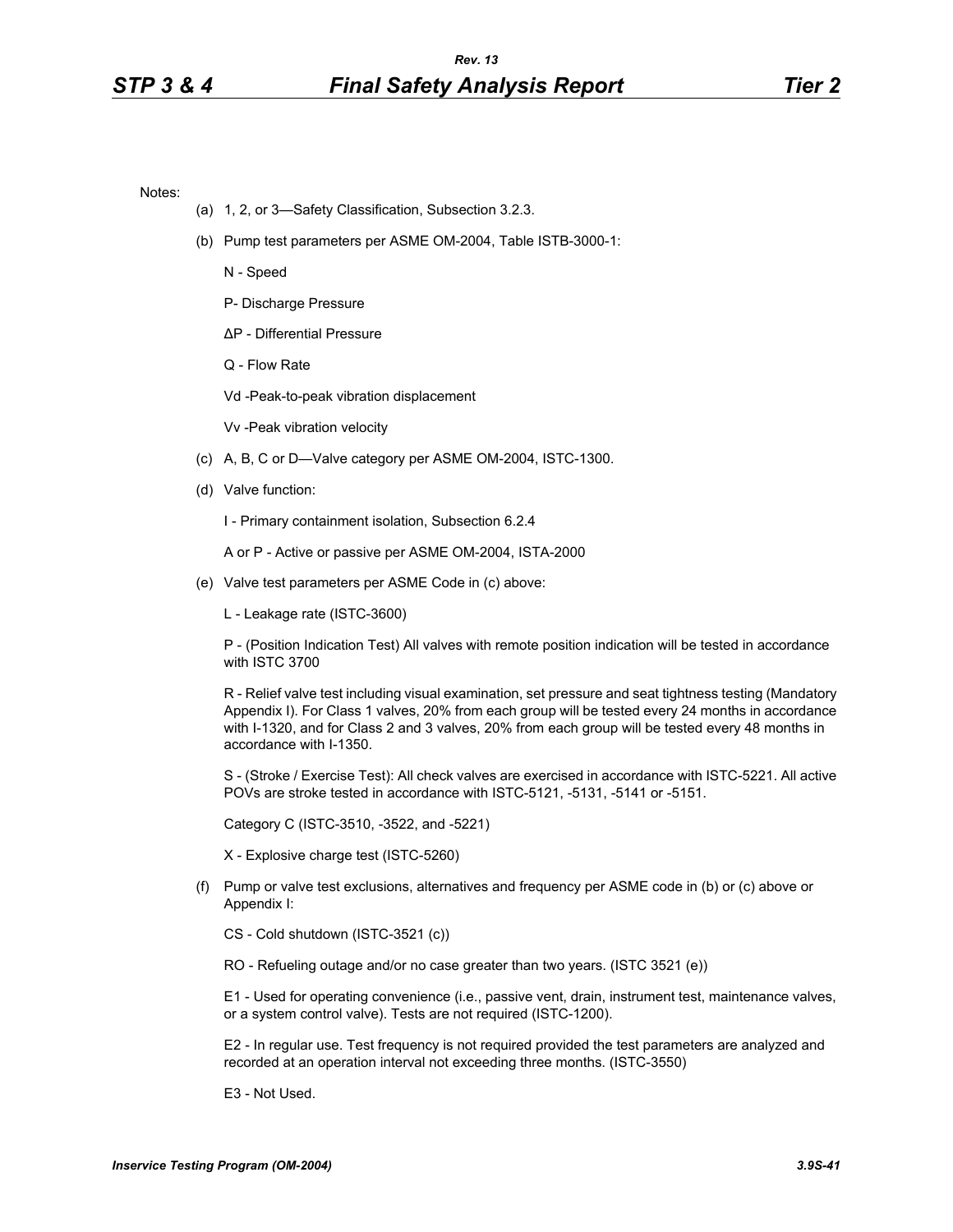E10 - In regular use. Test frequency is not required provided the test parameters are recorded at least once every three months of operation (ISTB-3410)

E11 Not Used.

- (g) Piping and instrument symbols and abbreviations are defined in Figure 1.7-1. Figure page numbers are shown in parenthesis.
- (h) Reasons for code defined testing exceptions (ISTC-3521 and -3522).
	- (h1.1) Per code the S (stroke) testing is to be performed every 3 months. High flow rate through the valve is required to ensure proper plant operation. The flow cannot be reduced or disrupted since it will impact plant operation. Therefore to fully stroke this valve, the test is performed during refueling outages to avoid disruption in normal power operations.
	- (h1.2) Per code the S (stroke) testing is to be performed every 3 months. This test cannot be performed during power operations because RWCU is always operational, disrupting it will impact plant operation. Therefore this test is scheduled to be performed during refueling outages.
	- (h1.3) Per code the S (stroke) testing is to be performed every 3 months. A partial stroke test during initial startup can be performed. This valve can only be fully stroked during refueling outage. Therefore, position test and full stroke test is scheduled to be performed during refueling outages, with partial stroke testing can be done every three months.
	- (h1.4) Per code the S (stroke) testing is to be performed every 3 months. Performing stroke test at full plant power would impact power operations and add significant heat to the primary containment. Therefore, position test and full stroke test is scheduled to be performed during refueling outages.
	- (h1.5) Per code the S (stroke) testing is to be performed every 3 months. Stroking this valve can result in depressurizing of the RPV and impact power operation. Therefore, position and stroke test is to be performed during refueling outage.
	- (h1.6) Per code the S (stroke) testing is to be performed every 3 months. Performing this test at full plant power is not possible because this valve is in drywell area and is inaccessible. Therefore, the R (relief valve test) and stroke test is to be performed during refueling outage.
	- (h1.7) Per code the S (stroke) testing is to be performed every 3 months. Performing this test at full plant power is not possible because this valve is inaccessible. Therefore, the stroke test is to be performed during refueling outage.
	- (h1.8) Relief valve test including visual examination, set pressure and seat tightnesstesting. These tests can only be performed during refueling outages due toinaccessibility to the valve during power operation.
	- (h1.9) (h1.9) Per code the S (stroke) testing is to be performed every 3 months. Performing stroke test on this valve during normal power operation might cause depressurization and will impact plant operation. Therefore to fully stroke this valve, the test is to be performed during refueling outages to avoid disruption in normal power operations.
	- (h1.10) Per code the S (stroke) testing is to be performed every 3 months. Testing this valve while the plant is operating would cause cooling flow to cease to the Reactor Internal Pump (RIP) heat exchangers. The RIP equipment requires cooling water to the heat exchanger (HX). Stopping the cooling flow would require the RIPs to be stopped. Therefore, stroke test is to be performed during refueling outages to avoid disruption in normal power operations.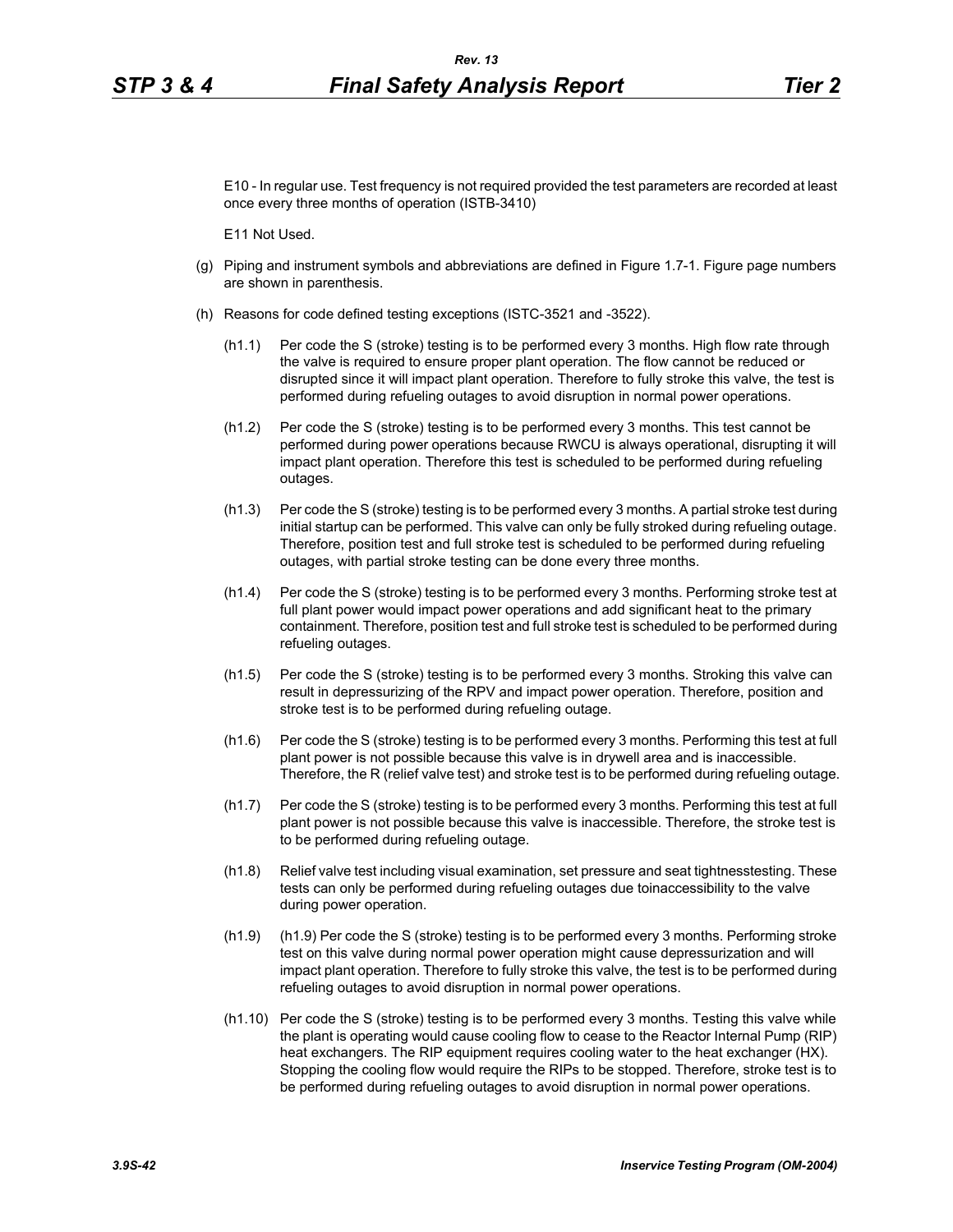- (h1.11) Per code the S (stroke) testing is to be performed every 3 months. Performing this test at full plant power is not possible because this valve is inaccessible due to inerted containment. Therefore, the stroke test is to be performed during refueling outage.
- (h2.1) Avoids valve damage and impacts on power operations. The R (relief valve) test meets OM Code Mandatory Appendix I at 5 years. The S (stroke) test is normally performed every 3 months per code. This test is typically performed at low power during initial startup. Performing this test at full plant power would impact power operations and add significant heat to the primary containment.
- (h2.2) Avoids valve damage and impacts on power operations. These isolation valves are required to maintain inert primary containment vessel atmosphere integrity during all plant modes of operation except during plant shutdown for refueling. Therefore, these valves shall be stroke tested during refueling outages.
- (h3.1) Avoids impacts on power operations. The S (stroke) test is normally performed every 3 months per code. However this test cannot be done while the plant is in power operations since stroking the valve during operation would require reducing feedwater flow, which places an undesirable transient on the plant. Therefore to be able to fully stroke this valve, the test is done during refueling outages to avoid impact on power operations.
- (h3.2) Avoids impacts on power operations. Per the OM 2004 code, the stroke test is normally performed every 3 months. Performing IST on this valve during operations would require isolation of critical instrumentation required for reactor operations. This excess flow check valve has no external means of repositioning the valve. Flow must be induced to close the valve and a path to the secondary containment must be opened to induce that flow. Therefore due to the impact on power operations, the Stroke test has been changed to refueling outages.
- (h3.3) Avoids impacts on power operations. This excess flow check valve has no external means of repositioning the valve. Flow must be induced to close the valve and a path to the secondary containment must be opened to induce that flow. Therefore due to the impact on power operations, the Stroke test has been changed to refueling outages.
- (h3.4) Avoids impacts on power operations. Due to the common header configuration to test one check valve F008 (CHKV-0006), Recirculation Motor Purge (RMP) subsystem would need to be isolated. Operation without RMP flow for extended period of time would require shutting down the Recirculation Internal Pump (RIP). Operation of the plant at power requires the RIPs to be in operation therefore due to the impact on power operations, the Stroke test has been changed to refueling outages.
- (h3.5) Avoids impacts on power operations. Performing IST on this valve during operations would require isolation of instrumentation that controls the RCIC system. This excess flow check valve has no external means of repositioning the valve. Flow must be induced to close the valve and a path to the secondary containment must be opened to induce that flow. Therefore due to the impact on power operations, the Stroke test has been changed to refueling outages.
- (h3.6) Avoids impacts on power operations. Performing IST on this valve during operations would require isolation of instrumentation that controls the RWCU system. This excess flow check valve has no external means of repositioning the valve. Flow must be induced to close the valve and a path to the secondary containment must be opened to induce that flow. Therefore due to the impact on power operations, the Stroke test has been changed to refueling outages.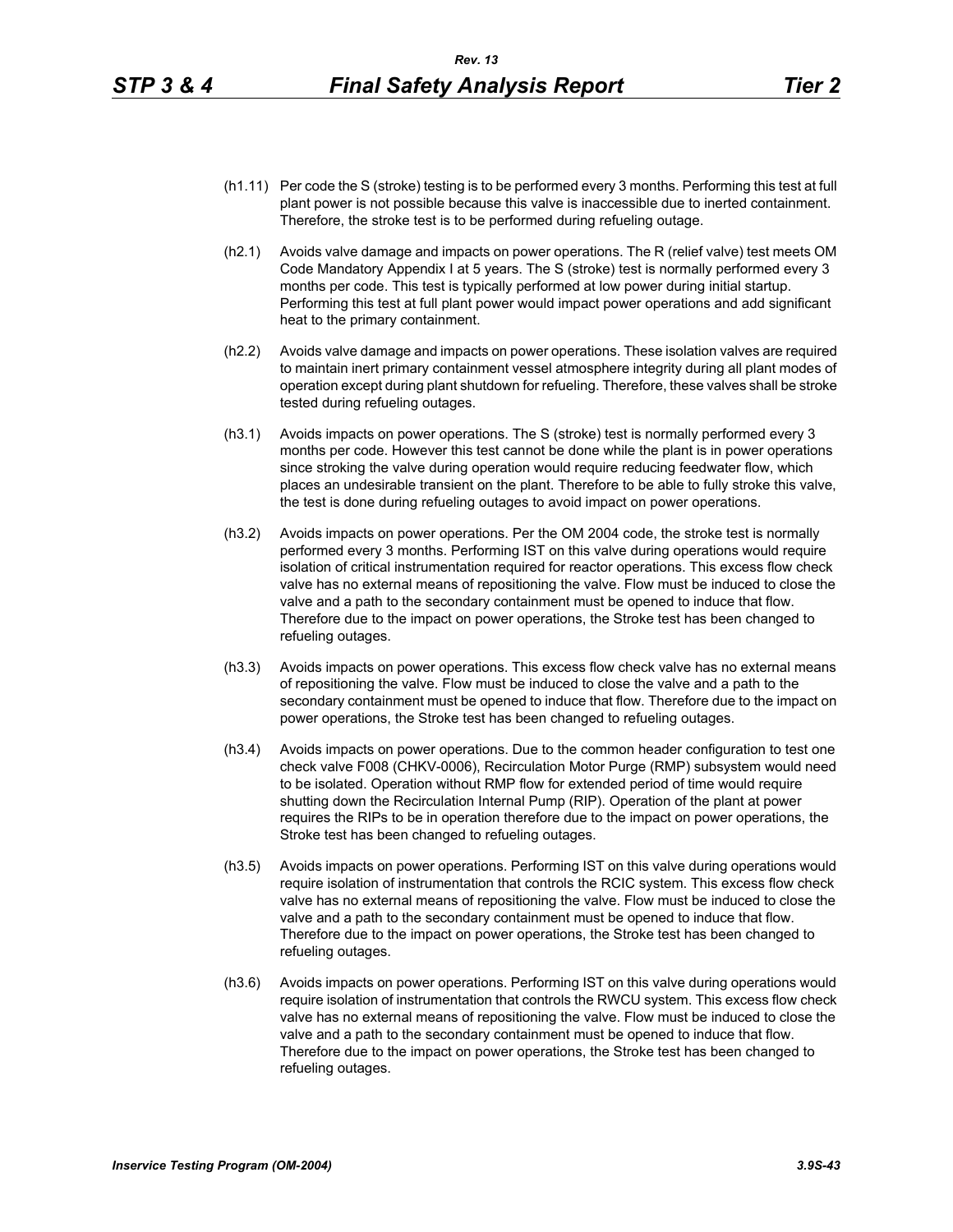- (h3.7) Avoids impacts on power operations. Testing this valve while the plant is operating would cause cooling flow to cease to the RIP heat exchangers. The RIP equipment requires cooling water to the HX. Stopping the cooling flow would require the RIPs to be stopped. Reactor power would be impacted due to stopping the RIPs. Therefore due to the impact on power operations, the Stroke test frequency has been changed to cold shutdown.
- (h4) A temporary crosstie is necessary to carry the ongoing cooling loads. A permanent crosstie would violate divisional separation.
- (h5) Avoids cold/hot water injection to RPV during power operations.
- (h6) Maintain pressure isolation during normal operation.
- (h7) Inventory available only during refueling outage.
- (h8) Not Used
- (h9) Not Used
- (i) Summary justification for alternative testing request (ISTB-5120).
	- (i1 The piping is maintained full by a small fraction of the pump's flow capacity. These pumps are a constant speed centrifugal type with a cooling by-pass loop. Normal operation will be near minimum flow in the flat or constant region of the pressure/flow performance curve. Therefore, a flow measurement during the Type A test would not be useful and will only be performed during the comprehensive test. The pumps will be designed and analyzed to withstand low flow operation without significant degradation.
- (j) Group A or Group B—Pump category per ASME OM-2004, ISTB-1300

Group A – pumps that are operated continuously or routinely during normal operation, cold shutdown, or refueling operations.

Group B - pumps in standby systems that are not operated routinely except for testing.

- (k) Test/frequency bases:
	- (k1) L (leakage): Per ISTC-3620 and Table 6.2-7, 10CFR50 Appendix J, Type C tests Section III.D.3 states "tests shall be performed during each reactor shutdown for refueling but in no case at intervals greater than 2 years".
	- (k2) P (position): Per ISTC-3700 the test frequency is 2 years.
	- (k3) L (leakage): Per ISTC-3630, for other than Containment Isolation valves, shall be conducted at least once every 2 years is specified.
	- (k4) Appendix J Type C Leak Test not required as noted in Table 6.2-7.
- (l) Valve type:

AOV: Air Operated Valve

CV: Check Valve

EXP: Explosive Valve

MN: Manual Valve

MOV: Motor Operated Valve